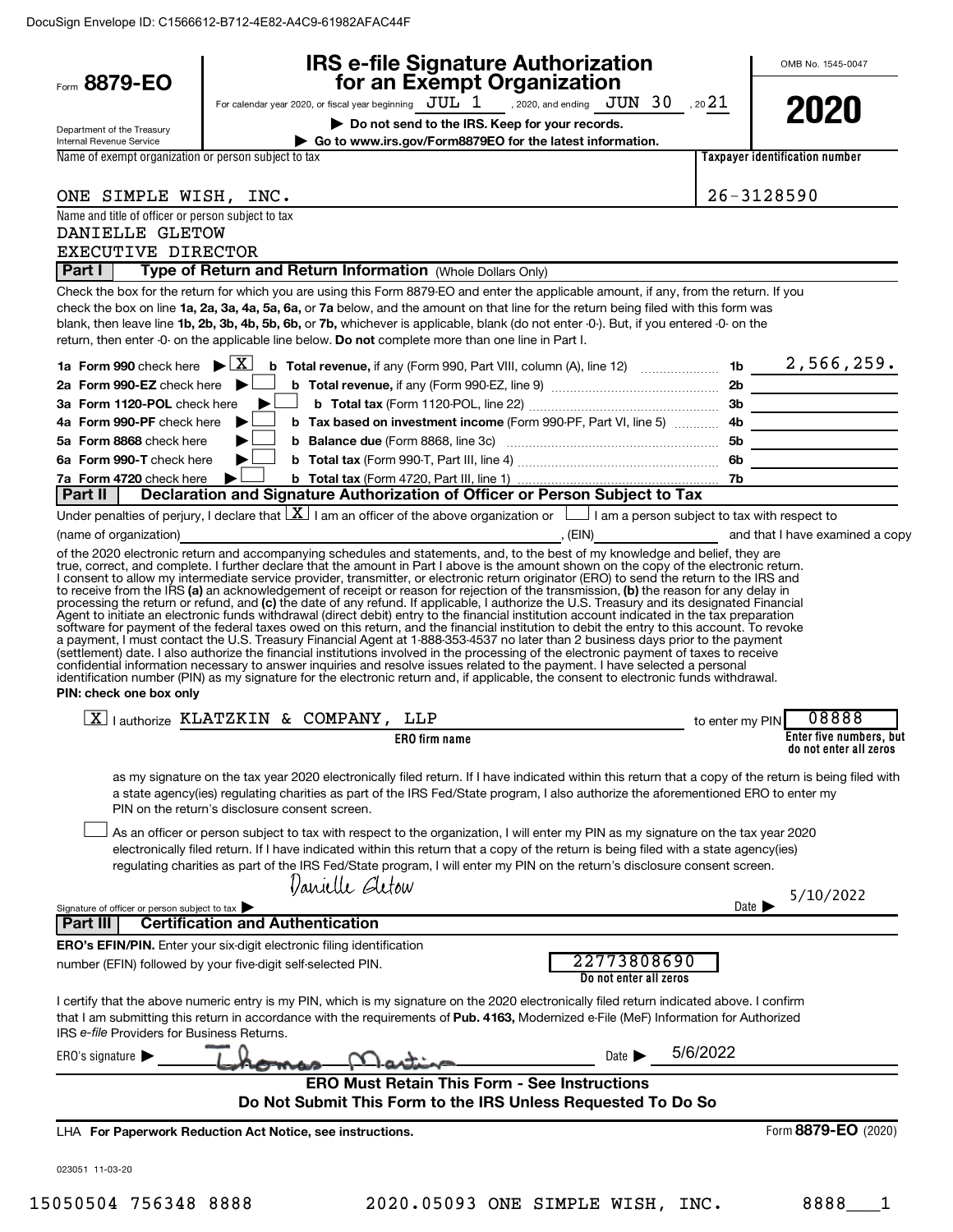|                         |                               |                            |                                                                                                                                                                            | Extended to May 16, 2022                                               |                             |            |                                                     |                                                           |
|-------------------------|-------------------------------|----------------------------|----------------------------------------------------------------------------------------------------------------------------------------------------------------------------|------------------------------------------------------------------------|-----------------------------|------------|-----------------------------------------------------|-----------------------------------------------------------|
|                         |                               |                            | <b>Return of Organization Exempt From Income Tax</b>                                                                                                                       |                                                                        |                             |            |                                                     | OMB No. 1545-0047                                         |
|                         |                               | Form 990                   | Under section 501(c), 527, or 4947(a)(1) of the Internal Revenue Code (except private foundations)                                                                         |                                                                        |                             |            |                                                     |                                                           |
|                         |                               | Department of the Treasury | Do not enter social security numbers on this form as it may be made public.                                                                                                |                                                                        |                             |            |                                                     | <b>Open to Public</b>                                     |
|                         |                               | Internal Revenue Service   |                                                                                                                                                                            | Go to www.irs.gov/Form990 for instructions and the latest information. |                             |            |                                                     | Inspection                                                |
|                         |                               |                            | A For the 2020 calendar year, or tax year beginning $JUL$ 1, $2020$                                                                                                        |                                                                        |                             |            | and ending JUN 30, 2021                             |                                                           |
|                         | <b>B</b> Check if applicable: |                            | <b>C</b> Name of organization                                                                                                                                              |                                                                        |                             |            | D Employer identification number                    |                                                           |
|                         | Address<br>change<br>Name     |                            | ONE SIMPLE WISH, INC.                                                                                                                                                      |                                                                        |                             |            |                                                     |                                                           |
|                         | change<br>Ilnitial            |                            | Doing business as                                                                                                                                                          |                                                                        |                             |            | $26 - 3128590$                                      |                                                           |
|                         | return<br>Final<br>return/    |                            | Number and street (or P.O. box if mail is not delivered to street address)<br>1977 N. OLDEN AVENUE #292                                                                    |                                                                        |                             | Room/suite | E Telephone number<br>$609 - 883 - 8484$            |                                                           |
|                         | termin-<br>ated<br>Amended    |                            | City or town, state or province, country, and ZIP or foreign postal code                                                                                                   |                                                                        |                             |            | G Gross receipts \$                                 | 2,616,166.                                                |
|                         | Ireturn<br>Applica-           |                            | 08618<br>TRENTON, NJ                                                                                                                                                       |                                                                        |                             |            | H(a) Is this a group return                         |                                                           |
|                         | tion<br>pending               |                            | F Name and address of principal officer: DANIELLE GLETOW                                                                                                                   |                                                                        |                             |            | for subordinates?                                   | $\,$ Yes $\,$ $\,$ $\rm X$ $\,$ No $\,$                   |
|                         |                               |                            | same as C above                                                                                                                                                            |                                                                        |                             |            | $H(b)$ Are all subordinates included? $\Box$ Yes    | l No                                                      |
|                         |                               |                            | Tax-exempt status: $X \over 301(c)(3)$<br>$501(c)$ (                                                                                                                       | $\sqrt{\bullet}$ (insert no.)                                          | $4947(a)(1)$ or             | 527        |                                                     | If "No," attach a list. See instructions                  |
|                         |                               |                            | J Website: WWW.ONESIMPLEWISH.ORG                                                                                                                                           |                                                                        |                             |            | $H(c)$ Group exemption number $\blacktriangleright$ |                                                           |
|                         |                               |                            | K Form of organization: $X$ Corporation<br>Trust                                                                                                                           | Association                                                            | Other $\blacktriangleright$ |            |                                                     | L Year of formation: $2008$ M State of legal domicile: NJ |
|                         | Part I                        | <b>Summary</b>             |                                                                                                                                                                            |                                                                        |                             |            |                                                     |                                                           |
|                         | 1                             |                            | Briefly describe the organization's mission or most significant activities: One Simple Wish empowers you to                                                                |                                                                        |                             |            |                                                     |                                                           |
| Governance              |                               |                            | restore hope and happiness to children impacted by foster care,                                                                                                            |                                                                        |                             |            |                                                     |                                                           |
|                         | 2                             |                            | Check this box $\blacktriangleright$ $\Box$ if the organization discontinued its operations or disposed of more than 25% of its net assets.                                |                                                                        |                             |            |                                                     |                                                           |
|                         | з                             |                            | Number of voting members of the governing body (Part VI, line 1a)                                                                                                          |                                                                        |                             |            | 3                                                   | 10                                                        |
|                         | 4                             |                            |                                                                                                                                                                            |                                                                        |                             |            | $\overline{\mathbf{4}}$                             | 9                                                         |
|                         | 5                             |                            |                                                                                                                                                                            |                                                                        |                             |            | 5                                                   | $\overline{6}$                                            |
|                         | 6                             |                            |                                                                                                                                                                            |                                                                        |                             |            | 6                                                   | $\overline{15}$                                           |
| <b>Activities &amp;</b> |                               |                            |                                                                                                                                                                            |                                                                        |                             |            | 7a                                                  | $\overline{0}$ .                                          |
|                         |                               |                            |                                                                                                                                                                            |                                                                        |                             |            | 7b                                                  | $\overline{0}$ .                                          |
|                         |                               |                            |                                                                                                                                                                            |                                                                        |                             |            | <b>Prior Year</b>                                   | <b>Current Year</b>                                       |
|                         | 8                             |                            |                                                                                                                                                                            |                                                                        |                             |            | 1,822,470.                                          | 2,540,940.                                                |
| Revenue                 | 9                             |                            | Program service revenue (Part VIII, line 2g)                                                                                                                               |                                                                        |                             |            | $\overline{0}$ .                                    | $\overline{0}$ .                                          |
|                         | 10                            |                            |                                                                                                                                                                            |                                                                        |                             |            | $-842.$                                             | 4,250.                                                    |
|                         | 11                            |                            | Other revenue (Part VIII, column (A), lines 5, 6d, 8c, 9c, 10c, and 11e)                                                                                                   |                                                                        |                             |            | 0.                                                  | 21,069.                                                   |
|                         | 12                            |                            | Total revenue - add lines 8 through 11 (must equal Part VIII, column (A), line 12)                                                                                         |                                                                        |                             |            | 1,821,628.                                          | 2,566,259.                                                |
|                         | 13                            |                            | Grants and similar amounts paid (Part IX, column (A), lines 1-3)                                                                                                           |                                                                        |                             |            | 1, 116, 702.                                        | 1,647,235.                                                |
|                         |                               |                            |                                                                                                                                                                            |                                                                        |                             |            | $\mathbf{0}$ .                                      | $\overline{0}$ .                                          |
|                         |                               |                            | Salaries, other compensation, employee benefits (Part IX, column (A), lines 5-10)                                                                                          |                                                                        |                             |            | 182,704.                                            | 349, 159.                                                 |
| Expenses                |                               |                            |                                                                                                                                                                            |                                                                        |                             |            | $\overline{0}$ .                                    | $\overline{0}$ .                                          |
|                         |                               |                            |                                                                                                                                                                            |                                                                        |                             |            |                                                     |                                                           |
|                         |                               |                            |                                                                                                                                                                            |                                                                        |                             |            | 207, 250.                                           | 189,086.                                                  |
|                         | 18                            |                            | Total expenses. Add lines 13-17 (must equal Part IX, column (A), line 25)                                                                                                  |                                                                        |                             |            | 1,506,656.                                          | 2,185,480.                                                |
|                         | 19                            |                            |                                                                                                                                                                            |                                                                        |                             |            | 314,972.                                            | 380, 779.                                                 |
|                         |                               |                            |                                                                                                                                                                            |                                                                        |                             |            | <b>Beginning of Current Year</b>                    | <b>End of Year</b>                                        |
| Net Assets or           | 20                            |                            | Total assets (Part X, line 16)                                                                                                                                             |                                                                        |                             |            | 1,075,706.                                          | 1,500,061.                                                |
|                         | 21                            |                            | Total liabilities (Part X, line 26)                                                                                                                                        |                                                                        |                             |            | 21,748.                                             | 23,813.                                                   |
|                         | 22                            |                            |                                                                                                                                                                            |                                                                        |                             |            | 1,053,958.                                          | 1,476,248.                                                |
|                         | Part II                       | Signature Block            |                                                                                                                                                                            |                                                                        |                             |            |                                                     |                                                           |
|                         |                               |                            | Under penalties of perjury, I declare that I have examined this return, including accompanying schedules and statements, and to the best of my knowledge and belief, it is |                                                                        |                             |            |                                                     |                                                           |
|                         |                               |                            | true, correct, and complete. Declaration of preparer (other than officer) is based on all information of which preparer has any knowledge.                                 |                                                                        |                             |            |                                                     |                                                           |
|                         |                               |                            |                                                                                                                                                                            |                                                                        |                             |            |                                                     |                                                           |
|                         |                               |                            | Cianature of officer                                                                                                                                                       |                                                                        |                             |            | Dote                                                |                                                           |

| Sign<br>Here | Signature of officer<br>DANIELLE GLETOW,<br>Type or print name and title                                     | <b>EXECUTIVE DIRECTOR</b> |      | Date                                               |  |  |  |  |  |
|--------------|--------------------------------------------------------------------------------------------------------------|---------------------------|------|----------------------------------------------------|--|--|--|--|--|
| Paid         | Print/Type preparer's name<br>THOMAS MARTIN                                                                  | Preparer's signature      | Date | <b>PTIN</b><br>Check<br>P00123816<br>self-emploved |  |  |  |  |  |
| Preparer     | KLATZKIN & COMPANY, LLP<br>Firm's name                                                                       |                           |      | Firm's EIN $\sqrt{21-0650289}$                     |  |  |  |  |  |
| Use Only     | Firm's address 1670 WHITEHORSE HAM SQ RD                                                                     |                           |      |                                                    |  |  |  |  |  |
|              | HAMILTON, NJ 08690-3513                                                                                      |                           |      | Phone no. $(609)890 - 9189$                        |  |  |  |  |  |
|              | X.<br>Yes<br><b>No</b><br>May the IRS discuss this return with the preparer shown above? See instructions    |                           |      |                                                    |  |  |  |  |  |
|              | Form 990 (2020)<br>LHA For Paperwork Reduction Act Notice, see the separate instructions.<br>032001 12-23-20 |                           |      |                                                    |  |  |  |  |  |

See Schedule O for Organization Mission Statement Continuation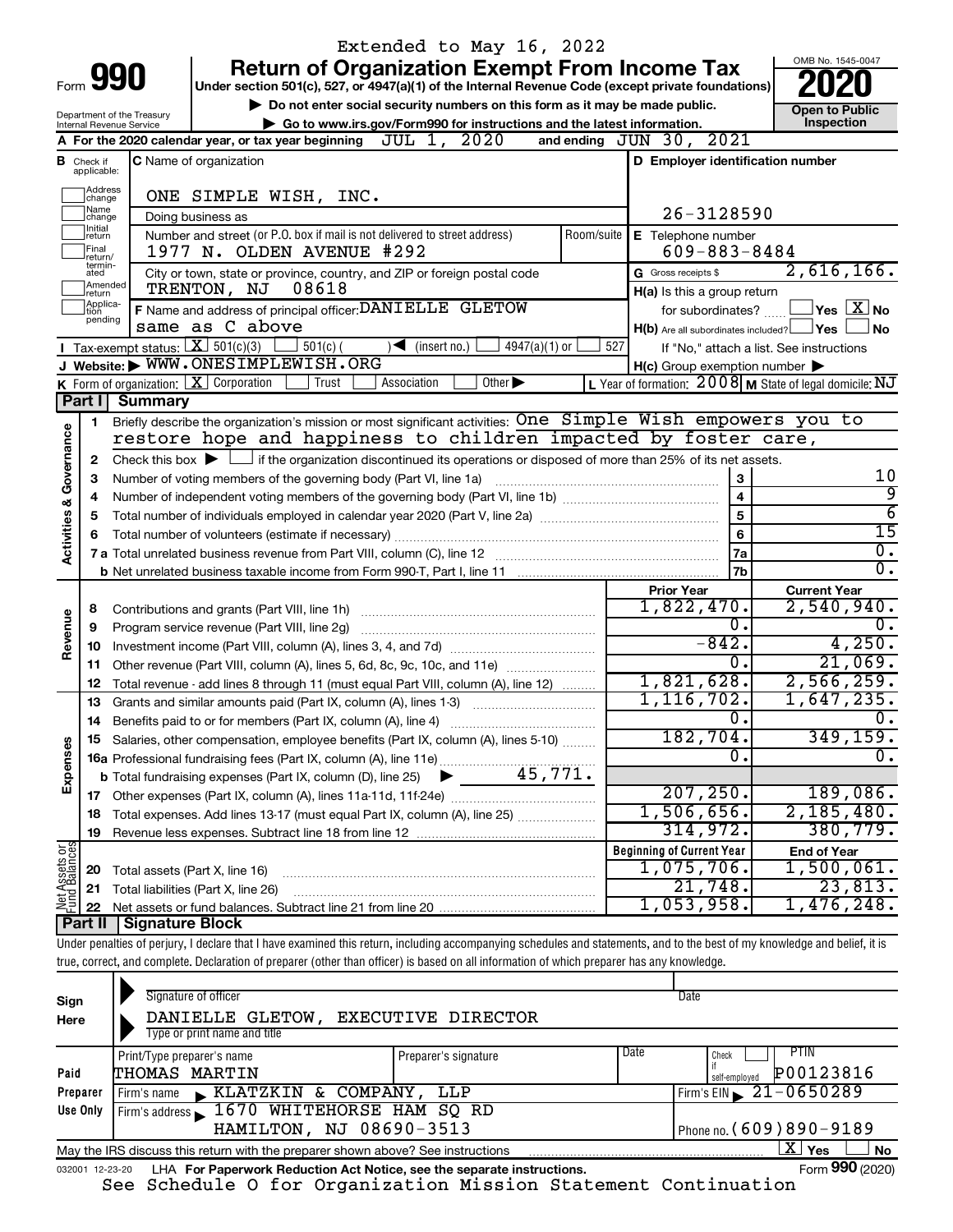|              | ONE SIMPLE WISH, INC.<br>Form 990 (2020)                                                                                                      | 26-3128590                              | Page 2 |
|--------------|-----------------------------------------------------------------------------------------------------------------------------------------------|-----------------------------------------|--------|
|              | Part III   Statement of Program Service Accomplishments                                                                                       |                                         |        |
|              |                                                                                                                                               |                                         |        |
| 1            | Briefly describe the organization's mission:                                                                                                  |                                         |        |
|              | One Simple Wish empowers you to restore hope and happiness to children                                                                        |                                         |        |
|              | impacted by foster care, abuse and neglect.                                                                                                   |                                         |        |
|              |                                                                                                                                               |                                         |        |
| $\mathbf{2}$ | Did the organization undertake any significant program services during the year which were not listed on the                                  |                                         |        |
|              | prior Form 990 or 990-EZ?                                                                                                                     | $\Box$ Yes $\boxed{\text{X}}$ No        |        |
|              | If "Yes," describe these new services on Schedule O.                                                                                          |                                         |        |
| 3            | Did the organization cease conducting, or make significant changes in how it conducts, any program services?                                  | $\Box$ Yes $[\overline{\mathrm{X}}]$ No |        |
|              | If "Yes," describe these changes on Schedule O.                                                                                               |                                         |        |
| 4            | Describe the organization's program service accomplishments for each of its three largest program services, as measured by expenses.          |                                         |        |
|              | Section 501(c)(3) and 501(c)(4) organizations are required to report the amount of grants and allocations to others, the total expenses, and  |                                         |        |
|              | revenue, if any, for each program service reported.                                                                                           |                                         |        |
|              | $2,030,392.$ including grants of $1,647,235.$ (Revenue \$<br>) (Expenses \$<br>4a (Code:                                                      |                                         |        |
|              | Wish granting is One Simple Wish (OSW)'s core program and offers caring<br>individuals a way to directly affect the life of a child in foster |                                         |        |
|              | Through our website potential donors are able to browse hundreds<br>care.                                                                     |                                         |        |
|              | of wishes posted on behalf of the children and select which wish to                                                                           |                                         |        |
|              | grant. The wishes typically cost from \$5 to \$500, which allows almost                                                                       |                                         |        |
|              | anyone to find a wish that speaks to both their heart as well as to                                                                           |                                         |        |
|              | their budget. Moreover, OSW recognizes that donors have a desire to                                                                           |                                         |        |
|              | know exactly where their contributions go and therefore offers the                                                                            |                                         |        |
|              | opportunity for them to give more efficiently and effectively. When a                                                                         |                                         |        |
|              | donor grants a wish, nearly 100% of that donation is directed towards                                                                         |                                         |        |
|              | fulfillment of that specific request. During the fiscal year, thanks                                                                          |                                         |        |
|              | to the generosity of thousands of people OSW granted 14,478 wishes.                                                                           |                                         |        |
| 4b           | (Code: ) (Expenses \$ including grants of \$ ) (Revenue \$                                                                                    |                                         |        |
|              |                                                                                                                                               |                                         |        |
|              |                                                                                                                                               |                                         |        |
|              |                                                                                                                                               |                                         |        |
|              |                                                                                                                                               |                                         |        |
|              |                                                                                                                                               |                                         |        |
|              |                                                                                                                                               |                                         |        |
|              |                                                                                                                                               |                                         |        |
|              |                                                                                                                                               |                                         |        |
|              |                                                                                                                                               |                                         |        |
|              |                                                                                                                                               |                                         |        |
|              |                                                                                                                                               |                                         |        |
|              |                                                                                                                                               |                                         |        |
| 4c           | (Revenue \$<br>(Code:<br>(Expenses \$<br>including grants of \$                                                                               |                                         |        |
|              |                                                                                                                                               |                                         |        |
|              |                                                                                                                                               |                                         |        |
|              |                                                                                                                                               |                                         |        |
|              |                                                                                                                                               |                                         |        |
|              |                                                                                                                                               |                                         |        |
|              |                                                                                                                                               |                                         |        |
|              |                                                                                                                                               |                                         |        |
|              |                                                                                                                                               |                                         |        |
|              |                                                                                                                                               |                                         |        |
|              |                                                                                                                                               |                                         |        |
|              |                                                                                                                                               |                                         |        |
| 4d           | Other program services (Describe on Schedule O.)                                                                                              |                                         |        |
|              | (Revenue \$<br>(Expenses \$<br>including grants of \$                                                                                         |                                         |        |
| 4e           | 2,030,392.<br>Total program service expenses                                                                                                  |                                         |        |
|              |                                                                                                                                               | Form 990 (2020)                         |        |
|              | 032002 12-23-20                                                                                                                               |                                         |        |
|              |                                                                                                                                               |                                         |        |
|              | 2020.05094 ONE SIMPLE WISH, INC.<br>11130510 756348 8888                                                                                      | 8888                                    |        |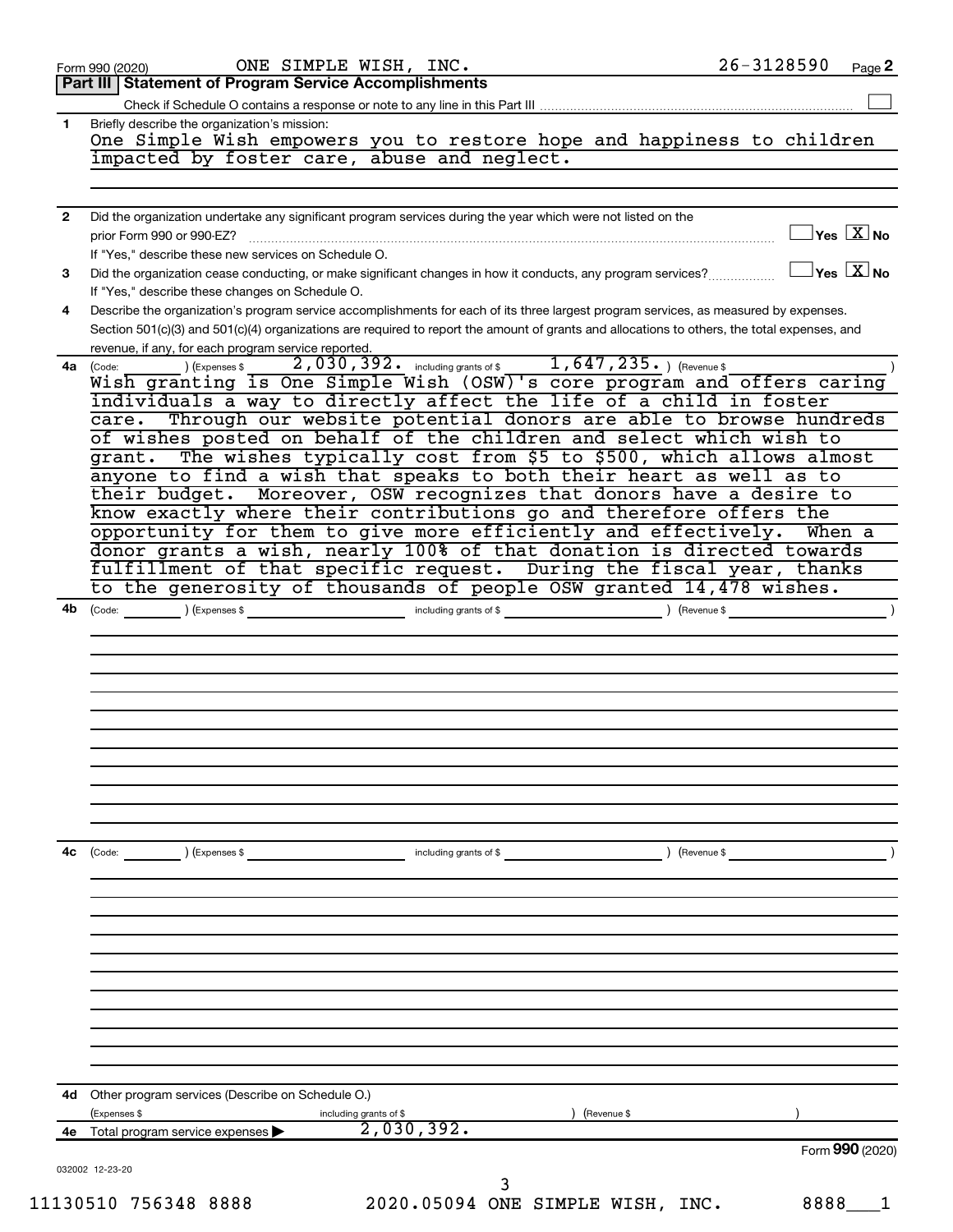| Form 990 (2020) |
|-----------------|
|                 |

**Part IV Checklist of Required Schedules**

Form 990 (2020)  $\qquad \qquad \text{ONE} \quad \text{SIMPLE} \quad \text{WISH}$ , INC.  $26-3128590$  Page

|        |                                                                                                                                                                                               |                   | Yes                          | No                      |
|--------|-----------------------------------------------------------------------------------------------------------------------------------------------------------------------------------------------|-------------------|------------------------------|-------------------------|
| 1      | Is the organization described in section $501(c)(3)$ or $4947(a)(1)$ (other than a private foundation)?                                                                                       |                   |                              |                         |
|        | If "Yes," complete Schedule A                                                                                                                                                                 | 1<br>$\mathbf{2}$ | x<br>$\overline{\textbf{X}}$ |                         |
| 2<br>3 | Did the organization engage in direct or indirect political campaign activities on behalf of or in opposition to candidates for                                                               |                   |                              |                         |
|        | public office? If "Yes," complete Schedule C, Part I                                                                                                                                          | 3                 |                              | X.                      |
| 4      | Section 501(c)(3) organizations. Did the organization engage in lobbying activities, or have a section 501(h) election in effect                                                              |                   |                              |                         |
|        |                                                                                                                                                                                               | 4                 |                              | x                       |
| 5      | Is the organization a section 501(c)(4), 501(c)(5), or 501(c)(6) organization that receives membership dues, assessments, or                                                                  |                   |                              |                         |
|        |                                                                                                                                                                                               | 5                 |                              | x                       |
| 6      | Did the organization maintain any donor advised funds or any similar funds or accounts for which donors have the right to                                                                     |                   |                              |                         |
|        | provide advice on the distribution or investment of amounts in such funds or accounts? If "Yes," complete Schedule D, Part I                                                                  | 6                 |                              | x                       |
| 7      | Did the organization receive or hold a conservation easement, including easements to preserve open space,                                                                                     |                   |                              |                         |
|        | the environment, historic land areas, or historic structures? If "Yes," complete Schedule D, Part II                                                                                          | $\overline{7}$    |                              | x                       |
| 8      | Did the organization maintain collections of works of art, historical treasures, or other similar assets? If "Yes," complete                                                                  |                   |                              |                         |
|        | Schedule D, Part III                                                                                                                                                                          | 8                 |                              | x                       |
| 9      | Did the organization report an amount in Part X, line 21, for escrow or custodial account liability, serve as a custodian for                                                                 |                   |                              |                         |
|        | amounts not listed in Part X; or provide credit counseling, debt management, credit repair, or debt negotiation services?                                                                     |                   |                              |                         |
|        | If "Yes," complete Schedule D, Part IV                                                                                                                                                        | 9                 |                              | x                       |
| 10     | Did the organization, directly or through a related organization, hold assets in donor-restricted endowments<br>or in quasi endowments? If "Yes," complete Schedule D, Part V                 | 10                |                              | X.                      |
| 11     | If the organization's answer to any of the following questions is "Yes," then complete Schedule D, Parts VI, VII, VIII, IX, or X                                                              |                   |                              |                         |
|        | as applicable.                                                                                                                                                                                |                   |                              |                         |
|        | a Did the organization report an amount for land, buildings, and equipment in Part X, line 10? If "Yes," complete Schedule D,                                                                 |                   |                              |                         |
|        | Part VI                                                                                                                                                                                       | 11a               | x                            |                         |
|        | <b>b</b> Did the organization report an amount for investments - other securities in Part X, line 12, that is 5% or more of its total                                                         |                   |                              |                         |
|        |                                                                                                                                                                                               | 11b               |                              | x                       |
|        | c Did the organization report an amount for investments - program related in Part X, line 13, that is 5% or more of its total                                                                 |                   |                              |                         |
|        |                                                                                                                                                                                               | 11c               |                              | x                       |
|        | d Did the organization report an amount for other assets in Part X, line 15, that is 5% or more of its total assets reported in                                                               |                   |                              |                         |
|        |                                                                                                                                                                                               | 11d               |                              | x                       |
|        | e Did the organization report an amount for other liabilities in Part X, line 25? If "Yes," complete Schedule D, Part X                                                                       | 11e               |                              | $\overline{\mathbf{x}}$ |
| f      | Did the organization's separate or consolidated financial statements for the tax year include a footnote that addresses                                                                       |                   |                              |                         |
|        | the organization's liability for uncertain tax positions under FIN 48 (ASC 740)? If "Yes," complete Schedule D, Part X                                                                        | 11f               | x                            |                         |
|        | 12a Did the organization obtain separate, independent audited financial statements for the tax year? If "Yes," complete                                                                       |                   | x                            |                         |
|        | Schedule D, Parts XI and XII<br><b>b</b> Was the organization included in consolidated, independent audited financial statements for the tax year?                                            | 12a               |                              |                         |
|        | If "Yes," and if the organization answered "No" to line 12a, then completing Schedule D, Parts XI and XII is optional                                                                         | 12 <sub>b</sub>   |                              | Χ                       |
| 13     | Is the organization a school described in section 170(b)(1)(A)(ii)? If "Yes," complete Schedule E manufaction and school described in section 170(b)(1)(A)(ii)? If "Yes," complete Schedule E | 13                |                              | $\overline{\textbf{X}}$ |
|        |                                                                                                                                                                                               | 14a               |                              | X                       |
|        | <b>b</b> Did the organization have aggregate revenues or expenses of more than \$10,000 from grantmaking, fundraising, business,                                                              |                   |                              |                         |
|        | investment, and program service activities outside the United States, or aggregate foreign investments valued at \$100,000                                                                    |                   |                              |                         |
|        |                                                                                                                                                                                               | 14b               |                              | x                       |
| 15     | Did the organization report on Part IX, column (A), line 3, more than \$5,000 of grants or other assistance to or for any                                                                     |                   |                              |                         |
|        |                                                                                                                                                                                               | 15                |                              | X.                      |
| 16     | Did the organization report on Part IX, column (A), line 3, more than \$5,000 of aggregate grants or other assistance to                                                                      |                   |                              |                         |
|        |                                                                                                                                                                                               | 16                |                              | X.                      |
| 17     | Did the organization report a total of more than \$15,000 of expenses for professional fundraising services on Part IX,                                                                       |                   |                              |                         |
|        |                                                                                                                                                                                               | 17                |                              | x                       |
| 18     | Did the organization report more than \$15,000 total of fundraising event gross income and contributions on Part VIII, lines                                                                  |                   |                              | x                       |
| 19     | Did the organization report more than \$15,000 of gross income from gaming activities on Part VIII, line 9a? If "Yes,"                                                                        | 18                |                              |                         |
|        |                                                                                                                                                                                               | 19                |                              | x                       |
|        |                                                                                                                                                                                               | 20a               |                              | $\overline{\mathbf{X}}$ |
|        |                                                                                                                                                                                               | 20 <sub>b</sub>   |                              |                         |
| 21     | Did the organization report more than \$5,000 of grants or other assistance to any domestic organization or                                                                                   |                   |                              |                         |
|        |                                                                                                                                                                                               | 21                |                              | x                       |
|        | 032003 12-23-20                                                                                                                                                                               |                   |                              | Form 990 (2020)         |

11130510 756348 8888 2020.05094 ONE SIMPLE WISH, INC. 8888\_\_\_1

4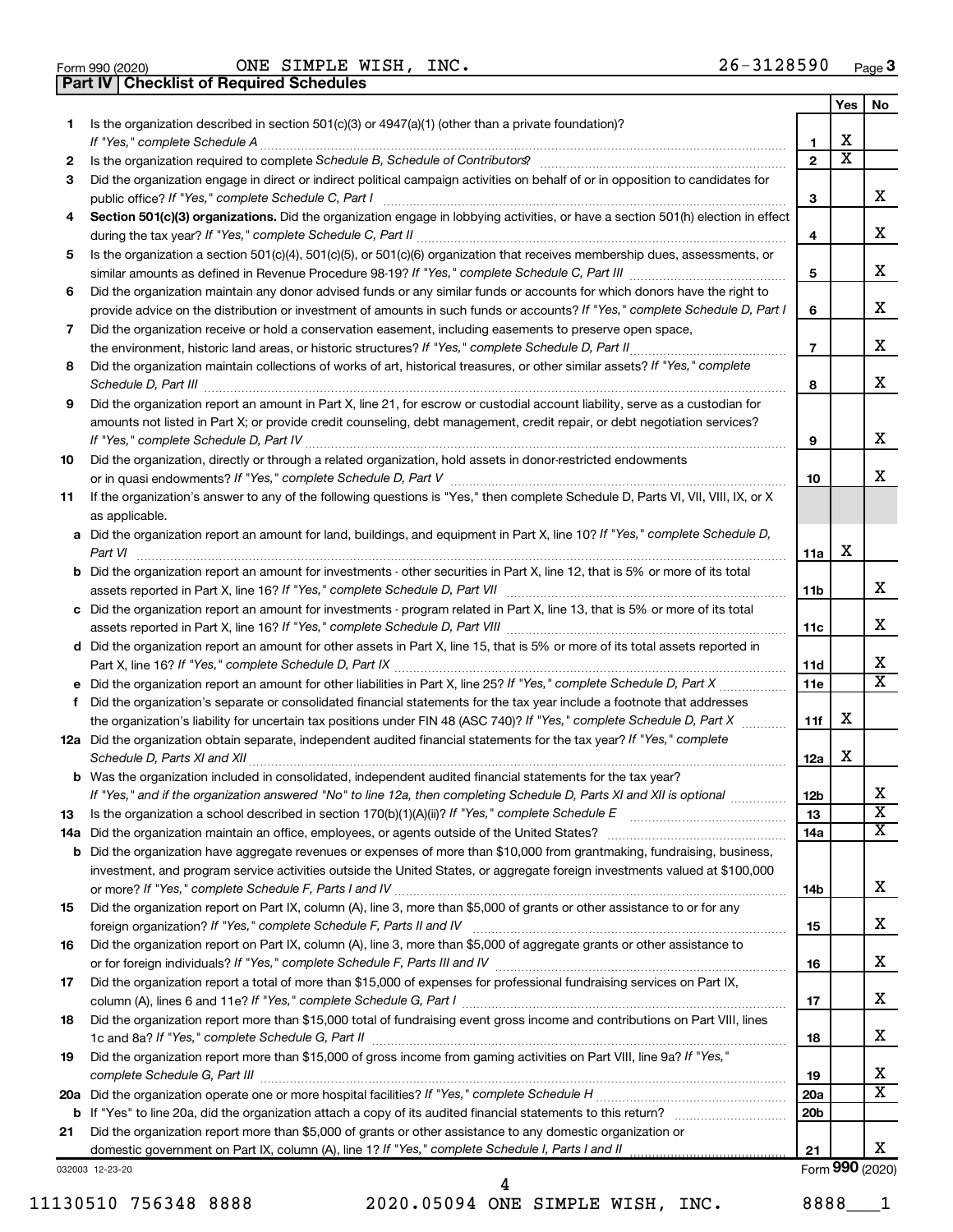|  | Form 990 (2020) |
|--|-----------------|
|  |                 |

Form 990 (2020)  $\qquad \qquad \text{ONE} \quad \text{SIMPLE} \quad \text{WISH}$ , INC.  $26-3128590$  Page

*(continued)* **Part IV Checklist of Required Schedules**

| 22            | Did the organization report more than \$5,000 of grants or other assistance to or for domestic individuals on                                                                                                                                                                                                                                          |                 | Yes             | No                           |
|---------------|--------------------------------------------------------------------------------------------------------------------------------------------------------------------------------------------------------------------------------------------------------------------------------------------------------------------------------------------------------|-----------------|-----------------|------------------------------|
|               |                                                                                                                                                                                                                                                                                                                                                        | 22              | X               |                              |
| 23            | Did the organization answer "Yes" to Part VII, Section A, line 3, 4, or 5 about compensation of the organization's current                                                                                                                                                                                                                             |                 |                 |                              |
|               | and former officers, directors, trustees, key employees, and highest compensated employees? If "Yes," complete                                                                                                                                                                                                                                         | 23              |                 | х                            |
|               | Schedule J <b>Execute Schedule J Execute Schedule J</b><br>24a Did the organization have a tax-exempt bond issue with an outstanding principal amount of more than \$100,000 as of the<br>last day of the year, that was issued after December 31, 2002? If "Yes," answer lines 24b through 24d and complete                                           |                 |                 |                              |
|               |                                                                                                                                                                                                                                                                                                                                                        | 24a             |                 | x                            |
|               |                                                                                                                                                                                                                                                                                                                                                        | 24b             |                 |                              |
|               | c Did the organization maintain an escrow account other than a refunding escrow at any time during the year to defease                                                                                                                                                                                                                                 | 24c             |                 |                              |
|               |                                                                                                                                                                                                                                                                                                                                                        | 24d             |                 |                              |
|               | 25a Section 501(c)(3), 501(c)(4), and 501(c)(29) organizations. Did the organization engage in an excess benefit                                                                                                                                                                                                                                       |                 |                 |                              |
|               |                                                                                                                                                                                                                                                                                                                                                        | 25a             |                 | x                            |
|               | <b>b</b> Is the organization aware that it engaged in an excess benefit transaction with a disqualified person in a prior year, and<br>that the transaction has not been reported on any of the organization's prior Forms 990 or 990-EZ? If "Yes," complete<br>Schedule L, Part I                                                                     | 25b             |                 | х                            |
| 26            | Did the organization report any amount on Part X, line 5 or 22, for receivables from or payables to any current                                                                                                                                                                                                                                        |                 |                 |                              |
|               | or former officer, director, trustee, key employee, creator or founder, substantial contributor, or 35%                                                                                                                                                                                                                                                |                 |                 |                              |
|               |                                                                                                                                                                                                                                                                                                                                                        | 26              |                 | x                            |
| 27            | Did the organization provide a grant or other assistance to any current or former officer, director, trustee, key employee,                                                                                                                                                                                                                            |                 |                 |                              |
|               | creator or founder, substantial contributor or employee thereof, a grant selection committee member, or to a 35% controlled                                                                                                                                                                                                                            | 27              |                 | X                            |
| 28            | entity (including an employee thereof) or family member of any of these persons? If "Yes," complete Schedule L, Part III<br>Was the organization a party to a business transaction with one of the following parties (see Schedule L, Part IV                                                                                                          |                 |                 |                              |
|               | instructions, for applicable filing thresholds, conditions, and exceptions):                                                                                                                                                                                                                                                                           |                 |                 |                              |
|               | a A current or former officer, director, trustee, key employee, creator or founder, or substantial contributor? If                                                                                                                                                                                                                                     | 28a             |                 | х                            |
|               |                                                                                                                                                                                                                                                                                                                                                        | 28b             |                 | $\overline{\mathbf{x}}$      |
|               | c A 35% controlled entity of one or more individuals and/or organizations described in lines 28a or 28b?If                                                                                                                                                                                                                                             |                 |                 |                              |
|               |                                                                                                                                                                                                                                                                                                                                                        | 28c             |                 | X                            |
| 29<br>30      | Did the organization receive contributions of art, historical treasures, or other similar assets, or qualified conservation                                                                                                                                                                                                                            | 29              | х               | х                            |
| 31            | Did the organization liquidate, terminate, or dissolve and cease operations? If "Yes," complete Schedule N, Part I                                                                                                                                                                                                                                     | 30<br>31        |                 | $\overline{\texttt{x}}$      |
| 32            | Did the organization sell, exchange, dispose of, or transfer more than 25% of its net assets? If "Yes," complete<br>Schedule N, Part II <b>Markov Markov Alexander Schedule N, Part II Markov Markov Markov Markov Markov Markov Markov Markov Markov Markov Markov Markov Markov Markov Markov Markov Markov Markov Markov Markov Markov Markov M</b> | 32              |                 | X                            |
| 33            | Did the organization own 100% of an entity disregarded as separate from the organization under Regulations                                                                                                                                                                                                                                             |                 |                 |                              |
|               | sections 301.7701-2 and 301.7701-3? If "Yes," complete Schedule R, Part I [1] [1] [1] [1] [1] [1] sections 301.7701-2 and 301.7701-3? If "Yes," complete Schedule R, Part I                                                                                                                                                                            | 33              |                 | х                            |
| 34            | Was the organization related to any tax-exempt or taxable entity? If "Yes," complete Schedule R, Part II, III, or IV, and                                                                                                                                                                                                                              |                 |                 |                              |
|               | Part V, line 1                                                                                                                                                                                                                                                                                                                                         | 34              |                 | х<br>$\overline{\texttt{x}}$ |
|               | b If "Yes" to line 35a, did the organization receive any payment from or engage in any transaction with a controlled entity                                                                                                                                                                                                                            | 35a             |                 |                              |
|               |                                                                                                                                                                                                                                                                                                                                                        | 35 <sub>b</sub> |                 |                              |
| 36            | Section 501(c)(3) organizations. Did the organization make any transfers to an exempt non-charitable related organization?                                                                                                                                                                                                                             |                 |                 |                              |
|               |                                                                                                                                                                                                                                                                                                                                                        | 36              |                 | x                            |
| 37            | Did the organization conduct more than 5% of its activities through an entity that is not a related organization                                                                                                                                                                                                                                       |                 |                 | х                            |
|               | Did the organization complete Schedule O and provide explanations in Schedule O for Part VI, lines 11b and 19?                                                                                                                                                                                                                                         | 37              |                 |                              |
| 38            |                                                                                                                                                                                                                                                                                                                                                        | 38              | х               |                              |
| <b>Part V</b> |                                                                                                                                                                                                                                                                                                                                                        |                 |                 |                              |
|               |                                                                                                                                                                                                                                                                                                                                                        |                 | Yes             |                              |
|               | 1a                                                                                                                                                                                                                                                                                                                                                     |                 |                 | No                           |
|               | 1 <sub>b</sub>                                                                                                                                                                                                                                                                                                                                         |                 |                 |                              |
|               | c Did the organization comply with backup withholding rules for reportable payments to vendors and reportable gaming                                                                                                                                                                                                                                   |                 |                 |                              |
|               |                                                                                                                                                                                                                                                                                                                                                        | 1c              |                 |                              |
|               | 032004 12-23-20                                                                                                                                                                                                                                                                                                                                        |                 | Form 990 (2020) |                              |
|               | 11130510 756348 8888<br>2020.05094 ONE SIMPLE WISH, INC.                                                                                                                                                                                                                                                                                               | 8888            |                 |                              |
|               |                                                                                                                                                                                                                                                                                                                                                        |                 |                 |                              |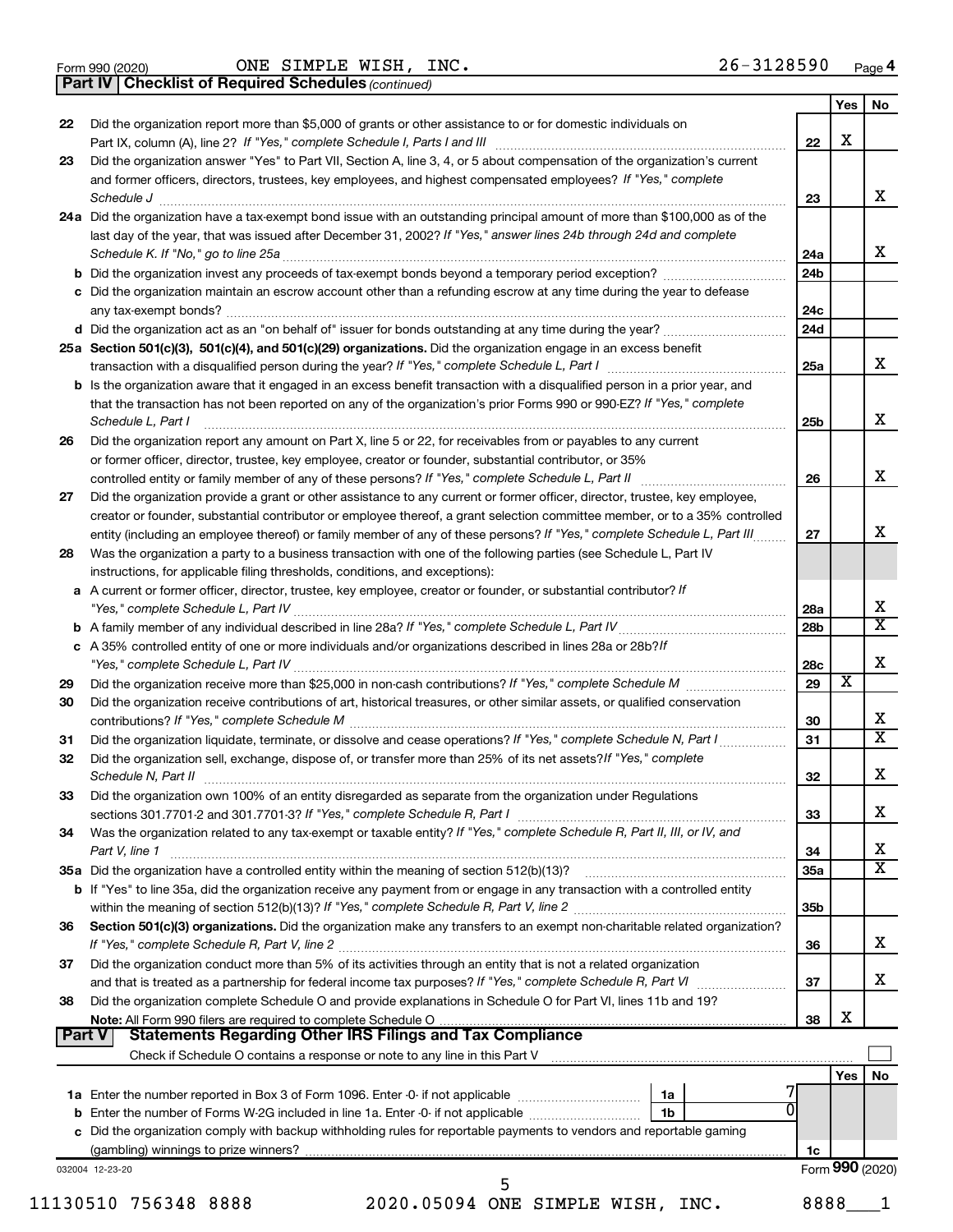|        | $26 - 3128590$<br>ONE SIMPLE WISH, INC.<br>Form 990 (2020)                                                                                                                                            |                 |            | Page 5                       |
|--------|-------------------------------------------------------------------------------------------------------------------------------------------------------------------------------------------------------|-----------------|------------|------------------------------|
| Part V | Statements Regarding Other IRS Filings and Tax Compliance (continued)                                                                                                                                 |                 |            |                              |
|        |                                                                                                                                                                                                       |                 | <b>Yes</b> | No                           |
|        | 2a Enter the number of employees reported on Form W-3, Transmittal of Wage and Tax Statements,                                                                                                        |                 |            |                              |
|        | $6 \mid$<br>filed for the calendar year ending with or within the year covered by this return <i>manumumumum</i><br>2a                                                                                |                 |            |                              |
|        | <b>b</b> If at least one is reported on line 2a, did the organization file all required federal employment tax returns?                                                                               | 2 <sub>b</sub>  | х          |                              |
|        | <b>Note:</b> If the sum of lines 1a and 2a is greater than 250, you may be required to e-file (see instructions)                                                                                      |                 |            |                              |
|        | 3a Did the organization have unrelated business gross income of \$1,000 or more during the year?                                                                                                      | 3a              |            | x                            |
|        | <b>b</b> If "Yes," has it filed a Form 990-T for this year? If "No" to line 3b, provide an explanation on Schedule O                                                                                  | 3b              |            |                              |
|        | 4a At any time during the calendar year, did the organization have an interest in, or a signature or other authority over, a                                                                          |                 |            |                              |
|        | financial account in a foreign country (such as a bank account, securities account, or other financial account)?                                                                                      | 4a              |            | х                            |
|        | <b>b</b> If "Yes," enter the name of the foreign country $\blacktriangleright$                                                                                                                        |                 |            |                              |
|        | See instructions for filing requirements for FinCEN Form 114, Report of Foreign Bank and Financial Accounts (FBAR).                                                                                   |                 |            |                              |
|        |                                                                                                                                                                                                       | 5a              |            | x<br>$\overline{\mathtt{x}}$ |
|        |                                                                                                                                                                                                       | 5b              |            |                              |
| с      |                                                                                                                                                                                                       | 5c              |            |                              |
|        | 6a Does the organization have annual gross receipts that are normally greater than \$100,000, and did the organization solicit                                                                        |                 |            | x                            |
|        | any contributions that were not tax deductible as charitable contributions?<br>b If "Yes," did the organization include with every solicitation an express statement that such contributions or gifts | 6a              |            |                              |
|        | were not tax deductible?                                                                                                                                                                              | 6b              |            |                              |
| 7      | Organizations that may receive deductible contributions under section 170(c).                                                                                                                         |                 |            |                              |
| а      | Did the organization receive a payment in excess of \$75 made partly as a contribution and partly for goods and services provided to the payor?                                                       | 7a              |            | x                            |
| b      | If "Yes," did the organization notify the donor of the value of the goods or services provided?                                                                                                       | 7b              |            |                              |
|        | c Did the organization sell, exchange, or otherwise dispose of tangible personal property for which it was required                                                                                   |                 |            |                              |
|        | to file Form 8282?                                                                                                                                                                                    | 7с              |            | х                            |
|        | 7d                                                                                                                                                                                                    |                 |            |                              |
| е      |                                                                                                                                                                                                       | 7е              |            | х                            |
| Ť.     | Did the organization, during the year, pay premiums, directly or indirectly, on a personal benefit contract?                                                                                          | 7f              |            | $\overline{\texttt{x}}$      |
| g      | If the organization received a contribution of qualified intellectual property, did the organization file Form 8899 as required?                                                                      | 7g              |            |                              |
| h      | If the organization received a contribution of cars, boats, airplanes, or other vehicles, did the organization file a Form 1098-C?                                                                    | 7h              |            |                              |
| 8      | Sponsoring organizations maintaining donor advised funds. Did a donor advised fund maintained by the                                                                                                  |                 |            |                              |
|        | sponsoring organization have excess business holdings at any time during the year?                                                                                                                    | 8               |            |                              |
| 9      | Sponsoring organizations maintaining donor advised funds.                                                                                                                                             |                 |            |                              |
| а      | Did the sponsoring organization make any taxable distributions under section 4966?                                                                                                                    | 9а              |            |                              |
| b      |                                                                                                                                                                                                       | 9b              |            |                              |
| 10     | Section 501(c)(7) organizations. Enter:                                                                                                                                                               |                 |            |                              |
|        | 10a                                                                                                                                                                                                   |                 |            |                              |
| b      | Gross receipts, included on Form 990, Part VIII, line 12, for public use of club facilities<br>10b                                                                                                    |                 |            |                              |
| 11     | Section 501(c)(12) organizations. Enter:                                                                                                                                                              |                 |            |                              |
|        | 11a                                                                                                                                                                                                   |                 |            |                              |
|        | b Gross income from other sources (Do not net amounts due or paid to other sources against                                                                                                            |                 |            |                              |
|        | 11b                                                                                                                                                                                                   |                 |            |                              |
|        | 12a Section 4947(a)(1) non-exempt charitable trusts. Is the organization filing Form 990 in lieu of Form 1041?                                                                                        | 12a             |            |                              |
| b      | If "Yes," enter the amount of tax-exempt interest received or accrued during the year<br>12b                                                                                                          |                 |            |                              |
| 13     | Section 501(c)(29) qualified nonprofit health insurance issuers.                                                                                                                                      | 13a             |            |                              |
|        | Note: See the instructions for additional information the organization must report on Schedule O.                                                                                                     |                 |            |                              |
|        | <b>b</b> Enter the amount of reserves the organization is required to maintain by the states in which the                                                                                             |                 |            |                              |
|        | 13 <sub>b</sub>                                                                                                                                                                                       |                 |            |                              |
|        | 13 <sub>c</sub>                                                                                                                                                                                       |                 |            |                              |
| 14a    | Did the organization receive any payments for indoor tanning services during the tax year? [111] Did the organization receive any payments for indoor tanning services during the tax year?           | 14a             |            | X                            |
| b      |                                                                                                                                                                                                       | 14 <sub>b</sub> |            |                              |
| 15     | Is the organization subject to the section 4960 tax on payment(s) of more than \$1,000,000 in remuneration or                                                                                         |                 |            |                              |
|        |                                                                                                                                                                                                       | 15              |            | х                            |
|        | If "Yes," see instructions and file Form 4720, Schedule N.                                                                                                                                            |                 |            |                              |
| 16     | Is the organization an educational institution subject to the section 4968 excise tax on net investment income?                                                                                       | 16              |            | х                            |
|        | If "Yes," complete Form 4720, Schedule O.                                                                                                                                                             |                 |            |                              |
|        |                                                                                                                                                                                                       |                 |            |                              |

Form (2020) **990**

032005 12-23-20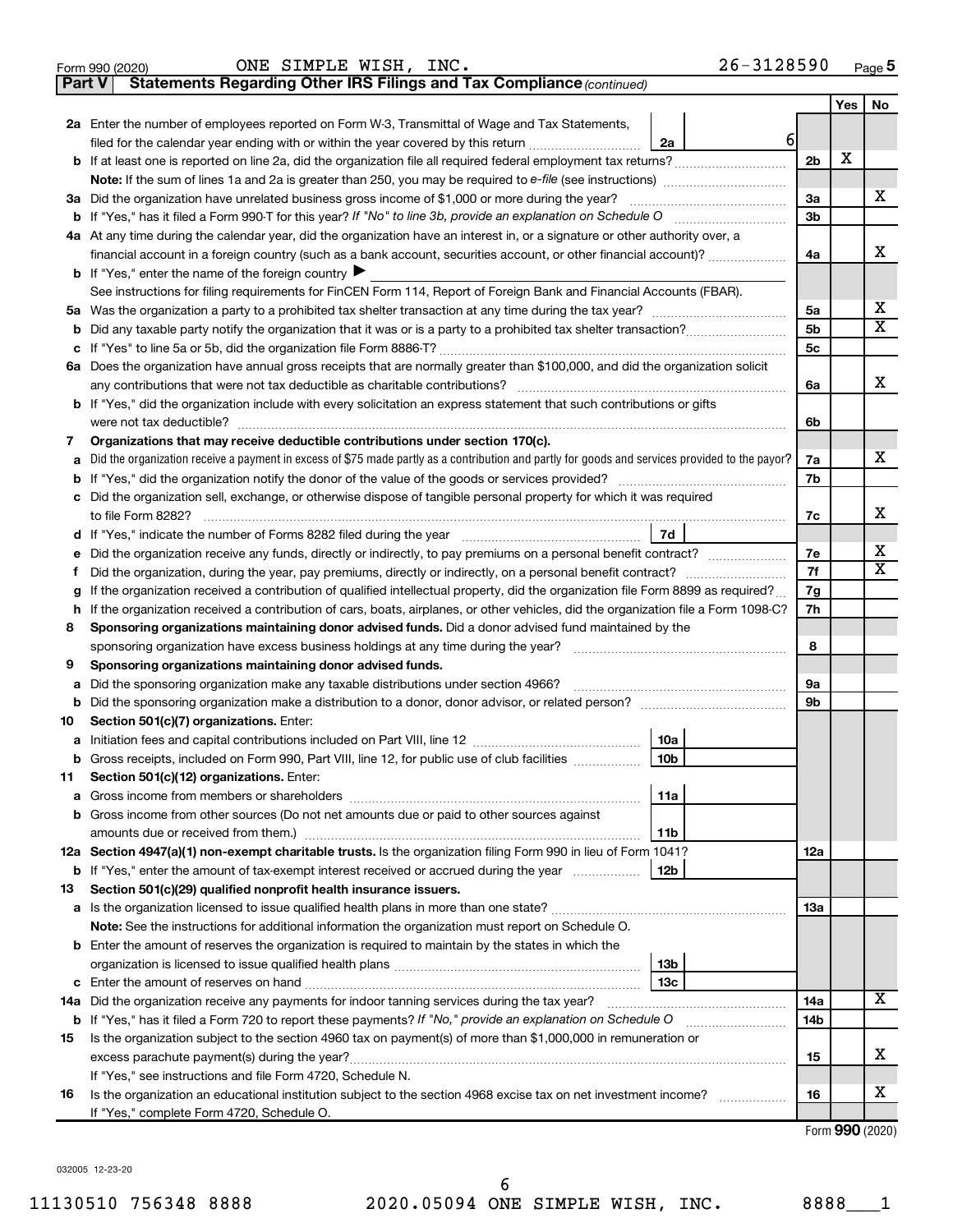Form 990 (2020)  $\qquad \qquad \text{ONE} \quad \text{SIMPLE} \quad \text{WISH}$ , INC.  $26-3128590$  Page

**Part VI** Governance, Management, and Disclosure For each "Yes" response to lines 2 through 7b below, and for a "No" response *to line 8a, 8b, or 10b below, describe the circumstances, processes, or changes on Schedule O. See instructions.*

|     | Check if Schedule O contains a response or note to any line in this Part VI [1] [1] [1] [1] [1] [1] [1] [1] [1                                                                                                                 |    |    |    |                 |                         | $\mathbf{X}$            |
|-----|--------------------------------------------------------------------------------------------------------------------------------------------------------------------------------------------------------------------------------|----|----|----|-----------------|-------------------------|-------------------------|
|     | <b>Section A. Governing Body and Management</b>                                                                                                                                                                                |    |    |    |                 |                         |                         |
|     |                                                                                                                                                                                                                                |    |    |    |                 | Yes                     | No                      |
|     | 1a Enter the number of voting members of the governing body at the end of the tax year                                                                                                                                         |    | 1a | 10 |                 |                         |                         |
|     | If there are material differences in voting rights among members of the governing body, or if the governing                                                                                                                    |    |    |    |                 |                         |                         |
|     | body delegated broad authority to an executive committee or similar committee, explain on Schedule O.                                                                                                                          |    |    |    |                 |                         |                         |
| b   | Enter the number of voting members included on line 1a, above, who are independent                                                                                                                                             | 1b |    | 9  |                 |                         |                         |
| 2   | Did any officer, director, trustee, or key employee have a family relationship or a business relationship with any other                                                                                                       |    |    |    |                 |                         |                         |
|     | officer, director, trustee, or key employee?                                                                                                                                                                                   |    |    |    | $\mathbf{2}$    |                         | x                       |
| 3   | Did the organization delegate control over management duties customarily performed by or under the direct supervision                                                                                                          |    |    |    |                 |                         |                         |
|     |                                                                                                                                                                                                                                |    |    |    | 3               |                         | х                       |
| 4   | Did the organization make any significant changes to its governing documents since the prior Form 990 was filed?                                                                                                               |    |    |    | 4               |                         | $\overline{\textbf{x}}$ |
| 5   |                                                                                                                                                                                                                                |    |    |    | 5               |                         | $\overline{\textbf{X}}$ |
| 6   |                                                                                                                                                                                                                                |    |    |    | 6               |                         | $\overline{\textbf{x}}$ |
| 7a  | Did the organization have members, stockholders, or other persons who had the power to elect or appoint one or                                                                                                                 |    |    |    |                 |                         |                         |
|     |                                                                                                                                                                                                                                |    |    |    |                 |                         | x                       |
|     |                                                                                                                                                                                                                                |    |    |    | 7a              |                         |                         |
| b   | Are any governance decisions of the organization reserved to (or subject to approval by) members, stockholders, or                                                                                                             |    |    |    |                 |                         |                         |
|     |                                                                                                                                                                                                                                |    |    |    | 7b              |                         | X                       |
| 8   | Did the organization contemporaneously document the meetings held or written actions undertaken during the year by the following:                                                                                              |    |    |    |                 |                         |                         |
| а   |                                                                                                                                                                                                                                |    |    |    | 8а              | х                       |                         |
| b   |                                                                                                                                                                                                                                |    |    |    | 8b              |                         | $\overline{\mathbf{X}}$ |
| 9   | Is there any officer, director, trustee, or key employee listed in Part VII, Section A, who cannot be reached at the                                                                                                           |    |    |    |                 |                         |                         |
|     |                                                                                                                                                                                                                                |    |    |    | 9               |                         | x                       |
|     | <b>Section B. Policies</b> (This Section B requests information about policies not required by the Internal Revenue Code.)                                                                                                     |    |    |    |                 |                         |                         |
|     |                                                                                                                                                                                                                                |    |    |    |                 | Yes                     | No                      |
|     |                                                                                                                                                                                                                                |    |    |    | 10a             |                         |                         |
|     | <b>b</b> If "Yes," did the organization have written policies and procedures governing the activities of such chapters, affiliates,                                                                                            |    |    |    |                 |                         |                         |
|     |                                                                                                                                                                                                                                |    |    |    | 10 <sub>b</sub> |                         |                         |
|     | 11a Has the organization provided a complete copy of this Form 990 to all members of its governing body before filing the form?                                                                                                |    |    |    | 11a             | х                       |                         |
|     | <b>b</b> Describe in Schedule O the process, if any, used by the organization to review this Form 990.                                                                                                                         |    |    |    |                 |                         |                         |
| 12a |                                                                                                                                                                                                                                |    |    |    | 12a             | х                       |                         |
| b   | Were officers, directors, or trustees, and key employees required to disclose annually interests that could give rise to conflicts?                                                                                            |    |    |    | 12 <sub>b</sub> | х                       |                         |
| с   | Did the organization regularly and consistently monitor and enforce compliance with the policy? If "Yes," describe                                                                                                             |    |    |    |                 |                         |                         |
|     |                                                                                                                                                                                                                                |    |    |    | 12c             | X                       |                         |
| 13  |                                                                                                                                                                                                                                |    |    |    | 13              | $\overline{\textbf{x}}$ |                         |
|     |                                                                                                                                                                                                                                |    |    |    | 14              | $\overline{\mathbf{X}}$ |                         |
| 14  | Did the organization have a written document retention and destruction policy? [11] manufaction model of the organization have a written document retention and destruction policy?                                            |    |    |    |                 |                         |                         |
| 15  | Did the process for determining compensation of the following persons include a review and approval by independent                                                                                                             |    |    |    |                 |                         |                         |
|     | persons, comparability data, and contemporaneous substantiation of the deliberation and decision?                                                                                                                              |    |    |    |                 |                         |                         |
| а   | The organization's CEO, Executive Director, or top management official manufactured content of the organization's CEO, Executive Director, or top management official manufactured content of the organization's CEO, Executiv |    |    |    | 15a             | х                       |                         |
|     |                                                                                                                                                                                                                                |    |    |    | <b>15b</b>      |                         | х                       |
|     | If "Yes" to line 15a or 15b, describe the process in Schedule O (see instructions).                                                                                                                                            |    |    |    |                 |                         |                         |
|     | 16a Did the organization invest in, contribute assets to, or participate in a joint venture or similar arrangement with a                                                                                                      |    |    |    |                 |                         |                         |
|     | taxable entity during the year?                                                                                                                                                                                                |    |    |    | 16a             |                         | х                       |
|     | b If "Yes," did the organization follow a written policy or procedure requiring the organization to evaluate its participation                                                                                                 |    |    |    |                 |                         |                         |
|     | in joint venture arrangements under applicable federal tax law, and take steps to safeguard the organization's                                                                                                                 |    |    |    |                 |                         |                         |
|     | exempt status with respect to such arrangements?                                                                                                                                                                               |    |    |    | 16b             |                         |                         |
|     | <b>Section C. Disclosure</b>                                                                                                                                                                                                   |    |    |    |                 |                         |                         |
| 17  | List the states with which a copy of this Form 990 is required to be filed $\blacktriangleright\mathrm{NJ}$                                                                                                                    |    |    |    |                 |                         |                         |
| 18  | Section 6104 requires an organization to make its Forms 1023 (1024 or 1024-A, if applicable), 990, and 990-T (Section 501(c)(3)s only) available                                                                               |    |    |    |                 |                         |                         |
|     | for public inspection. Indicate how you made these available. Check all that apply.                                                                                                                                            |    |    |    |                 |                         |                         |
|     | $\lfloor x \rfloor$ Upon request                                                                                                                                                                                               |    |    |    |                 |                         |                         |
|     | Own website<br>Another's website<br>Other (explain on Schedule O)                                                                                                                                                              |    |    |    |                 |                         |                         |
| 19  | Describe on Schedule O whether (and if so, how) the organization made its governing documents, conflict of interest policy, and financial                                                                                      |    |    |    |                 |                         |                         |
|     | statements available to the public during the tax year.                                                                                                                                                                        |    |    |    |                 |                         |                         |
| 20  | State the name, address, and telephone number of the person who possesses the organization's books and records                                                                                                                 |    |    |    |                 |                         |                         |
|     | The Organization - $609-883-8484$                                                                                                                                                                                              |    |    |    |                 |                         |                         |
|     | 08609<br>1 NORTH JOHNSTON AVENUE, HAMILTON,<br>NJ                                                                                                                                                                              |    |    |    |                 |                         |                         |
|     | 032006 12-23-20                                                                                                                                                                                                                |    |    |    |                 | Form 990 (2020)         |                         |
|     | 7                                                                                                                                                                                                                              |    |    |    |                 |                         |                         |
|     | 11130510 756348 8888<br>2020.05094 ONE SIMPLE WISH, INC.                                                                                                                                                                       |    |    |    | 8888            |                         |                         |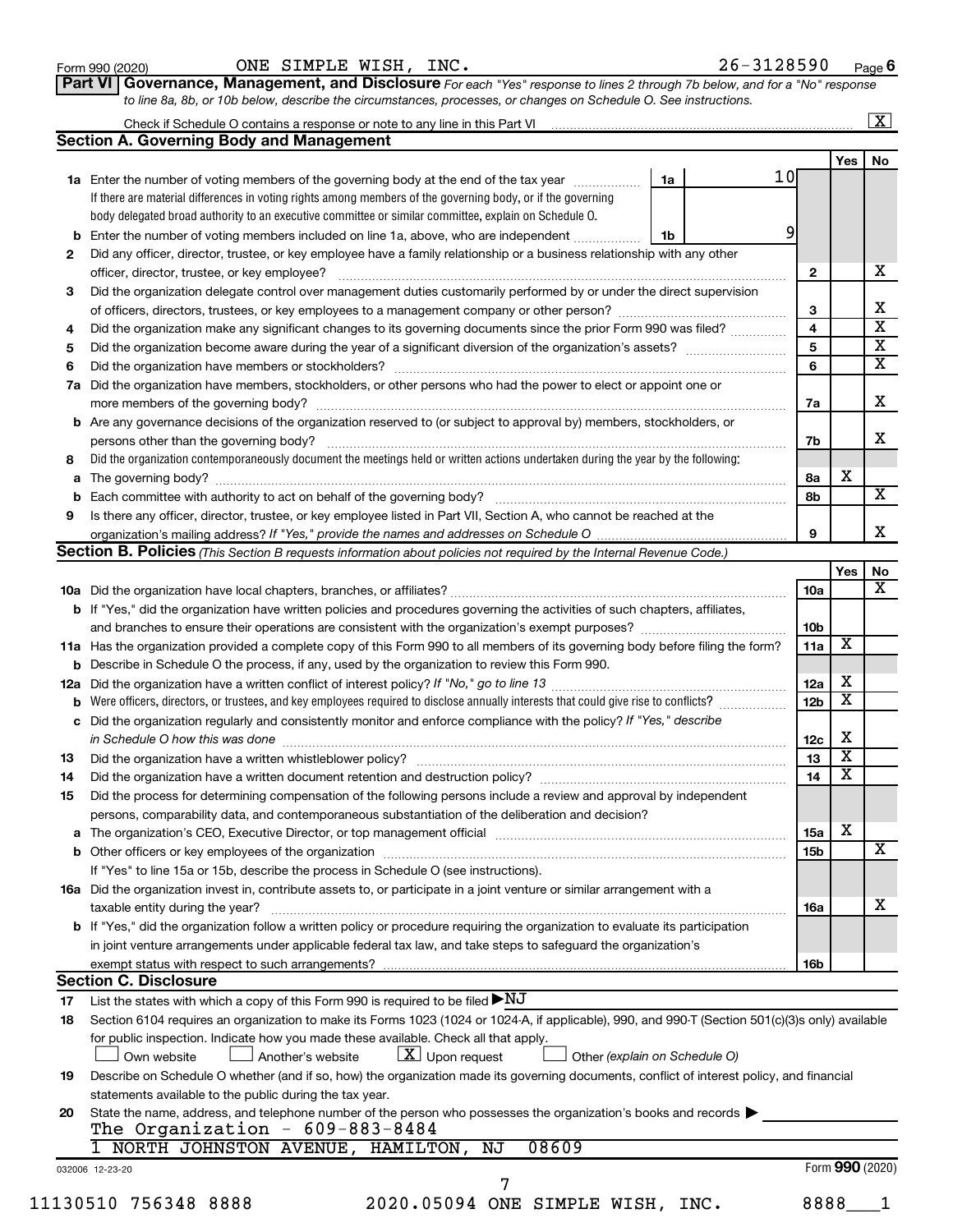$\Box$ 

| Part VII Compensation of Officers, Directors, Trustees, Key Employees, Highest Compensated |  |  |  |
|--------------------------------------------------------------------------------------------|--|--|--|
| <b>Employees, and Independent Contractors</b>                                              |  |  |  |

Check if Schedule O contains a response or note to any line in this Part VII

**Section A. Officers, Directors, Trustees, Key Employees, and Highest Compensated Employees**

**1a**  Complete this table for all persons required to be listed. Report compensation for the calendar year ending with or within the organization's tax year.  $\bullet$  List all of the organization's current officers, directors, trustees (whether individuals or organizations), regardless of amount of compensation.

Enter -0- in columns (D), (E), and (F) if no compensation was paid.

**•** List all of the organization's current key employees, if any. See instructions for definition of "key employee."

• List the organization's five *current* highest compensated employees (other than an officer, director, trustee, or key employee) who received reportable compensation (Box 5 of Form W-2 and/or Box 7 of Form 1099-MISC) of more than \$100,000 from the organization and any related organizations.

 $\bullet$  List all of the organization's former officers, key employees, and highest compensated employees who received more than \$100,000 of reportable compensation from the organization and any related organizations.

**•** List all of the organization's former directors or trustees that received, in the capacity as a former director or trustee of the organization, more than \$10,000 of reportable compensation from the organization and any related organizations.

See instructions for the order in which to list the persons above.

Check this box if neither the organization nor any related organization compensated any current officer, director, or trustee.  $\Box$ 

| (A)                     | (B)                    |                                |                                                                  | (C)                   |              |                                 |        | (D)             | (E)             | (F)             |  |
|-------------------------|------------------------|--------------------------------|------------------------------------------------------------------|-----------------------|--------------|---------------------------------|--------|-----------------|-----------------|-----------------|--|
| Name and title          | Average                |                                | (do not check more than one                                      | Position              |              |                                 |        | Reportable      | Reportable      | Estimated       |  |
|                         | hours per              |                                | box, unless person is both an<br>officer and a director/trustee) |                       |              |                                 |        | compensation    | compensation    | amount of       |  |
|                         | week                   |                                |                                                                  |                       |              |                                 |        | from            | from related    | other           |  |
|                         | (list any              |                                |                                                                  |                       |              |                                 |        | the             | organizations   | compensation    |  |
|                         | hours for              |                                |                                                                  |                       |              |                                 |        | organization    | (W-2/1099-MISC) | from the        |  |
|                         | related                |                                |                                                                  |                       |              |                                 |        | (W-2/1099-MISC) |                 | organization    |  |
|                         | organizations<br>below |                                |                                                                  |                       |              |                                 |        |                 |                 | and related     |  |
|                         | line)                  | Individual trustee or director | Institutional trustee                                            | Officer               | Key employee | Highest compensated<br>employee | Former |                 |                 | organizations   |  |
| DANIELLE GLETOW<br>(1)  | 40.00                  |                                |                                                                  |                       |              |                                 |        |                 |                 |                 |  |
| EXECUTIVE DIRECTOR      |                        | $\mathbf X$                    |                                                                  | $\rm X$               |              |                                 |        | 70,500.         | 0.              | $\mathbf 0$ .   |  |
| SCOTT GREENBERG<br>(2)  | 1.00                   |                                |                                                                  |                       |              |                                 |        |                 |                 |                 |  |
| PRESIDENT               |                        | X                              |                                                                  | $\overline{\text{X}}$ |              |                                 |        | $\mathbf 0$ .   | 0.              | $\mathbf 0$ .   |  |
| BRYAN ROBERTS<br>(3)    | 1.00                   |                                |                                                                  |                       |              |                                 |        |                 |                 |                 |  |
| <b>SECRETARY</b>        |                        | $\mathbf X$                    |                                                                  | X                     |              |                                 |        | $\mathbf 0$ .   | 0.              | $\mathbf 0$ .   |  |
| (4)<br>ANDREA DOBIN     | 1.00                   |                                |                                                                  |                       |              |                                 |        |                 |                 |                 |  |
| TREASURER               |                        | $\mathbf X$                    |                                                                  | $\mathbf X$           |              |                                 |        | $\mathbf 0$ .   | 0.              | $\mathbf 0$ .   |  |
| (5)<br>TRENT DIPASQUALE | 1.00                   |                                |                                                                  |                       |              |                                 |        |                 |                 |                 |  |
| <b>TREASURER</b>        |                        | $\mathbf X$                    |                                                                  | $\mathbf X$           |              |                                 |        | $\mathbf 0$ .   | $\mathbf 0$ .   | $0$ .           |  |
| (6)<br>JOHANNA GREESON  | 1.00                   |                                |                                                                  |                       |              |                                 |        |                 |                 |                 |  |
| <b>MEMBER</b>           |                        | $\mathbf X$                    |                                                                  |                       |              |                                 |        | $\mathbf 0$ .   | $\mathbf 0$ .   | $\mathbf 0$ .   |  |
| (7)<br>DAMALI TAYLOR    | 1.00                   |                                |                                                                  |                       |              |                                 |        |                 |                 |                 |  |
| <b>MEMBER</b>           |                        | $\mathbf X$                    |                                                                  |                       |              |                                 |        | $\mathbf 0$ .   | $\mathbf 0$ .   | $\mathbf 0$ .   |  |
| (8)<br>CHRIS DEMAYO     | 1.00                   |                                |                                                                  |                       |              |                                 |        |                 |                 |                 |  |
| MEMBER                  |                        | X                              |                                                                  |                       |              |                                 |        | $\mathbf 0$ .   | $\mathbf 0$ .   | $\mathbf 0$ .   |  |
| (9)<br>MEGHAN WALBERT   | 1.00                   |                                |                                                                  |                       |              |                                 |        |                 |                 |                 |  |
| <b>MEMBER</b>           |                        | $\mathbf X$                    |                                                                  |                       |              |                                 |        | 0.              | $\mathbf 0$ .   | $\mathbf 0$ .   |  |
| (10) SCOTT PASHMAN      | 1.00                   |                                |                                                                  |                       |              |                                 |        |                 |                 |                 |  |
| <b>MEMBER</b>           |                        | X                              |                                                                  |                       |              |                                 |        | $\mathbf 0$ .   | 0.              | $\mathbf 0$ .   |  |
| (11) AMY KAUFMAN        | 1.00                   |                                |                                                                  |                       |              |                                 |        |                 |                 |                 |  |
| <b>MEMBER</b>           |                        | X                              |                                                                  |                       |              |                                 |        | $\mathbf 0$ .   | 0.              | $\mathbf 0$ .   |  |
|                         |                        |                                |                                                                  |                       |              |                                 |        |                 |                 |                 |  |
|                         |                        |                                |                                                                  |                       |              |                                 |        |                 |                 |                 |  |
|                         |                        |                                |                                                                  |                       |              |                                 |        |                 |                 |                 |  |
|                         |                        |                                |                                                                  |                       |              |                                 |        |                 |                 |                 |  |
|                         |                        |                                |                                                                  |                       |              |                                 |        |                 |                 |                 |  |
|                         |                        |                                |                                                                  |                       |              |                                 |        |                 |                 |                 |  |
|                         |                        |                                |                                                                  |                       |              |                                 |        |                 |                 |                 |  |
|                         |                        |                                |                                                                  |                       |              |                                 |        |                 |                 |                 |  |
|                         |                        |                                |                                                                  |                       |              |                                 |        |                 |                 |                 |  |
|                         |                        |                                |                                                                  |                       |              |                                 |        |                 |                 |                 |  |
| 032007 12-23-20         |                        |                                |                                                                  |                       |              |                                 |        |                 |                 | Form 990 (2020) |  |

8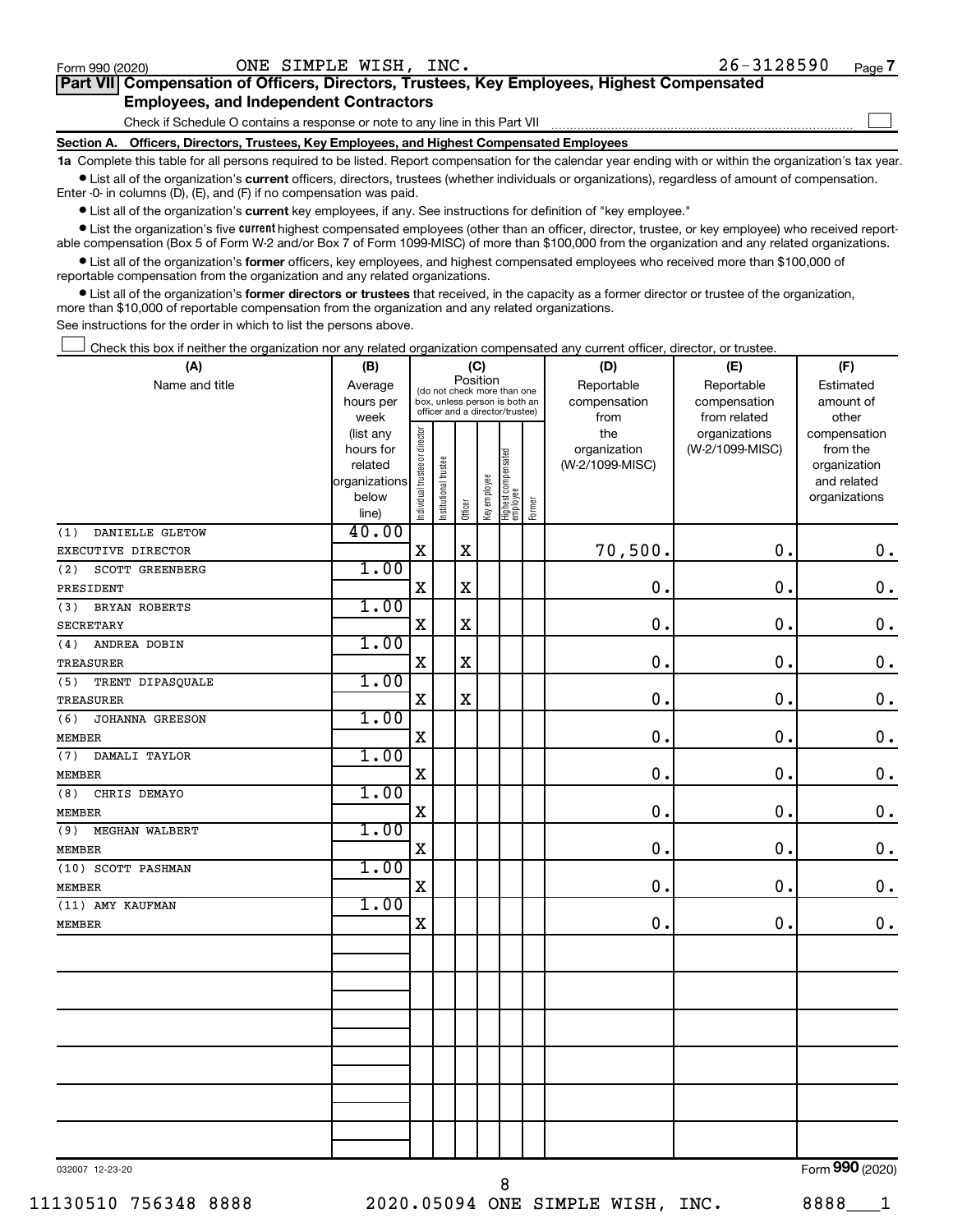|    | ONE SIMPLE WISH, INC.<br>Form 990 (2020)                                                                                                                                                                                                                                                                                                                      |                                                                      |                                |                       |         |              |                                   |        |                                           | 26-3128590                                        |                     |                                        |                                         | Page 8                               |
|----|---------------------------------------------------------------------------------------------------------------------------------------------------------------------------------------------------------------------------------------------------------------------------------------------------------------------------------------------------------------|----------------------------------------------------------------------|--------------------------------|-----------------------|---------|--------------|-----------------------------------|--------|-------------------------------------------|---------------------------------------------------|---------------------|----------------------------------------|-----------------------------------------|--------------------------------------|
|    | <b>Part VII</b><br>Section A. Officers, Directors, Trustees, Key Employees, and Highest Compensated Employees (continued)                                                                                                                                                                                                                                     |                                                                      |                                |                       |         |              |                                   |        |                                           |                                                   |                     |                                        |                                         |                                      |
|    | (A)<br>(B)<br>(C)<br>Position<br>Average<br>Name and title<br>(do not check more than one<br>hours per<br>box, unless person is both an<br>officer and a director/trustee)<br>week                                                                                                                                                                            |                                                                      |                                |                       |         |              |                                   |        | (D)<br>Reportable<br>compensation<br>from | (E)<br>Reportable<br>compensation<br>from related |                     | (F)<br>Estimated<br>amount of<br>other |                                         |                                      |
|    |                                                                                                                                                                                                                                                                                                                                                               | (list any<br>hours for<br>related<br>organizations<br>below<br>line) | Individual trustee or director | Institutional trustee | Officer | Key employee | Highest compensated<br>  employee | Former | the<br>organization<br>(W-2/1099-MISC)    | organizations<br>(W-2/1099-MISC)                  |                     | compensation<br>organizations          | from the<br>organization<br>and related |                                      |
|    |                                                                                                                                                                                                                                                                                                                                                               |                                                                      |                                |                       |         |              |                                   |        |                                           |                                                   |                     |                                        |                                         |                                      |
|    |                                                                                                                                                                                                                                                                                                                                                               |                                                                      |                                |                       |         |              |                                   |        |                                           |                                                   |                     |                                        |                                         |                                      |
|    |                                                                                                                                                                                                                                                                                                                                                               |                                                                      |                                |                       |         |              |                                   |        |                                           |                                                   |                     |                                        |                                         |                                      |
|    |                                                                                                                                                                                                                                                                                                                                                               |                                                                      |                                |                       |         |              |                                   |        |                                           |                                                   |                     |                                        |                                         |                                      |
|    |                                                                                                                                                                                                                                                                                                                                                               |                                                                      |                                |                       |         |              |                                   |        |                                           |                                                   |                     |                                        |                                         |                                      |
|    | 1b Subtotal                                                                                                                                                                                                                                                                                                                                                   |                                                                      |                                |                       |         |              |                                   |        | 70,500.                                   |                                                   | 0.                  |                                        |                                         | $\overline{0}$ .                     |
| 2  | c Total from continuation sheets to Part VII, Section A manufactured by<br>Total number of individuals (including but not limited to those listed above) who received more than \$100,000 of reportable                                                                                                                                                       |                                                                      |                                |                       |         |              |                                   |        | $\overline{0}$ .<br>70,500.               |                                                   | σ.<br>о.            |                                        |                                         | $\overline{0}$ .<br>$\overline{0}$ . |
|    | compensation from the organization $\blacktriangleright$                                                                                                                                                                                                                                                                                                      |                                                                      |                                |                       |         |              |                                   |        |                                           |                                                   |                     |                                        | Yes                                     | 0<br>No                              |
| 3  | Did the organization list any former officer, director, trustee, key employee, or highest compensated employee on<br>line 1a? If "Yes," complete Schedule J for such individual manufactured content to the set of the set of the s                                                                                                                           |                                                                      |                                |                       |         |              |                                   |        |                                           |                                                   |                     | 3                                      |                                         | х                                    |
| 5  | For any individual listed on line 1a, is the sum of reportable compensation and other compensation from the organization<br>and related organizations greater than \$150,000? If "Yes," complete Schedule J for such individual<br>Did any person listed on line 1a receive or accrue compensation from any unrelated organization or individual for services |                                                                      |                                |                       |         |              |                                   |        |                                           |                                                   |                     | 4                                      |                                         | х                                    |
|    | <b>Section B. Independent Contractors</b>                                                                                                                                                                                                                                                                                                                     |                                                                      |                                |                       |         |              |                                   |        |                                           |                                                   |                     | 5                                      |                                         | х                                    |
| 1. | Complete this table for your five highest compensated independent contractors that received more than \$100,000 of compensation from                                                                                                                                                                                                                          |                                                                      |                                |                       |         |              |                                   |        |                                           |                                                   |                     |                                        |                                         |                                      |
|    | the organization. Report compensation for the calendar year ending with or within the organization's tax year.<br>(A)<br>(B)<br>Name and business address<br>Description of services<br><b>NONE</b>                                                                                                                                                           |                                                                      |                                |                       |         |              |                                   |        |                                           |                                                   | (C)<br>Compensation |                                        |                                         |                                      |
|    |                                                                                                                                                                                                                                                                                                                                                               |                                                                      |                                |                       |         |              |                                   |        |                                           |                                                   |                     |                                        |                                         |                                      |
|    |                                                                                                                                                                                                                                                                                                                                                               |                                                                      |                                |                       |         |              |                                   |        |                                           |                                                   |                     |                                        |                                         |                                      |
|    |                                                                                                                                                                                                                                                                                                                                                               |                                                                      |                                |                       |         |              |                                   |        |                                           |                                                   |                     |                                        |                                         |                                      |
| 2  | Total number of independent contractors (including but not limited to those listed above) who received more than<br>\$100,000 of compensation from the organization                                                                                                                                                                                           |                                                                      |                                |                       |         |              | 0                                 |        |                                           |                                                   |                     |                                        |                                         |                                      |
|    |                                                                                                                                                                                                                                                                                                                                                               |                                                                      |                                |                       |         |              |                                   |        |                                           |                                                   |                     | Form 990 (2020)                        |                                         |                                      |

032008 12-23-20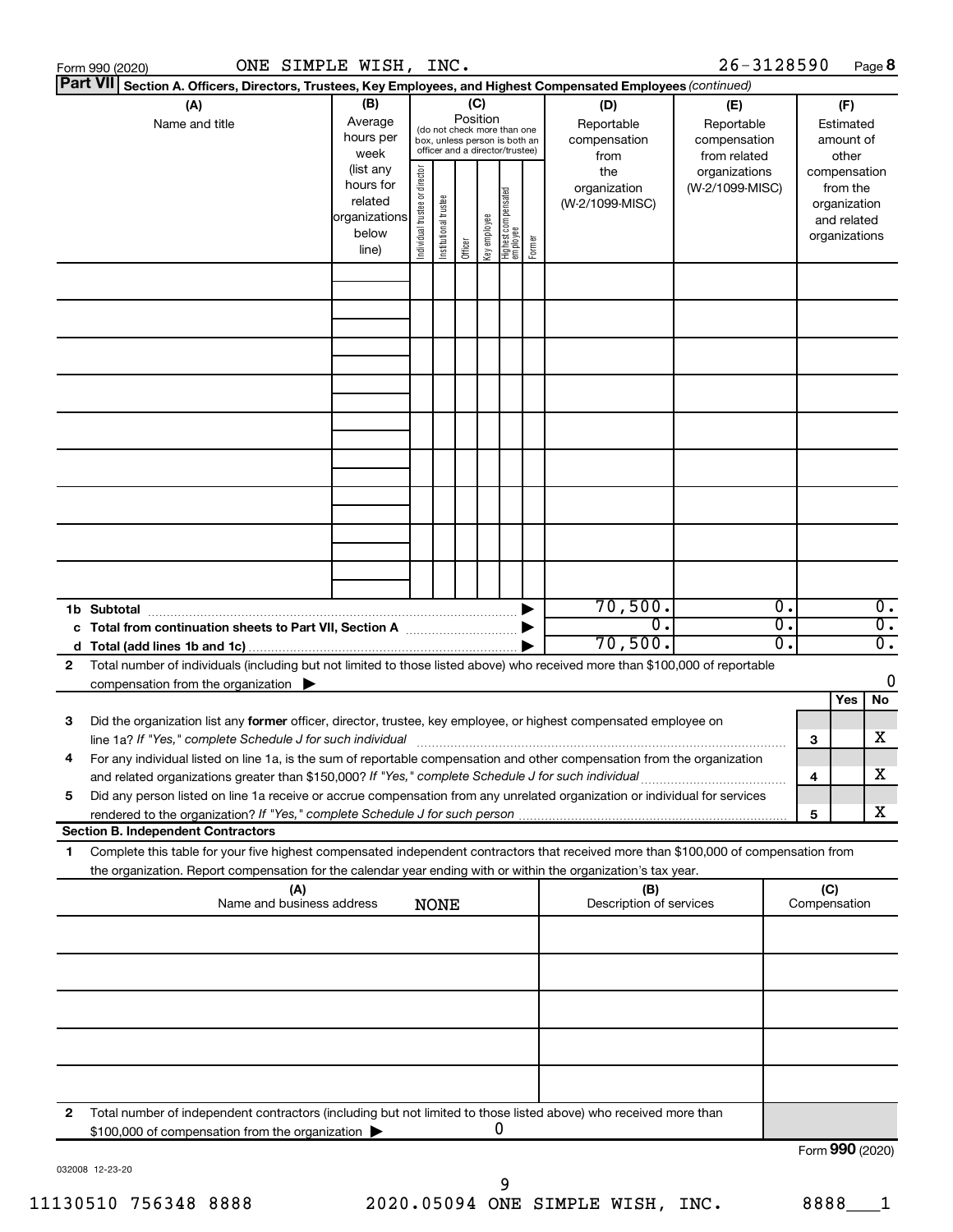|                                                           | <b>Part VIII</b>            | <b>Statement of Revenue</b>                                                                                                                                                                                                                                                                                                                                                                                                |                                |                                                        |                                                               |                             |                                                                 |
|-----------------------------------------------------------|-----------------------------|----------------------------------------------------------------------------------------------------------------------------------------------------------------------------------------------------------------------------------------------------------------------------------------------------------------------------------------------------------------------------------------------------------------------------|--------------------------------|--------------------------------------------------------|---------------------------------------------------------------|-----------------------------|-----------------------------------------------------------------|
|                                                           |                             |                                                                                                                                                                                                                                                                                                                                                                                                                            |                                |                                                        |                                                               |                             |                                                                 |
|                                                           |                             |                                                                                                                                                                                                                                                                                                                                                                                                                            |                                | (A)<br>Total revenue                                   | (B)<br>Related or exempt<br>function revenue business revenue | $\overline{C}$<br>Unrelated | (D)<br>Revenue excluded<br>from tax under<br>sections 512 - 514 |
| Contributions, Gifts, Grants<br>and Other Similar Amounts | b<br>с<br>d<br>е            | 1a<br>1 a Federated campaigns<br>1 <sub>b</sub><br>Membership dues<br>1 <sub>c</sub><br>Fundraising events<br>1 <sub>d</sub><br>Related organizations<br>Government grants (contributions)<br>1e<br>f All other contributions, gifts, grants, and<br>similar amounts not included above<br>1f<br> 1g <br>g Noncash contributions included in lines 1a-1f                                                                   | 2,540,940.<br>55,000           | $\mathord{\text{\rm l}}2$ , 540 , 940 $\boldsymbol{.}$ |                                                               |                             |                                                                 |
|                                                           |                             |                                                                                                                                                                                                                                                                                                                                                                                                                            | <b>Business Code</b>           |                                                        |                                                               |                             |                                                                 |
| Program Service<br>Revenue                                | 2a<br>b<br>c<br>d<br>е<br>f | the control of the control of the control of the control of the control of<br><u> 1989 - Johann Stein, marwolaethau a bhann an t-Albann an t-Albann an t-Albann an t-Albann an t-Albann an t-Alb</u><br><u> 1989 - Johann John Stein, markin fan it ferstjer fan it ferstjer fan it ferstjer fan it ferstjer fan it fers</u><br><u> 1989 - Johann Barn, amerikansk politiker (</u><br>All other program service revenue  [ |                                |                                                        |                                                               |                             |                                                                 |
|                                                           | a<br>3                      | Investment income (including dividends, interest, and                                                                                                                                                                                                                                                                                                                                                                      |                                |                                                        |                                                               |                             |                                                                 |
|                                                           | 4<br>5                      | Income from investment of tax-exempt bond proceeds                                                                                                                                                                                                                                                                                                                                                                         |                                | 4,857.                                                 |                                                               |                             | 4,857.                                                          |
|                                                           |                             | (i) Real                                                                                                                                                                                                                                                                                                                                                                                                                   | (ii) Personal                  |                                                        |                                                               |                             |                                                                 |
|                                                           | b<br>с                      | 6a<br>6 a Gross rents<br>.<br>6b<br>Less: rental expenses<br>6c<br>Rental income or (loss)                                                                                                                                                                                                                                                                                                                                 |                                |                                                        |                                                               |                             |                                                                 |
|                                                           | d                           | Net rental income or (loss)                                                                                                                                                                                                                                                                                                                                                                                                |                                |                                                        |                                                               |                             |                                                                 |
| Revenue                                                   |                             | (i) Securities<br>7 a Gross amount from sales of<br>49,300.<br>assets other than inventory<br>7a l<br><b>b</b> Less: cost or other basis<br>49,907.<br>7 <sub>b</sub><br>and sales expenses<br>$-607.$<br> 7c <br>c Gain or (loss)                                                                                                                                                                                         | (ii) Other                     |                                                        |                                                               |                             |                                                                 |
|                                                           |                             |                                                                                                                                                                                                                                                                                                                                                                                                                            |                                | $-607.$                                                |                                                               |                             | $-607.$                                                         |
| <b>Othe</b>                                               |                             | 8 a Gross income from fundraising events (not<br>including \$<br>оf<br>contributions reported on line 1c). See                                                                                                                                                                                                                                                                                                             | 8a                             |                                                        |                                                               |                             |                                                                 |
|                                                           | b                           | Less: direct expenses                                                                                                                                                                                                                                                                                                                                                                                                      | l 8b                           |                                                        |                                                               |                             |                                                                 |
|                                                           | c                           | Net income or (loss) from fundraising events                                                                                                                                                                                                                                                                                                                                                                               |                                |                                                        |                                                               |                             |                                                                 |
|                                                           |                             | 9 a Gross income from gaming activities. See                                                                                                                                                                                                                                                                                                                                                                               | 9a                             |                                                        |                                                               |                             |                                                                 |
|                                                           |                             | c Net income or (loss) from gaming activities                                                                                                                                                                                                                                                                                                                                                                              | 9b                             |                                                        |                                                               |                             |                                                                 |
|                                                           |                             | 10 a Gross sales of inventory, less returns                                                                                                                                                                                                                                                                                                                                                                                |                                |                                                        |                                                               |                             |                                                                 |
|                                                           |                             | <b>b</b> Less: cost of goods sold                                                                                                                                                                                                                                                                                                                                                                                          | 10 <sub>b</sub>                |                                                        |                                                               |                             |                                                                 |
|                                                           |                             | c Net income or (loss) from sales of inventory                                                                                                                                                                                                                                                                                                                                                                             |                                |                                                        |                                                               |                             |                                                                 |
| Miscellaneous<br>Revenue                                  |                             | 11 a MISCELLANEOUS                                                                                                                                                                                                                                                                                                                                                                                                         | <b>Business Code</b><br>900099 | 21,069.                                                | 21,069.                                                       |                             |                                                                 |
|                                                           | b                           |                                                                                                                                                                                                                                                                                                                                                                                                                            |                                |                                                        |                                                               |                             |                                                                 |
|                                                           | с<br>d                      |                                                                                                                                                                                                                                                                                                                                                                                                                            |                                |                                                        |                                                               |                             |                                                                 |
|                                                           |                             |                                                                                                                                                                                                                                                                                                                                                                                                                            |                                | 21,069.                                                |                                                               |                             |                                                                 |
|                                                           | 12                          | Total revenue. See instructions [1011] [1011] Total revenue. See instructions [1011] [1011] [1011] Total Total                                                                                                                                                                                                                                                                                                             |                                | $\overline{2,566,259}$ .                               | 21,069.                                                       | $0$ .                       | 4,250.                                                          |
|                                                           | 032009 12-23-20             |                                                                                                                                                                                                                                                                                                                                                                                                                            |                                |                                                        |                                                               |                             | Form 990 (2020)                                                 |

10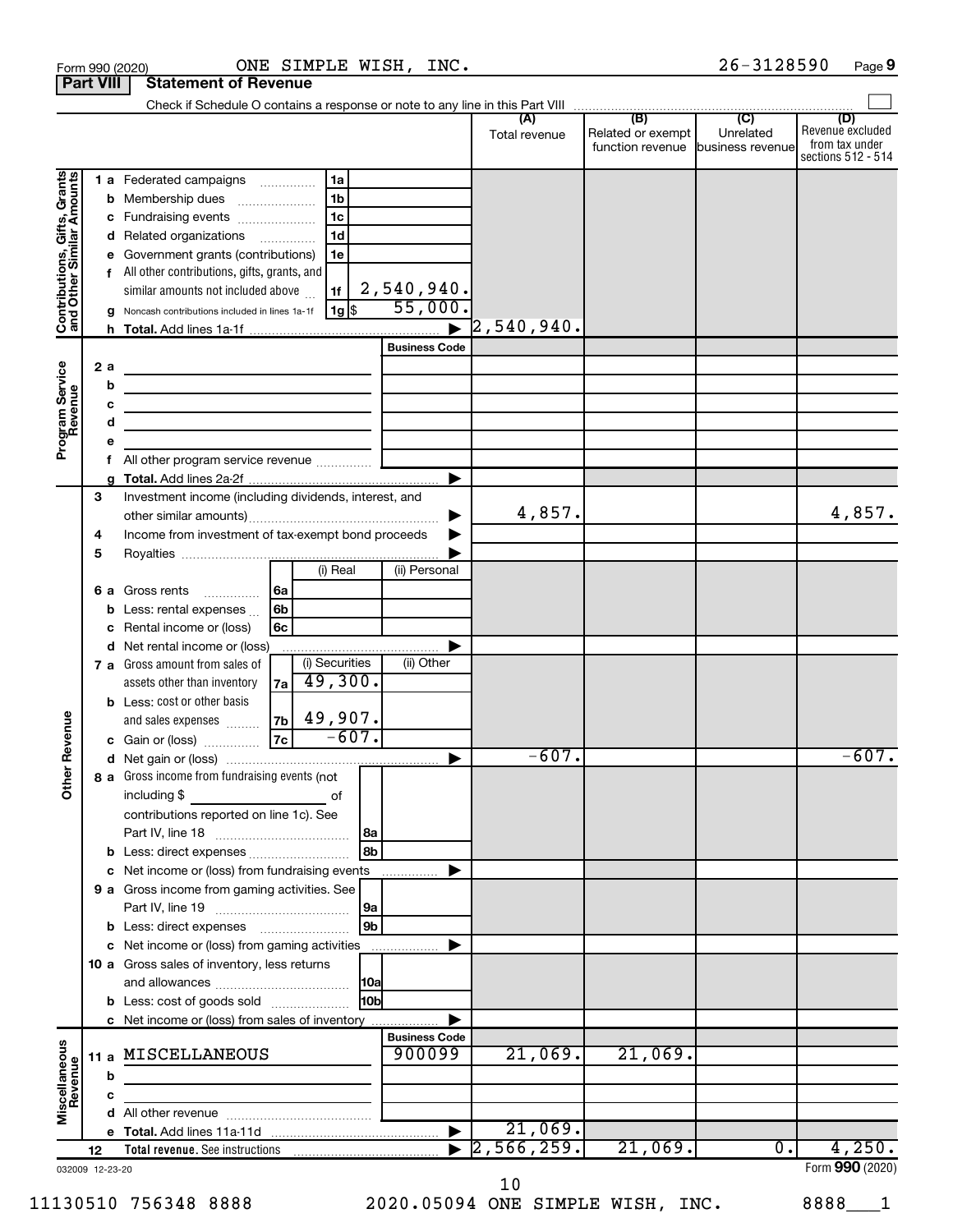|  | Form 990 (2020) |
|--|-----------------|
|  |                 |

Form 990 (2020) Page ONE SIMPLE WISH, INC. 26-3128590

**Part IX Statement of Functional Expenses**

|  |  | Section 501(c)(3) and 501(c)(4) organizations must complete all columns. All other organizations must complete column (A). |  |
|--|--|----------------------------------------------------------------------------------------------------------------------------|--|
|  |  |                                                                                                                            |  |

|              | Do not include amounts reported on lines 6b,<br>7b, 8b, 9b, and 10b of Part VIII.                        | (A)<br>Total expenses | (B)<br>Program service<br>expenses | (C)<br>Management and<br>general expenses | (D)<br>Fundraising<br>expenses |
|--------------|----------------------------------------------------------------------------------------------------------|-----------------------|------------------------------------|-------------------------------------------|--------------------------------|
| 1.           | Grants and other assistance to domestic organizations                                                    |                       |                                    |                                           |                                |
|              | and domestic governments. See Part IV, line 21                                                           |                       |                                    |                                           |                                |
| $\mathbf{2}$ | Grants and other assistance to domestic                                                                  |                       |                                    |                                           |                                |
|              | individuals. See Part IV, line 22                                                                        | 1,647,235.            | 1,647,235.                         |                                           |                                |
| 3            | Grants and other assistance to foreign                                                                   |                       |                                    |                                           |                                |
|              | organizations, foreign governments, and foreign                                                          |                       |                                    |                                           |                                |
|              | individuals. See Part IV, lines 15 and 16                                                                |                       |                                    |                                           |                                |
| 4            | Benefits paid to or for members                                                                          |                       |                                    |                                           |                                |
| 5            | Compensation of current officers, directors,                                                             |                       |                                    |                                           |                                |
|              | trustees, and key employees                                                                              | 87,167.               | 41,429.                            | 16,496.                                   | 29,242.                        |
| 6            | Compensation not included above to disqualified                                                          |                       |                                    |                                           |                                |
|              | persons (as defined under section 4958(f)(1)) and                                                        |                       |                                    |                                           |                                |
|              | persons described in section 4958(c)(3)(B)                                                               | 232,418.              | 196,884.                           | 28,976.                                   | 6,558.                         |
| 7            | Other salaries and wages                                                                                 |                       |                                    |                                           |                                |
| 8            | Pension plan accruals and contributions (include<br>section 401(k) and 403(b) employer contributions)    |                       |                                    |                                           |                                |
|              |                                                                                                          |                       |                                    |                                           |                                |
| 9<br>10      |                                                                                                          | 29,574.               | 22,181.                            | 4,436.                                    | 2,957.                         |
| 11           | Fees for services (nonemployees):                                                                        |                       |                                    |                                           |                                |
| a            |                                                                                                          |                       |                                    |                                           |                                |
| b            |                                                                                                          |                       |                                    |                                           |                                |
| c            |                                                                                                          | 43,830.               |                                    | 43,830.                                   |                                |
| d            |                                                                                                          |                       |                                    |                                           |                                |
| e            | Professional fundraising services. See Part IV, line 17                                                  |                       |                                    |                                           |                                |
| f            | Investment management fees                                                                               |                       |                                    |                                           |                                |
| g            | Other. (If line 11g amount exceeds 10% of line 25,                                                       |                       |                                    |                                           |                                |
|              | column (A) amount, list line 11g expenses on Sch 0.)                                                     | 18,137.               | 10,582.                            | $\frac{6,403}{2,179}$                     | $\frac{1,152}{1,453}$          |
| 12           |                                                                                                          | 14,529.               | 10,897.                            |                                           |                                |
| 13           |                                                                                                          | 9,081.                | 6,819.                             | 1,357.                                    | 905.                           |
| 14           |                                                                                                          | 10, 333.              | 10, 333.                           |                                           |                                |
| 15           |                                                                                                          |                       |                                    |                                           |                                |
| 16           |                                                                                                          | 16,683.               | 12,513.                            | 2,502.                                    | 1,668.                         |
| 17           | Travel                                                                                                   | 519.                  | 389.                               | $\overline{78}$                           | $\overline{52}$ .              |
| 18           | Payments of travel or entertainment expenses                                                             |                       |                                    |                                           |                                |
|              | for any federal, state, or local public officials                                                        |                       |                                    |                                           |                                |
| 19           | Conferences, conventions, and meetings                                                                   |                       |                                    |                                           |                                |
| 20           | Interest                                                                                                 |                       |                                    |                                           |                                |
| 21<br>22     | Depreciation, depletion, and amortization                                                                | 17,045.               | 17,045.                            |                                           |                                |
| 23           | Insurance                                                                                                | 1,421                 | 1,066.                             | 213.                                      | 142.                           |
| 24           | Other expenses. Itemize expenses not covered                                                             |                       |                                    |                                           |                                |
|              | above (List miscellaneous expenses on line 24e. If<br>line 24e amount exceeds 10% of line 25, column (A) |                       |                                    |                                           |                                |
| a            | amount, list line 24e expenses on Schedule O.)<br>BANK AND CREDIT CARD FE                                | 40, 350.              | 40,055.                            | 177.                                      | 118.                           |
| b            | <b>COMPUTER SOFTWARE MAINT</b>                                                                           | 13,985.               | 10,488.                            | 2,098.                                    | 1,399.                         |
| C            | <b>AUTO EXPENSES</b>                                                                                     | 1,924.                | 1,539.                             | 385.                                      |                                |
| d            | MEMBERSHIP AND DUES                                                                                      | 968.                  | 726.                               | 145.                                      | 97.                            |
|              | e All other expenses                                                                                     | 281.                  | 211                                | 42.                                       | $\overline{28}$ .              |
| 25           | Total functional expenses. Add lines 1 through 24e                                                       | 2,185,480.            | 2,030,392.                         | 109, 317.                                 | 45,771.                        |
| 26           | <b>Joint costs.</b> Complete this line only if the organization                                          |                       |                                    |                                           |                                |
|              | reported in column (B) joint costs from a combined                                                       |                       |                                    |                                           |                                |
|              | educational campaign and fundraising solicitation.                                                       |                       |                                    |                                           |                                |
|              | Check here $\blacktriangleright$<br>if following SOP 98-2 (ASC 958-720)                                  |                       |                                    |                                           |                                |
|              |                                                                                                          |                       |                                    |                                           | $000 \text{$                   |

032010 12-23-20

11

Form (2020) **990**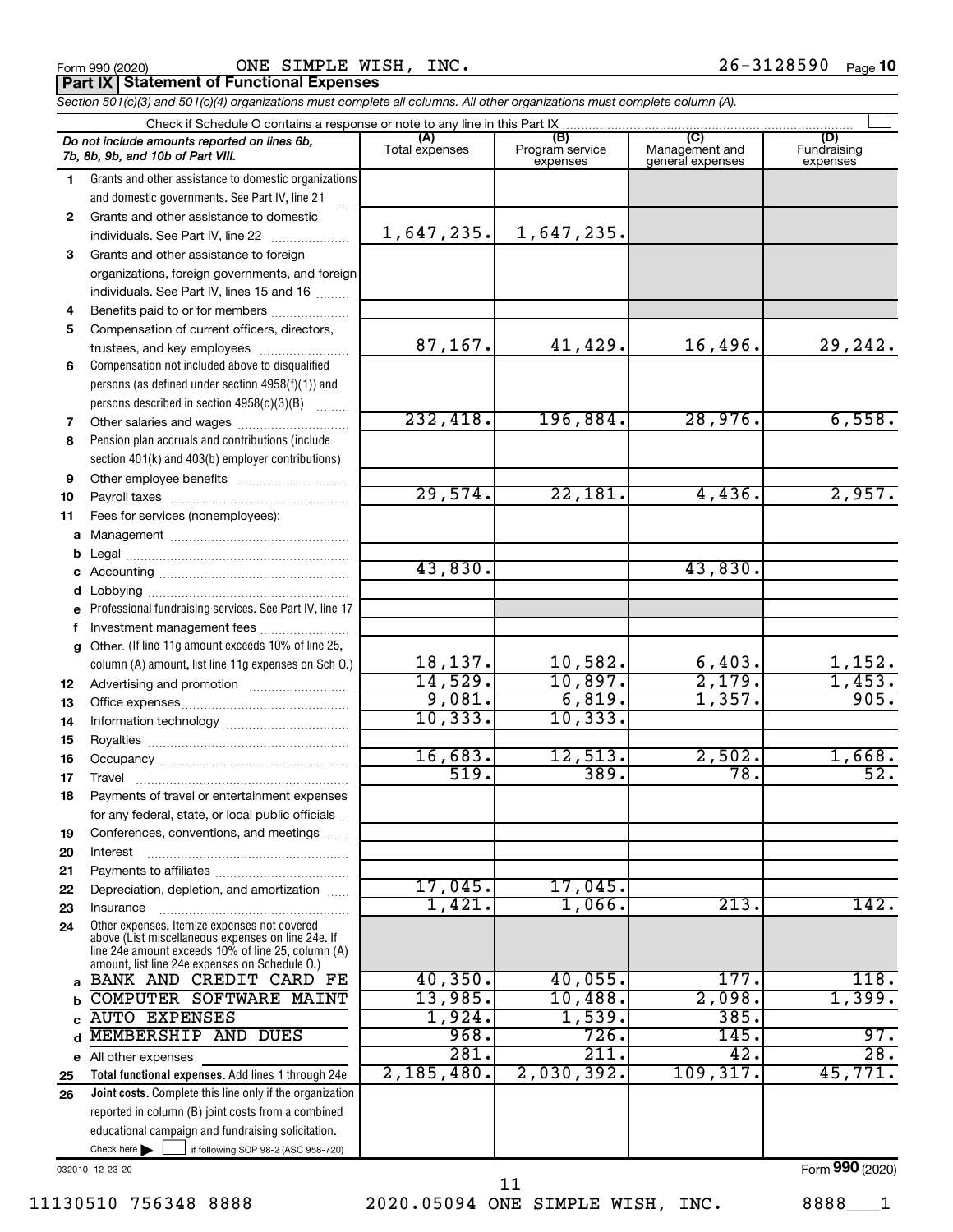**1 2 3**

**Part X** | Balance Sheet

|                   | 3  |                                                                                            |                 |            | 40,000.    | $\mathbf{3}$    | 30,000.         |
|-------------------|----|--------------------------------------------------------------------------------------------|-----------------|------------|------------|-----------------|-----------------|
|                   | 4  |                                                                                            |                 |            |            | 4               |                 |
|                   | 5  | Loans and other receivables from any current or former officer, director,                  |                 |            |            |                 |                 |
|                   |    | trustee, key employee, creator or founder, substantial contributor, or 35%                 |                 |            |            |                 |                 |
|                   |    | controlled entity or family member of any of these persons                                 |                 |            |            | 5               |                 |
|                   | 6  | Loans and other receivables from other disqualified persons (as defined                    |                 |            |            |                 |                 |
|                   |    | under section $4958(f)(1)$ , and persons described in section $4958(c)(3)(B)$              |                 |            |            | 6               |                 |
| Assets            | 7  |                                                                                            |                 |            |            | $\overline{7}$  |                 |
|                   | 8  |                                                                                            |                 |            |            | 8               |                 |
|                   | 9  | Prepaid expenses and deferred charges                                                      |                 |            |            | 9               |                 |
|                   |    | 10a Land, buildings, and equipment: cost or other                                          |                 |            |            |                 |                 |
|                   |    | basis. Complete Part VI of Schedule D                                                      | 10a             | 211,886.   |            |                 |                 |
|                   |    | <b>b</b> Less: accumulated depreciation                                                    | 10 <sub>b</sub> | 204,803.   | 24,083.    | 10 <sub>c</sub> | 7,083.          |
|                   | 11 |                                                                                            |                 |            | 147,405.   | 11              | 189,943.        |
|                   | 12 |                                                                                            |                 |            |            | 12              |                 |
|                   | 13 |                                                                                            |                 |            |            | 13              |                 |
|                   | 14 |                                                                                            |                 |            | 413.       | 14              | 1,018.          |
|                   | 15 |                                                                                            |                 |            | 2,918.     | 15              | 2,918.          |
|                   | 16 |                                                                                            |                 |            | 1,075,706. | 16              | 1,500,061.      |
|                   | 17 |                                                                                            |                 | 21,748.    | 17         | 23,813.         |                 |
|                   | 18 |                                                                                            |                 |            |            | 18              |                 |
|                   | 19 |                                                                                            |                 |            |            | 19              |                 |
|                   | 20 |                                                                                            |                 |            |            | 20              |                 |
|                   | 21 | Escrow or custodial account liability. Complete Part IV of Schedule D                      |                 |            | 21         |                 |                 |
|                   | 22 | Loans and other payables to any current or former officer, director,                       |                 |            |            |                 |                 |
| Liabilities       |    | trustee, key employee, creator or founder, substantial contributor, or 35%                 |                 |            |            |                 |                 |
|                   |    |                                                                                            |                 |            |            | 22              |                 |
|                   | 23 | Secured mortgages and notes payable to unrelated third parties                             |                 |            |            | 23              |                 |
|                   | 24 | Unsecured notes and loans payable to unrelated third parties                               |                 |            |            | 24              |                 |
|                   | 25 | Other liabilities (including federal income tax, payables to related third                 |                 |            |            |                 |                 |
|                   |    | parties, and other liabilities not included on lines 17-24). Complete Part X               |                 |            |            |                 |                 |
|                   |    | of Schedule D                                                                              |                 |            | 25         |                 |                 |
|                   | 26 |                                                                                            |                 | 21,748.    | 26         | 23,813.         |                 |
|                   |    | Organizations that follow FASB ASC 958, check here $\blacktriangleright \lfloor X \rfloor$ |                 |            |            |                 |                 |
| d Balances        |    | and complete lines 27, 28, 32, and 33.                                                     |                 |            |            |                 |                 |
|                   | 27 |                                                                                            |                 |            | 1,030,508. | 27              | 1,400,380.      |
|                   | 28 |                                                                                            |                 |            | 23,450.    | 28              | 75,868.         |
|                   |    | Organizations that do not follow FASB ASC 958, check here ▶ □                              |                 |            |            |                 |                 |
|                   |    | and complete lines 29 through 33.                                                          |                 |            |            |                 |                 |
|                   | 29 |                                                                                            |                 |            |            | 29              |                 |
|                   | 30 | Paid-in or capital surplus, or land, building, or equipment fund                           |                 |            | 30         |                 |                 |
| Net Assets or Fur | 31 | Retained earnings, endowment, accumulated income, or other funds                           |                 |            | 31         |                 |                 |
|                   | 32 |                                                                                            | 1,053,958.      | 32         | 1,476,248. |                 |                 |
|                   | 33 |                                                                                            |                 | 1,075,706. | 33         | 1,500,061.      |                 |
|                   |    |                                                                                            |                 |            |            |                 | Form 990 (2020) |

Cash - non-interest-bearing ~~~~~~~~~~~~~~~~~~~~~~~~~ Savings and temporary cash investments ~~~~~~~~~~~~~~~~~~

Check if Schedule O contains a response or note to any line in this Part X

 $\perp$ 

**(A) (B)**

Beginning of year | End of year

**1 2**

 $\overline{556, 877.}$  1 955,849.  $304,010$ .  $2$  313,250.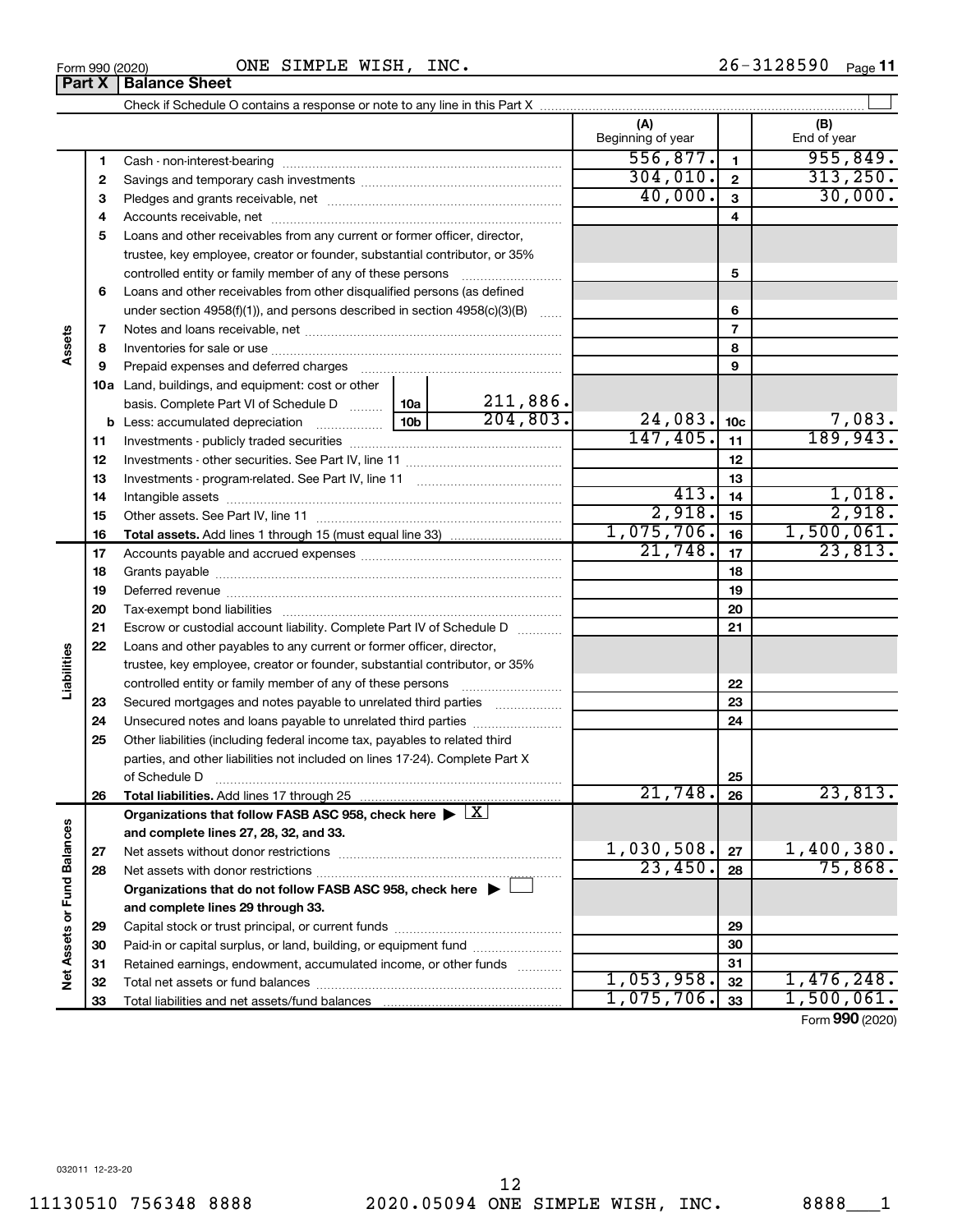| Part XI   Reconciliation of Net Assets<br>2,566,259.<br>$\mathbf{1}$<br>1                                                                                                                                                                | 2,185,480.<br>380, 779.<br>1,053,958. |
|------------------------------------------------------------------------------------------------------------------------------------------------------------------------------------------------------------------------------------------|---------------------------------------|
|                                                                                                                                                                                                                                          |                                       |
|                                                                                                                                                                                                                                          |                                       |
|                                                                                                                                                                                                                                          |                                       |
|                                                                                                                                                                                                                                          |                                       |
| $\mathbf{2}$<br>2                                                                                                                                                                                                                        |                                       |
| 3<br>З                                                                                                                                                                                                                                   |                                       |
| $\overline{\mathbf{4}}$<br>4                                                                                                                                                                                                             |                                       |
| 5<br>5<br>Net unrealized gains (losses) on investments [11] matter than the control of the control of the control of the control of the control of the control of the control of the control of the control of the control of the contro | 41,511.                               |
| 6<br>Donated services and use of facilities [[111] matter contracts and use of facilities [[11] matter contracts and use of facilities [[11] matter contracts and use of facilities [[11] matter contracts and a service contract o<br>6 |                                       |
| $\overline{7}$<br>7<br>Investment expenses www.communication.com/www.communication.com/www.communication.com/www.com                                                                                                                     |                                       |
| 8<br>8                                                                                                                                                                                                                                   |                                       |
| $\mathbf{Q}$<br>Other changes in net assets or fund balances (explain on Schedule O)<br>9                                                                                                                                                | $\overline{0}$ .                      |
| Net assets or fund balances at end of year. Combine lines 3 through 9 (must equal Part X, line 32,<br>10                                                                                                                                 |                                       |
| 1,476,248.<br>10                                                                                                                                                                                                                         |                                       |
| Part XII Financial Statements and Reporting                                                                                                                                                                                              |                                       |
|                                                                                                                                                                                                                                          | $\vert$ X                             |
|                                                                                                                                                                                                                                          | <b>No</b><br>Yes                      |
| $\lfloor x \rfloor$ Accrual<br>Accounting method used to prepare the Form 990: [130] Cash<br>$\Box$ Other<br>1.                                                                                                                          |                                       |
| If the organization changed its method of accounting from a prior year or checked "Other," explain in Schedule O.                                                                                                                        |                                       |
| 2a                                                                                                                                                                                                                                       | x                                     |
| If "Yes," check a box below to indicate whether the financial statements for the year were compiled or reviewed on a                                                                                                                     |                                       |
| separate basis, consolidated basis, or both:                                                                                                                                                                                             |                                       |
| Separate basis<br>Consolidated basis<br>Both consolidated and separate basis                                                                                                                                                             |                                       |
| 2 <sub>b</sub>                                                                                                                                                                                                                           | x                                     |
| If "Yes," check a box below to indicate whether the financial statements for the year were audited on a separate basis,                                                                                                                  |                                       |
| consolidated basis, or both:                                                                                                                                                                                                             |                                       |
| $ \mathbf{X} $ Separate basis<br>Consolidated basis<br>Both consolidated and separate basis                                                                                                                                              |                                       |
| c If "Yes" to line 2a or 2b, does the organization have a committee that assumes responsibility for oversight of the audit,                                                                                                              |                                       |
| 2c                                                                                                                                                                                                                                       | X                                     |
| If the organization changed either its oversight process or selection process during the tax year, explain on Schedule O.                                                                                                                |                                       |
| 3a As a result of a federal award, was the organization required to undergo an audit or audits as set forth in the Single Audit                                                                                                          |                                       |
| 3a                                                                                                                                                                                                                                       | x                                     |
| <b>b</b> If "Yes," did the organization undergo the required audit or audits? If the organization did not undergo the required audit                                                                                                     |                                       |
| 3 <sub>b</sub>                                                                                                                                                                                                                           | $\sim$                                |

Form (2020) **990**

032012 12-23-20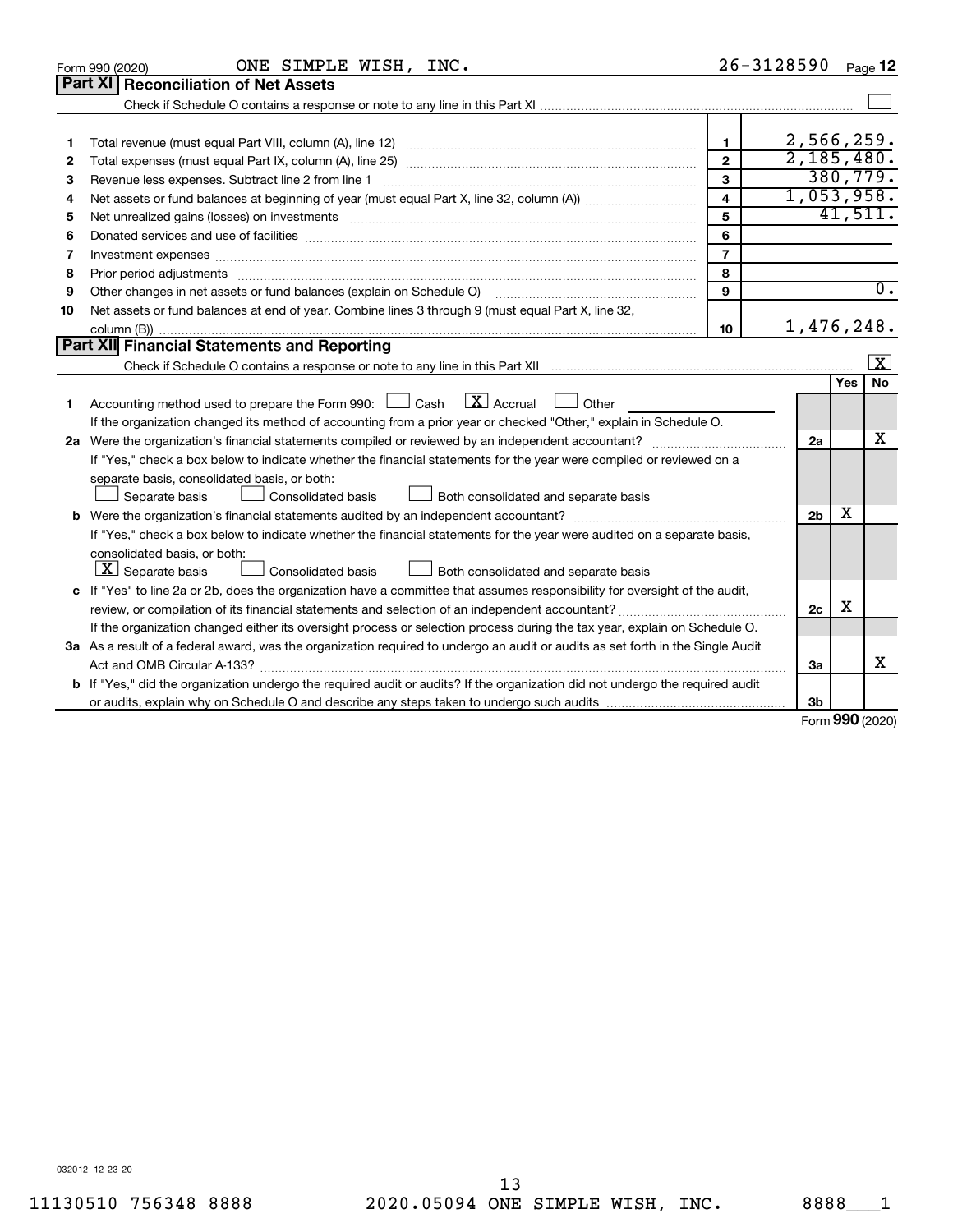**SCHEDULE A**

Department of the Treasury

# Form 990 or 990-EZ) **Public Charity Status and Public Support**<br>
Complete if the organization is a section 501(c)(3) organization or a section<br> **2020**

**4947(a)(1) nonexempt charitable trust. | Attach to Form 990 or Form 990-EZ.** 

| <b>Open to Public</b><br>Inspection |
|-------------------------------------|
| entification num                    |

OMB No. 1545-0047

|                |                     | Internal Revenue Service                                                                                                                                                                                                                      |  |                                                                        | $\triangleright$ Go to www.irs.gov/Form990 for instructions and the latest information.                                                      |     |                                                                |                            |  | Inspection                            |
|----------------|---------------------|-----------------------------------------------------------------------------------------------------------------------------------------------------------------------------------------------------------------------------------------------|--|------------------------------------------------------------------------|----------------------------------------------------------------------------------------------------------------------------------------------|-----|----------------------------------------------------------------|----------------------------|--|---------------------------------------|
|                |                     | Name of the organization                                                                                                                                                                                                                      |  |                                                                        |                                                                                                                                              |     |                                                                |                            |  | <b>Employer identification number</b> |
|                |                     |                                                                                                                                                                                                                                               |  | ONE SIMPLE WISH, INC.                                                  |                                                                                                                                              |     |                                                                |                            |  | 26-3128590                            |
|                | Part I              |                                                                                                                                                                                                                                               |  |                                                                        | Reason for Public Charity Status. (All organizations must complete this part.) See instructions.                                             |     |                                                                |                            |  |                                       |
|                |                     |                                                                                                                                                                                                                                               |  |                                                                        | The organization is not a private foundation because it is: (For lines 1 through 12, check only one box.)                                    |     |                                                                |                            |  |                                       |
| 1.             |                     |                                                                                                                                                                                                                                               |  |                                                                        | A church, convention of churches, or association of churches described in section 170(b)(1)(A)(i).                                           |     |                                                                |                            |  |                                       |
| 2              |                     |                                                                                                                                                                                                                                               |  |                                                                        | A school described in section 170(b)(1)(A)(ii). (Attach Schedule E (Form 990 or 990-EZ).)                                                    |     |                                                                |                            |  |                                       |
| з              |                     |                                                                                                                                                                                                                                               |  |                                                                        | A hospital or a cooperative hospital service organization described in section 170(b)(1)(A)(iii).                                            |     |                                                                |                            |  |                                       |
| 4              |                     | city, and state:                                                                                                                                                                                                                              |  |                                                                        | A medical research organization operated in conjunction with a hospital described in section 170(b)(1)(A)(iii). Enter the hospital's name,   |     |                                                                |                            |  |                                       |
| 5              |                     |                                                                                                                                                                                                                                               |  |                                                                        | An organization operated for the benefit of a college or university owned or operated by a governmental unit described in                    |     |                                                                |                            |  |                                       |
|                |                     |                                                                                                                                                                                                                                               |  | section 170(b)(1)(A)(iv). (Complete Part II.)                          |                                                                                                                                              |     |                                                                |                            |  |                                       |
| 6              |                     |                                                                                                                                                                                                                                               |  |                                                                        |                                                                                                                                              |     |                                                                |                            |  |                                       |
| $\overline{7}$ | $\lfloor x \rfloor$ | A federal, state, or local government or governmental unit described in section 170(b)(1)(A)(v).<br>An organization that normally receives a substantial part of its support from a governmental unit or from the general public described in |  |                                                                        |                                                                                                                                              |     |                                                                |                            |  |                                       |
|                |                     |                                                                                                                                                                                                                                               |  | section 170(b)(1)(A)(vi). (Complete Part II.)                          |                                                                                                                                              |     |                                                                |                            |  |                                       |
| 8              |                     |                                                                                                                                                                                                                                               |  |                                                                        | A community trust described in section 170(b)(1)(A)(vi). (Complete Part II.)                                                                 |     |                                                                |                            |  |                                       |
| 9              |                     |                                                                                                                                                                                                                                               |  |                                                                        | An agricultural research organization described in section 170(b)(1)(A)(ix) operated in conjunction with a land-grant college                |     |                                                                |                            |  |                                       |
|                |                     |                                                                                                                                                                                                                                               |  |                                                                        | or university or a non-land-grant college of agriculture (see instructions). Enter the name, city, and state of the college or               |     |                                                                |                            |  |                                       |
|                |                     | university:                                                                                                                                                                                                                                   |  |                                                                        |                                                                                                                                              |     |                                                                |                            |  |                                       |
| 10             |                     |                                                                                                                                                                                                                                               |  |                                                                        | An organization that normally receives (1) more than 33 1/3% of its support from contributions, membership fees, and gross receipts from     |     |                                                                |                            |  |                                       |
|                |                     |                                                                                                                                                                                                                                               |  |                                                                        | activities related to its exempt functions, subject to certain exceptions; and (2) no more than 33 1/3% of its support from gross investment |     |                                                                |                            |  |                                       |
|                |                     |                                                                                                                                                                                                                                               |  |                                                                        | income and unrelated business taxable income (less section 511 tax) from businesses acquired by the organization after June 30, 1975.        |     |                                                                |                            |  |                                       |
|                |                     |                                                                                                                                                                                                                                               |  | See section 509(a)(2). (Complete Part III.)                            |                                                                                                                                              |     |                                                                |                            |  |                                       |
| 11             |                     |                                                                                                                                                                                                                                               |  |                                                                        | An organization organized and operated exclusively to test for public safety. See section 509(a)(4).                                         |     |                                                                |                            |  |                                       |
| 12             |                     |                                                                                                                                                                                                                                               |  |                                                                        | An organization organized and operated exclusively for the benefit of, to perform the functions of, or to carry out the purposes of one or   |     |                                                                |                            |  |                                       |
|                |                     |                                                                                                                                                                                                                                               |  |                                                                        | more publicly supported organizations described in section 509(a)(1) or section 509(a)(2). See section 509(a)(3). Check the box in           |     |                                                                |                            |  |                                       |
|                |                     |                                                                                                                                                                                                                                               |  |                                                                        | lines 12a through 12d that describes the type of supporting organization and complete lines 12e, 12f, and 12g.                               |     |                                                                |                            |  |                                       |
| а              |                     |                                                                                                                                                                                                                                               |  |                                                                        | Type I. A supporting organization operated, supervised, or controlled by its supported organization(s), typically by giving                  |     |                                                                |                            |  |                                       |
|                |                     |                                                                                                                                                                                                                                               |  |                                                                        | the supported organization(s) the power to regularly appoint or elect a majority of the directors or trustees of the supporting              |     |                                                                |                            |  |                                       |
|                |                     |                                                                                                                                                                                                                                               |  | organization. You must complete Part IV, Sections A and B.             |                                                                                                                                              |     |                                                                |                            |  |                                       |
| b              |                     |                                                                                                                                                                                                                                               |  |                                                                        | Type II. A supporting organization supervised or controlled in connection with its supported organization(s), by having                      |     |                                                                |                            |  |                                       |
|                |                     |                                                                                                                                                                                                                                               |  |                                                                        | control or management of the supporting organization vested in the same persons that control or manage the supported                         |     |                                                                |                            |  |                                       |
|                |                     |                                                                                                                                                                                                                                               |  |                                                                        | organization(s). You must complete Part IV, Sections A and C.                                                                                |     |                                                                |                            |  |                                       |
| с              |                     |                                                                                                                                                                                                                                               |  |                                                                        | Type III functionally integrated. A supporting organization operated in connection with, and functionally integrated with,                   |     |                                                                |                            |  |                                       |
|                |                     |                                                                                                                                                                                                                                               |  |                                                                        | its supported organization(s) (see instructions). You must complete Part IV, Sections A, D, and E.                                           |     |                                                                |                            |  |                                       |
| d              |                     |                                                                                                                                                                                                                                               |  |                                                                        | Type III non-functionally integrated. A supporting organization operated in connection with its supported organization(s)                    |     |                                                                |                            |  |                                       |
|                |                     |                                                                                                                                                                                                                                               |  |                                                                        | that is not functionally integrated. The organization generally must satisfy a distribution requirement and an attentiveness                 |     |                                                                |                            |  |                                       |
|                |                     |                                                                                                                                                                                                                                               |  |                                                                        | requirement (see instructions). You must complete Part IV, Sections A and D, and Part V.                                                     |     |                                                                |                            |  |                                       |
| е              |                     |                                                                                                                                                                                                                                               |  |                                                                        | Check this box if the organization received a written determination from the IRS that it is a Type I, Type II, Type III                      |     |                                                                |                            |  |                                       |
|                |                     |                                                                                                                                                                                                                                               |  |                                                                        | functionally integrated, or Type III non-functionally integrated supporting organization.                                                    |     |                                                                |                            |  |                                       |
|                |                     | f Enter the number of supported organizations                                                                                                                                                                                                 |  |                                                                        |                                                                                                                                              |     |                                                                |                            |  |                                       |
|                |                     |                                                                                                                                                                                                                                               |  | Provide the following information about the supported organization(s). |                                                                                                                                              |     |                                                                |                            |  |                                       |
|                |                     | (i) Name of supported                                                                                                                                                                                                                         |  | (ii) EIN                                                               | (iii) Type of organization                                                                                                                   |     | (iv) Is the organization listed<br>in your governing document? | (v) Amount of monetary     |  | (vi) Amount of other                  |
|                |                     | organization                                                                                                                                                                                                                                  |  |                                                                        | (described on lines 1-10<br>above (see instructions))                                                                                        | Yes | No                                                             | support (see instructions) |  | support (see instructions)            |
|                |                     |                                                                                                                                                                                                                                               |  |                                                                        |                                                                                                                                              |     |                                                                |                            |  |                                       |
|                |                     |                                                                                                                                                                                                                                               |  |                                                                        |                                                                                                                                              |     |                                                                |                            |  |                                       |
|                |                     |                                                                                                                                                                                                                                               |  |                                                                        |                                                                                                                                              |     |                                                                |                            |  |                                       |
|                |                     |                                                                                                                                                                                                                                               |  |                                                                        |                                                                                                                                              |     |                                                                |                            |  |                                       |
|                |                     |                                                                                                                                                                                                                                               |  |                                                                        |                                                                                                                                              |     |                                                                |                            |  |                                       |
|                |                     |                                                                                                                                                                                                                                               |  |                                                                        |                                                                                                                                              |     |                                                                |                            |  |                                       |
|                |                     |                                                                                                                                                                                                                                               |  |                                                                        |                                                                                                                                              |     |                                                                |                            |  |                                       |
| Total          |                     |                                                                                                                                                                                                                                               |  |                                                                        |                                                                                                                                              |     |                                                                |                            |  |                                       |

LHA For Paperwork Reduction Act Notice, see the Instructions for Form 990 or 990-EZ. 032021 01-25-21 Schedule A (Form 990 or 990-EZ) 2020 14

11130510 756348 8888 2020.05094 ONE SIMPLE WISH, INC. 8888 1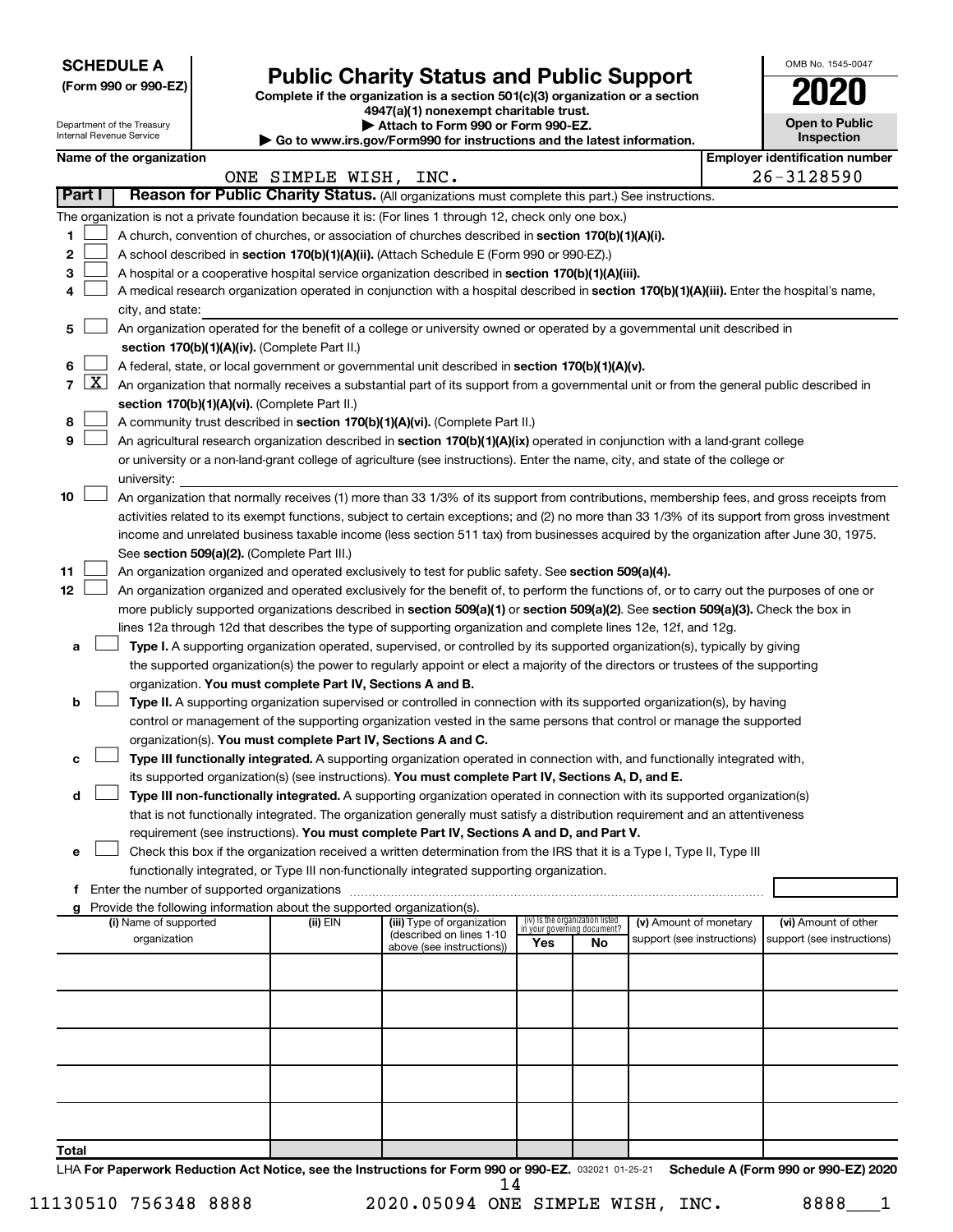### Schedule A (Form 990 or 990-EZ) 2020 Page ONE SIMPLE WISH, INC. 26-3128590

**Part II Support Schedule for Organizations Described in Sections 170(b)(1)(A)(iv) and 170(b)(1)(A)(vi)**

(Complete only if you checked the box on line 5, 7, or 8 of Part I or if the organization failed to qualify under Part III. If the organization fails to qualify under the tests listed below, please complete Part III.)

|    | <b>Section A. Public Support</b>                                                                                                                                                                                               |              |           |            |            |                                      |                                    |
|----|--------------------------------------------------------------------------------------------------------------------------------------------------------------------------------------------------------------------------------|--------------|-----------|------------|------------|--------------------------------------|------------------------------------|
|    | Calendar year (or fiscal year beginning in)                                                                                                                                                                                    | (a) 2016     | (b) 2017  | $(c)$ 2018 | $(d)$ 2019 | (e) 2020                             | (f) Total                          |
|    | 1 Gifts, grants, contributions, and                                                                                                                                                                                            |              |           |            |            |                                      |                                    |
|    | membership fees received. (Do not                                                                                                                                                                                              |              |           |            |            |                                      |                                    |
|    | include any "unusual grants.")                                                                                                                                                                                                 | 1, 213, 435. | 1,232,978 | 1,428,313. | 1,822,470. | 2,540,940.                           | 8,238,136.                         |
|    | 2 Tax revenues levied for the organ-                                                                                                                                                                                           |              |           |            |            |                                      |                                    |
|    | ization's benefit and either paid to                                                                                                                                                                                           |              |           |            |            |                                      |                                    |
|    | or expended on its behalf                                                                                                                                                                                                      |              |           |            |            |                                      |                                    |
|    | 3 The value of services or facilities                                                                                                                                                                                          |              |           |            |            |                                      |                                    |
|    | furnished by a governmental unit to                                                                                                                                                                                            |              |           |            |            |                                      |                                    |
|    | the organization without charge                                                                                                                                                                                                |              |           |            |            |                                      |                                    |
|    | 4 Total. Add lines 1 through 3                                                                                                                                                                                                 | 1,213,435.   | 1,232,978 | 1,428,313. | 1,822,470  | 2,540,940.                           | 8,238,136.                         |
|    | 5 The portion of total contributions                                                                                                                                                                                           |              |           |            |            |                                      |                                    |
|    | by each person (other than a                                                                                                                                                                                                   |              |           |            |            |                                      |                                    |
|    | governmental unit or publicly                                                                                                                                                                                                  |              |           |            |            |                                      |                                    |
|    | supported organization) included                                                                                                                                                                                               |              |           |            |            |                                      |                                    |
|    | on line 1 that exceeds 2% of the                                                                                                                                                                                               |              |           |            |            |                                      |                                    |
|    | amount shown on line 11,                                                                                                                                                                                                       |              |           |            |            |                                      |                                    |
|    | column (f)                                                                                                                                                                                                                     |              |           |            |            |                                      | 61,409.                            |
|    |                                                                                                                                                                                                                                |              |           |            |            |                                      | 8, 176, 727.                       |
|    | 6 Public support. Subtract line 5 from line 4.<br><b>Section B. Total Support</b>                                                                                                                                              |              |           |            |            |                                      |                                    |
|    | Calendar year (or fiscal year beginning in)                                                                                                                                                                                    | (a) 2016     | (b) 2017  | $(c)$ 2018 | $(d)$ 2019 | (e) 2020                             | (f) Total                          |
|    | 7 Amounts from line 4                                                                                                                                                                                                          | 1, 213, 435. | 1,232,978 | 1,428,313  | 1,822,470  | 2,540,940.                           | 8,238,136.                         |
|    | 8 Gross income from interest,                                                                                                                                                                                                  |              |           |            |            |                                      |                                    |
|    |                                                                                                                                                                                                                                |              |           |            |            |                                      |                                    |
|    | dividends, payments received on                                                                                                                                                                                                |              |           |            |            |                                      |                                    |
|    | securities loans, rents, royalties,                                                                                                                                                                                            | 43.          | 131.      | 726.       | 4,832.     | 4,857.                               | 10,589.                            |
|    | and income from similar sources                                                                                                                                                                                                |              |           |            |            |                                      |                                    |
|    | 9 Net income from unrelated business                                                                                                                                                                                           |              |           |            |            |                                      |                                    |
|    | activities, whether or not the                                                                                                                                                                                                 |              |           |            |            |                                      |                                    |
|    | business is regularly carried on                                                                                                                                                                                               |              |           |            |            |                                      |                                    |
|    | 10 Other income. Do not include gain                                                                                                                                                                                           |              |           |            |            |                                      |                                    |
|    | or loss from the sale of capital                                                                                                                                                                                               |              |           |            |            |                                      |                                    |
|    | assets (Explain in Part VI.)                                                                                                                                                                                                   |              |           |            |            | 21,069.                              | 21,069.                            |
|    | 11 Total support. Add lines 7 through 10                                                                                                                                                                                       |              |           |            |            |                                      | 8,269,794.                         |
|    | <b>12</b> Gross receipts from related activities, etc. (see instructions)                                                                                                                                                      |              |           |            |            | 12                                   |                                    |
|    | 13 First 5 years. If the Form 990 is for the organization's first, second, third, fourth, or fifth tax year as a section 501(c)(3)                                                                                             |              |           |            |            |                                      |                                    |
|    |                                                                                                                                                                                                                                |              |           |            |            |                                      |                                    |
|    | <b>Section C. Computation of Public Support Percentage</b>                                                                                                                                                                     |              |           |            |            |                                      |                                    |
|    |                                                                                                                                                                                                                                |              |           |            |            | 14                                   | 98.87<br>%                         |
|    |                                                                                                                                                                                                                                |              |           |            |            | 15                                   | 96.81<br>%                         |
|    | 16a 33 1/3% support test - 2020. If the organization did not check the box on line 13, and line 14 is 33 1/3% or more, check this box and                                                                                      |              |           |            |            |                                      |                                    |
|    | stop here. The organization qualifies as a publicly supported organization                                                                                                                                                     |              |           |            |            |                                      | $\blacktriangleright$ $\mathbf{X}$ |
|    | b 33 1/3% support test - 2019. If the organization did not check a box on line 13 or 16a, and line 15 is 33 1/3% or more, check this box                                                                                       |              |           |            |            |                                      |                                    |
|    | and stop here. The organization qualifies as a publicly supported organization [11,111] and stop here. The organization [11] and stop here. The organization [11] and stop here. The organization [11] and stop here is a publ |              |           |            |            |                                      |                                    |
|    | 17a 10% -facts-and-circumstances test - 2020. If the organization did not check a box on line 13, 16a, or 16b, and line 14 is 10% or more,                                                                                     |              |           |            |            |                                      |                                    |
|    | and if the organization meets the facts-and-circumstances test, check this box and stop here. Explain in Part VI how the organization                                                                                          |              |           |            |            |                                      |                                    |
|    | meets the facts-and-circumstances test. The organization qualifies as a publicly supported organization                                                                                                                        |              |           |            |            |                                      |                                    |
|    | b 10% -facts-and-circumstances test - 2019. If the organization did not check a box on line 13, 16a, 16b, or 17a, and line 15 is 10% or                                                                                        |              |           |            |            |                                      |                                    |
|    | more, and if the organization meets the facts-and-circumstances test, check this box and stop here. Explain in Part VI how the                                                                                                 |              |           |            |            |                                      |                                    |
|    | organization meets the facts-and-circumstances test. The organization qualifies as a publicly supported organization                                                                                                           |              |           |            |            |                                      |                                    |
| 18 | Private foundation. If the organization did not check a box on line 13, 16a, 16b, 17a, or 17b, check this box and see instructions                                                                                             |              |           |            |            |                                      |                                    |
|    |                                                                                                                                                                                                                                |              |           |            |            | Schedule A (Form 990 or 990-F7) 2020 |                                    |

**Schedule A (Form 990 or 990-EZ) 2020**

032022 01-25-21

11130510 756348 8888 2020.05094 ONE SIMPLE WISH, INC. 8888\_\_\_1 15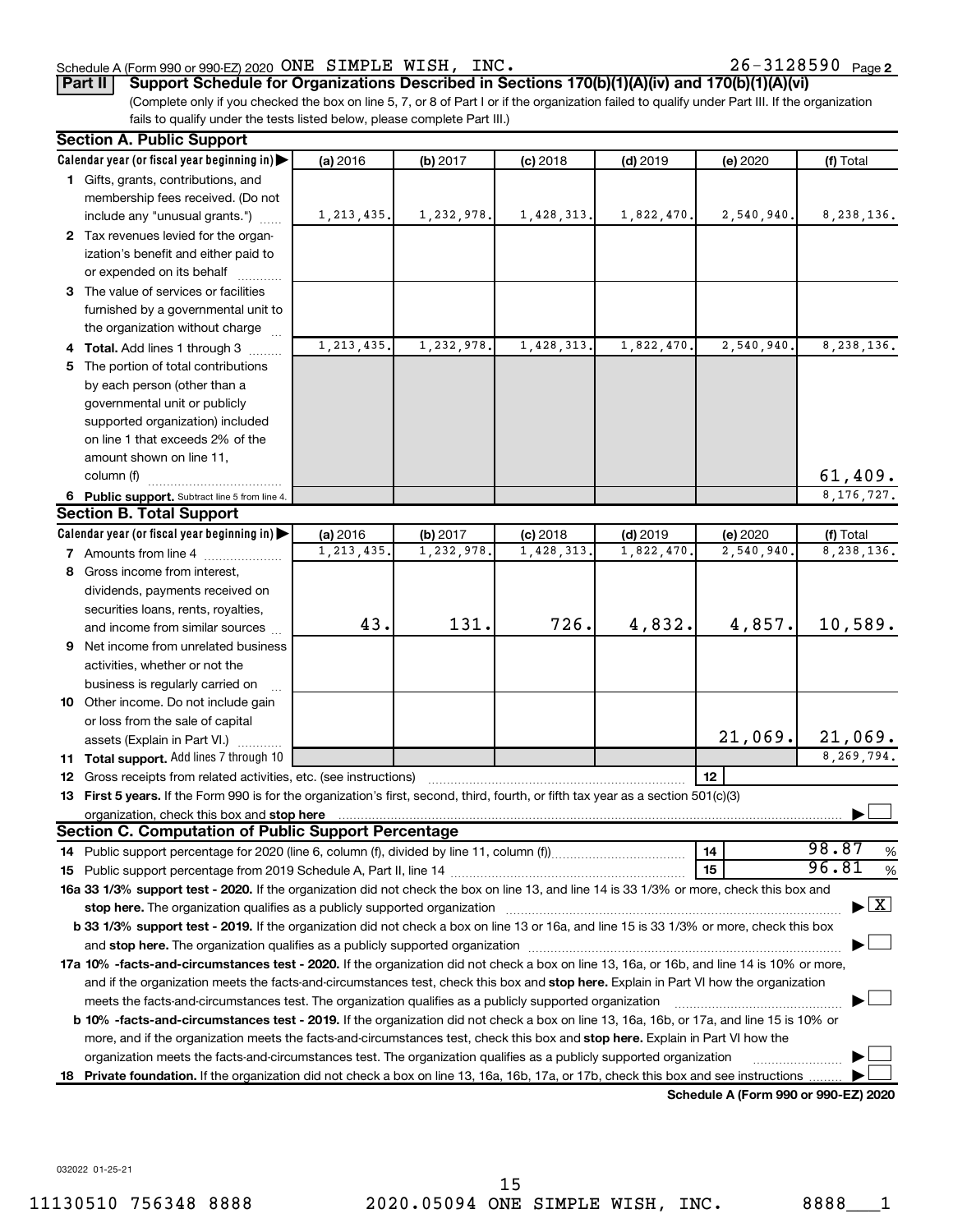### Schedule A (Form 990 or 990-EZ) 2020 Page ONE SIMPLE WISH, INC. 26-3128590

(Complete only if you checked the box on line 10 of Part I or if the organization failed to qualify under Part II. If the organization fails to qualify under the tests listed below, please complete Part II.)

|    | Calendar year (or fiscal year beginning in)                                                                                                                                                                                   | (a) 2016 | (b) 2017 | $(c)$ 2018                       | $(d)$ 2019 | (e) 2020 | (f) Total                            |
|----|-------------------------------------------------------------------------------------------------------------------------------------------------------------------------------------------------------------------------------|----------|----------|----------------------------------|------------|----------|--------------------------------------|
|    | 1 Gifts, grants, contributions, and                                                                                                                                                                                           |          |          |                                  |            |          |                                      |
|    | membership fees received. (Do not                                                                                                                                                                                             |          |          |                                  |            |          |                                      |
|    | include any "unusual grants.")                                                                                                                                                                                                |          |          |                                  |            |          |                                      |
|    | 2 Gross receipts from admissions,                                                                                                                                                                                             |          |          |                                  |            |          |                                      |
|    | merchandise sold or services per-                                                                                                                                                                                             |          |          |                                  |            |          |                                      |
|    | formed, or facilities furnished in                                                                                                                                                                                            |          |          |                                  |            |          |                                      |
|    | any activity that is related to the<br>organization's tax-exempt purpose                                                                                                                                                      |          |          |                                  |            |          |                                      |
| з  | Gross receipts from activities that                                                                                                                                                                                           |          |          |                                  |            |          |                                      |
|    | are not an unrelated trade or bus-                                                                                                                                                                                            |          |          |                                  |            |          |                                      |
|    | iness under section 513                                                                                                                                                                                                       |          |          |                                  |            |          |                                      |
| 4  | Tax revenues levied for the organ-                                                                                                                                                                                            |          |          |                                  |            |          |                                      |
|    | ization's benefit and either paid to                                                                                                                                                                                          |          |          |                                  |            |          |                                      |
|    | or expended on its behalf<br>.                                                                                                                                                                                                |          |          |                                  |            |          |                                      |
| 5  | The value of services or facilities                                                                                                                                                                                           |          |          |                                  |            |          |                                      |
|    | furnished by a governmental unit to                                                                                                                                                                                           |          |          |                                  |            |          |                                      |
|    | the organization without charge                                                                                                                                                                                               |          |          |                                  |            |          |                                      |
| 6  | Total. Add lines 1 through 5                                                                                                                                                                                                  |          |          |                                  |            |          |                                      |
|    | 7a Amounts included on lines 1, 2, and                                                                                                                                                                                        |          |          |                                  |            |          |                                      |
|    | 3 received from disqualified persons                                                                                                                                                                                          |          |          |                                  |            |          |                                      |
|    | <b>b</b> Amounts included on lines 2 and 3 received                                                                                                                                                                           |          |          |                                  |            |          |                                      |
|    | from other than disqualified persons that<br>exceed the greater of \$5,000 or 1% of the                                                                                                                                       |          |          |                                  |            |          |                                      |
|    | amount on line 13 for the year                                                                                                                                                                                                |          |          |                                  |            |          |                                      |
|    | c Add lines 7a and 7b                                                                                                                                                                                                         |          |          |                                  |            |          |                                      |
|    | 8 Public support. (Subtract line 7c from line 6.)                                                                                                                                                                             |          |          |                                  |            |          |                                      |
|    | <b>Section B. Total Support</b>                                                                                                                                                                                               |          |          |                                  |            |          |                                      |
|    | Calendar year (or fiscal year beginning in)                                                                                                                                                                                   | (a) 2016 | (b) 2017 | $(c)$ 2018                       | $(d)$ 2019 | (e) 2020 | (f) Total                            |
|    | 9 Amounts from line 6                                                                                                                                                                                                         |          |          |                                  |            |          |                                      |
|    | <b>10a</b> Gross income from interest,<br>dividends, payments received on<br>securities loans, rents, royalties,<br>and income from similar sources                                                                           |          |          |                                  |            |          |                                      |
|    | <b>b</b> Unrelated business taxable income                                                                                                                                                                                    |          |          |                                  |            |          |                                      |
|    | (less section 511 taxes) from businesses                                                                                                                                                                                      |          |          |                                  |            |          |                                      |
|    | acquired after June 30, 1975                                                                                                                                                                                                  |          |          |                                  |            |          |                                      |
|    | c Add lines 10a and 10b                                                                                                                                                                                                       |          |          |                                  |            |          |                                      |
|    | <b>11</b> Net income from unrelated business<br>activities not included in line 10b.<br>whether or not the business is<br>regularly carried on                                                                                |          |          |                                  |            |          |                                      |
|    | 12 Other income. Do not include gain                                                                                                                                                                                          |          |          |                                  |            |          |                                      |
|    | or loss from the sale of capital                                                                                                                                                                                              |          |          |                                  |            |          |                                      |
|    | assets (Explain in Part VI.)<br>13 Total support. (Add lines 9, 10c, 11, and 12.)                                                                                                                                             |          |          |                                  |            |          |                                      |
|    | 14 First 5 years. If the Form 990 is for the organization's first, second, third, fourth, or fifth tax year as a section 501(c)(3) organization,                                                                              |          |          |                                  |            |          |                                      |
|    | check this box and stop here measurements and the contract of the state of the state of the state of the state of the state of the state of the state of the state of the state of the state of the state of the state of the |          |          |                                  |            |          |                                      |
|    | <b>Section C. Computation of Public Support Percentage</b>                                                                                                                                                                    |          |          |                                  |            |          |                                      |
|    |                                                                                                                                                                                                                               |          |          |                                  |            | 15       | %                                    |
|    |                                                                                                                                                                                                                               |          |          |                                  |            | 16       | %                                    |
|    | Section D. Computation of Investment Income Percentage                                                                                                                                                                        |          |          |                                  |            |          |                                      |
|    |                                                                                                                                                                                                                               |          |          |                                  |            | 17       | %                                    |
| 18 |                                                                                                                                                                                                                               |          |          |                                  |            | 18       | %                                    |
|    | 19a 33 1/3% support tests - 2020. If the organization did not check the box on line 14, and line 15 is more than 33 1/3%, and line 17 is not                                                                                  |          |          |                                  |            |          |                                      |
|    | more than 33 1/3%, check this box and stop here. The organization qualifies as a publicly supported organization                                                                                                              |          |          |                                  |            |          |                                      |
|    | <b>b 33 1/3% support tests - 2019.</b> If the organization did not check a box on line 14 or line 19a, and line 16 is more than 33 1/3%, and                                                                                  |          |          |                                  |            |          |                                      |
|    | line 18 is not more than 33 1/3%, check this box and stop here. The organization qualifies as a publicly supported organization                                                                                               |          |          |                                  |            |          |                                      |
|    |                                                                                                                                                                                                                               |          |          |                                  |            |          |                                      |
|    | 032023 01-25-21                                                                                                                                                                                                               |          |          |                                  |            |          | Schedule A (Form 990 or 990-EZ) 2020 |
|    |                                                                                                                                                                                                                               |          |          | 16                               |            |          |                                      |
|    | 11130510 756348 8888                                                                                                                                                                                                          |          |          | 2020.05094 ONE SIMPLE WISH, INC. |            |          | 8888                                 |
|    |                                                                                                                                                                                                                               |          |          |                                  |            |          |                                      |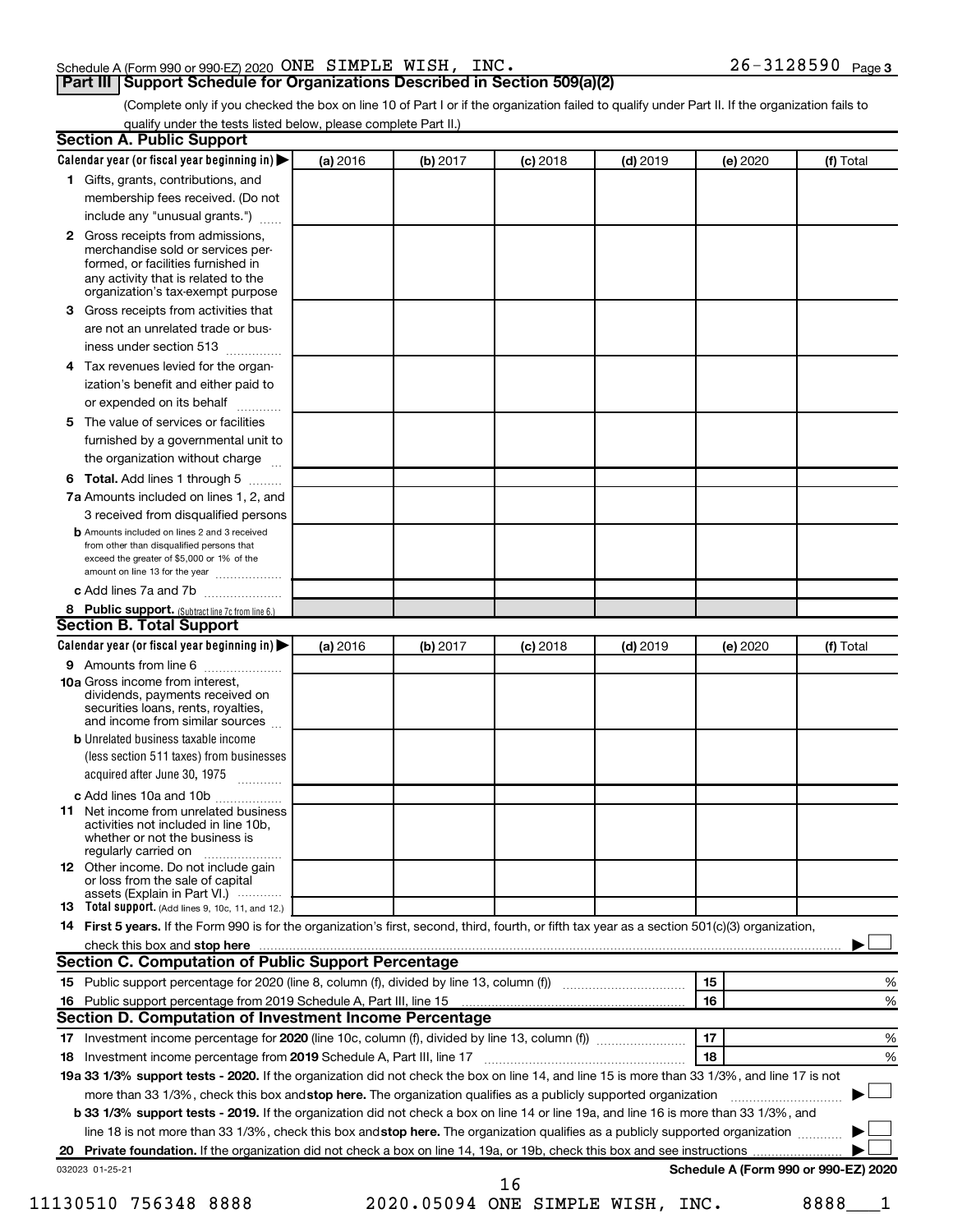**1**

**2**

**3a**

**3b**

**3c**

**4a**

**4b**

**4c**

**5a**

**5b 5c**

**6**

**7**

**8**

**9a**

**9b**

**9c**

**Yes No**

### **Part IV Supporting Organizations**

(Complete only if you checked a box in line 12 on Part I. If you checked box 12a, Part I, complete Sections A and B. If you checked box 12b, Part I, complete Sections A and C. If you checked box 12c, Part I, complete Sections A, D, and E. If you checked box 12d, Part I, complete Sections A and D, and complete Part V.)

### **Section A. All Supporting Organizations**

- **1** Are all of the organization's supported organizations listed by name in the organization's governing documents? If "No," describe in Part VI how the supported organizations are designated. If designated by *class or purpose, describe the designation. If historic and continuing relationship, explain.*
- **2** Did the organization have any supported organization that does not have an IRS determination of status under section 509(a)(1) or (2)? If "Yes," explain in Part **VI** how the organization determined that the supported *organization was described in section 509(a)(1) or (2).*
- **3a** Did the organization have a supported organization described in section 501(c)(4), (5), or (6)? If "Yes," answer *lines 3b and 3c below.*
- **b** Did the organization confirm that each supported organization qualified under section 501(c)(4), (5), or (6) and satisfied the public support tests under section 509(a)(2)? If "Yes," describe in Part VI when and how the *organization made the determination.*
- **c** Did the organization ensure that all support to such organizations was used exclusively for section 170(c)(2)(B) purposes? If "Yes," explain in Part VI what controls the organization put in place to ensure such use.
- **4 a** *If* Was any supported organization not organized in the United States ("foreign supported organization")? *"Yes," and if you checked box 12a or 12b in Part I, answer lines 4b and 4c below.*
- **b** Did the organization have ultimate control and discretion in deciding whether to make grants to the foreign supported organization? If "Yes," describe in Part VI how the organization had such control and discretion *despite being controlled or supervised by or in connection with its supported organizations.*
- **c** Did the organization support any foreign supported organization that does not have an IRS determination under sections 501(c)(3) and 509(a)(1) or (2)? If "Yes," explain in Part VI what controls the organization used *to ensure that all support to the foreign supported organization was used exclusively for section 170(c)(2)(B) purposes.*
- **5a** Did the organization add, substitute, or remove any supported organizations during the tax year? If "Yes," answer lines 5b and 5c below (if applicable). Also, provide detail in **Part VI,** including (i) the names and EIN *numbers of the supported organizations added, substituted, or removed; (ii) the reasons for each such action; (iii) the authority under the organization's organizing document authorizing such action; and (iv) how the action was accomplished (such as by amendment to the organizing document).*
- **b Type I or Type II only.** Was any added or substituted supported organization part of a class already designated in the organization's organizing document?
- **c Substitutions only.**  Was the substitution the result of an event beyond the organization's control?
- **6** Did the organization provide support (whether in the form of grants or the provision of services or facilities) to **Part VI.** support or benefit one or more of the filing organization's supported organizations? If "Yes," provide detail in anyone other than (i) its supported organizations, (ii) individuals that are part of the charitable class benefited by one or more of its supported organizations, or (iii) other supporting organizations that also
- **7** Did the organization provide a grant, loan, compensation, or other similar payment to a substantial contributor regard to a substantial contributor? If "Yes," complete Part I of Schedule L (Form 990 or 990-EZ). (as defined in section 4958(c)(3)(C)), a family member of a substantial contributor, or a 35% controlled entity with
- **8** Did the organization make a loan to a disqualified person (as defined in section 4958) not described in line 7? *If "Yes," complete Part I of Schedule L (Form 990 or 990-EZ).*
- **9 a** Was the organization controlled directly or indirectly at any time during the tax year by one or more in section 509(a)(1) or (2))? If "Yes," provide detail in **Part VI.** disqualified persons, as defined in section 4946 (other than foundation managers and organizations described
- **b** Did one or more disqualified persons (as defined in line 9a) hold a controlling interest in any entity in which the supporting organization had an interest? If "Yes," provide detail in Part VI.
- **c** Did a disqualified person (as defined in line 9a) have an ownership interest in, or derive any personal benefit from, assets in which the supporting organization also had an interest? If "Yes," provide detail in Part VI.
- **10 a** Was the organization subject to the excess business holdings rules of section 4943 because of section supporting organizations)? If "Yes," answer line 10b below. 4943(f) (regarding certain Type II supporting organizations, and all Type III non-functionally integrated
	- **b** Did the organization have any excess business holdings in the tax year? (Use Schedule C, Form 4720, to *determine whether the organization had excess business holdings.)*

032024 01-25-21

11130510 756348 8888 2020.05094 ONE SIMPLE WISH, INC. 8888 1

17

**10a 10b Schedule A (Form 990 or 990-EZ) 2020**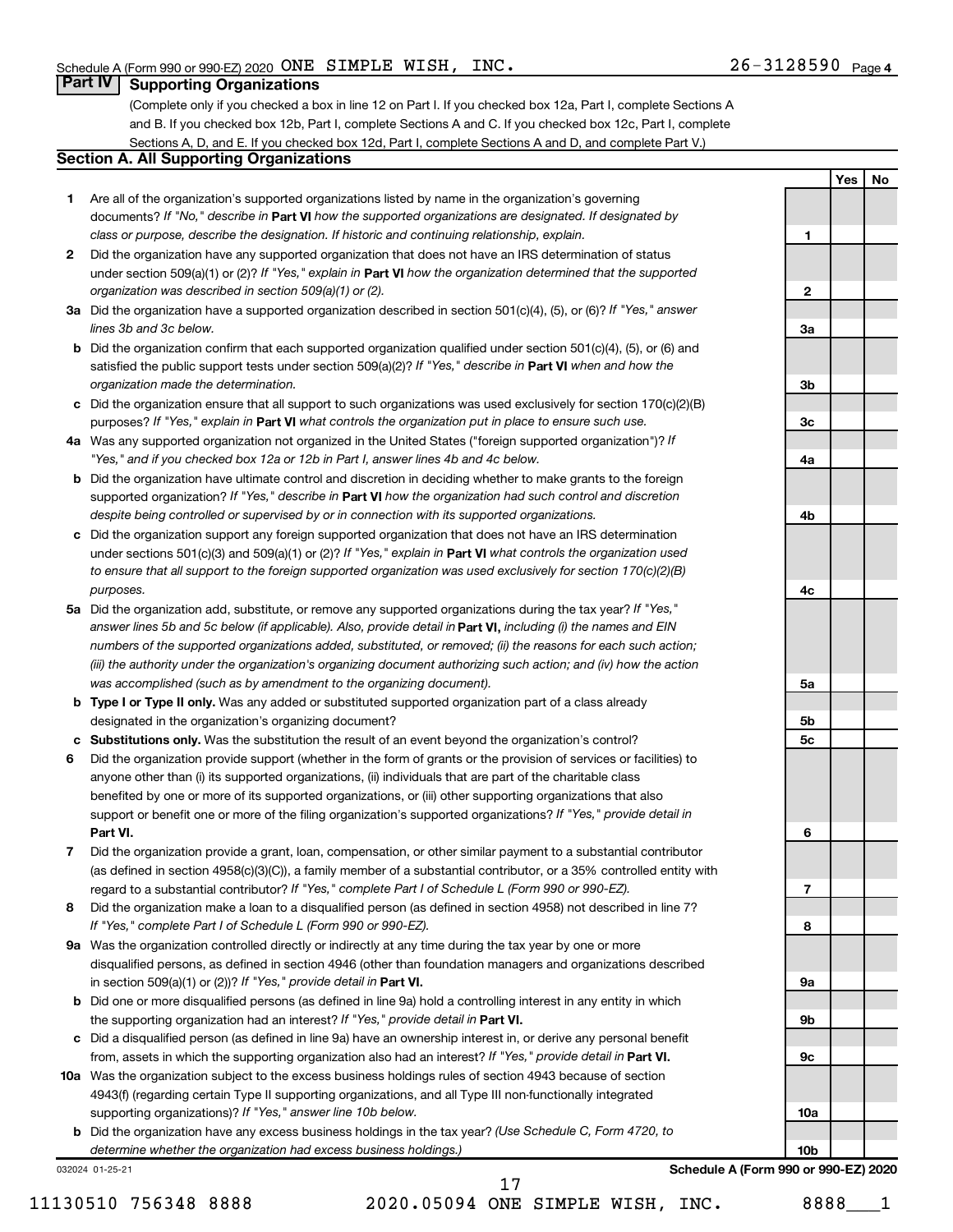|              |                                                                                                                                                                                                                                              |              | Yes        | No |
|--------------|----------------------------------------------------------------------------------------------------------------------------------------------------------------------------------------------------------------------------------------------|--------------|------------|----|
| 11.          | Has the organization accepted a gift or contribution from any of the following persons?                                                                                                                                                      |              |            |    |
|              | a A person who directly or indirectly controls, either alone or together with persons described in lines 11b and                                                                                                                             |              |            |    |
|              | 11c below, the governing body of a supported organization?                                                                                                                                                                                   | 11a          |            |    |
|              | <b>b</b> A family member of a person described in line 11a above?                                                                                                                                                                            | 11b          |            |    |
|              | c A 35% controlled entity of a person described in line 11a or 11b above?If "Yes" to line 11a, 11b, or 11c, provide                                                                                                                          |              |            |    |
|              | detail in Part VI.                                                                                                                                                                                                                           | 11c          |            |    |
|              | <b>Section B. Type I Supporting Organizations</b>                                                                                                                                                                                            |              |            |    |
|              |                                                                                                                                                                                                                                              |              | Yes        | No |
| 1.           | Did the governing body, members of the governing body, officers acting in their official capacity, or membership of one or                                                                                                                   |              |            |    |
|              | more supported organizations have the power to regularly appoint or elect at least a majority of the organization's officers,                                                                                                                |              |            |    |
|              | directors, or trustees at all times during the tax year? If "No," describe in Part VI how the supported organization(s)                                                                                                                      |              |            |    |
|              | effectively operated, supervised, or controlled the organization's activities. If the organization had more than one supported                                                                                                               |              |            |    |
|              | organization, describe how the powers to appoint and/or remove officers, directors, or trustees were allocated among the<br>supported organizations and what conditions or restrictions, if any, applied to such powers during the tax year. | 1            |            |    |
| $\mathbf{2}$ | Did the organization operate for the benefit of any supported organization other than the supported                                                                                                                                          |              |            |    |
|              | organization(s) that operated, supervised, or controlled the supporting organization? If "Yes," explain in                                                                                                                                   |              |            |    |
|              | Part VI how providing such benefit carried out the purposes of the supported organization(s) that operated,                                                                                                                                  |              |            |    |
|              |                                                                                                                                                                                                                                              | $\mathbf{2}$ |            |    |
|              | supervised, or controlled the supporting organization.<br><b>Section C. Type II Supporting Organizations</b>                                                                                                                                 |              |            |    |
|              |                                                                                                                                                                                                                                              |              | <b>Yes</b> | No |
|              | Were a majority of the organization's directors or trustees during the tax year also a majority of the directors                                                                                                                             |              |            |    |
| 1.           | or trustees of each of the organization's supported organization(s)? If "No," describe in Part VI how control                                                                                                                                |              |            |    |
|              | or management of the supporting organization was vested in the same persons that controlled or managed                                                                                                                                       |              |            |    |
|              | the supported organization(s).                                                                                                                                                                                                               | 1            |            |    |
|              | <b>Section D. All Type III Supporting Organizations</b>                                                                                                                                                                                      |              |            |    |
|              |                                                                                                                                                                                                                                              |              | <b>Yes</b> | No |
| 1            | Did the organization provide to each of its supported organizations, by the last day of the fifth month of the                                                                                                                               |              |            |    |
|              | organization's tax year, (i) a written notice describing the type and amount of support provided during the prior tax                                                                                                                        |              |            |    |
|              | year, (ii) a copy of the Form 990 that was most recently filed as of the date of notification, and (iii) copies of the                                                                                                                       |              |            |    |
|              | organization's governing documents in effect on the date of notification, to the extent not previously provided?                                                                                                                             | 1            |            |    |
| $\mathbf{2}$ | Were any of the organization's officers, directors, or trustees either (i) appointed or elected by the supported                                                                                                                             |              |            |    |
|              | organization(s) or (ii) serving on the governing body of a supported organization? If "No," explain in Part VI how                                                                                                                           |              |            |    |
|              | the organization maintained a close and continuous working relationship with the supported organization(s).                                                                                                                                  | $\mathbf 2$  |            |    |
| 3            | By reason of the relationship described in line 2, above, did the organization's supported organizations have a                                                                                                                              |              |            |    |
|              | significant voice in the organization's investment policies and in directing the use of the organization's                                                                                                                                   |              |            |    |
|              | income or assets at all times during the tax year? If "Yes," describe in Part VI the role the organization's                                                                                                                                 |              |            |    |
|              | supported organizations played in this regard.                                                                                                                                                                                               | 3            |            |    |
|              | Section E. Type III Functionally Integrated Supporting Organizations                                                                                                                                                                         |              |            |    |
| 1            | Check the box next to the method that the organization used to satisfy the Integral Part Test during the yealsee instructions).                                                                                                              |              |            |    |
| a            | The organization satisfied the Activities Test. Complete line 2 below.                                                                                                                                                                       |              |            |    |
| b            | The organization is the parent of each of its supported organizations. Complete line 3 below.                                                                                                                                                |              |            |    |
| C            | The organization supported a governmental entity. Describe in Part VI how you supported a governmental entity (see instructions).                                                                                                            |              |            |    |
| 2            | Activities Test. Answer lines 2a and 2b below.                                                                                                                                                                                               |              | Yes        | No |
| a            | Did substantially all of the organization's activities during the tax year directly further the exempt purposes of                                                                                                                           |              |            |    |
|              | the supported organization(s) to which the organization was responsive? If "Yes," then in Part VI identify                                                                                                                                   |              |            |    |
|              | those supported organizations and explain how these activities directly furthered their exempt purposes,                                                                                                                                     |              |            |    |
|              | how the organization was responsive to those supported organizations, and how the organization determined                                                                                                                                    |              |            |    |
|              | that these activities constituted substantially all of its activities.                                                                                                                                                                       | 2a           |            |    |
|              | <b>b</b> Did the activities described in line 2a, above, constitute activities that, but for the organization's involvement,                                                                                                                 |              |            |    |
|              | one or more of the organization's supported organization(s) would have been engaged in? If "Yes," explain in                                                                                                                                 |              |            |    |
|              | Part VI the reasons for the organization's position that its supported organization(s) would have engaged in                                                                                                                                 |              |            |    |
|              | these activities but for the organization's involvement.                                                                                                                                                                                     | 2b           |            |    |
| З            | Parent of Supported Organizations. Answer lines 3a and 3b below.                                                                                                                                                                             |              |            |    |
|              | a Did the organization have the power to regularly appoint or elect a majority of the officers, directors, or                                                                                                                                |              |            |    |
|              | trustees of each of the supported organizations? If "Yes" or "No" provide details in Part VI.                                                                                                                                                | За           |            |    |
|              | <b>b</b> Did the organization exercise a substantial degree of direction over the policies, programs, and activities of each                                                                                                                 |              |            |    |
|              | of its supported organizations? If "Yes," describe in Part VI the role played by the organization in this regard.                                                                                                                            | 3b           |            |    |
|              | Schedule A (Form 990 or 990-EZ) 2020<br>032025 01-25-21                                                                                                                                                                                      |              |            |    |
|              | 18                                                                                                                                                                                                                                           |              |            |    |

11130510 756348 8888 2020.05094 ONE SIMPLE WISH, INC. 8888\_\_\_1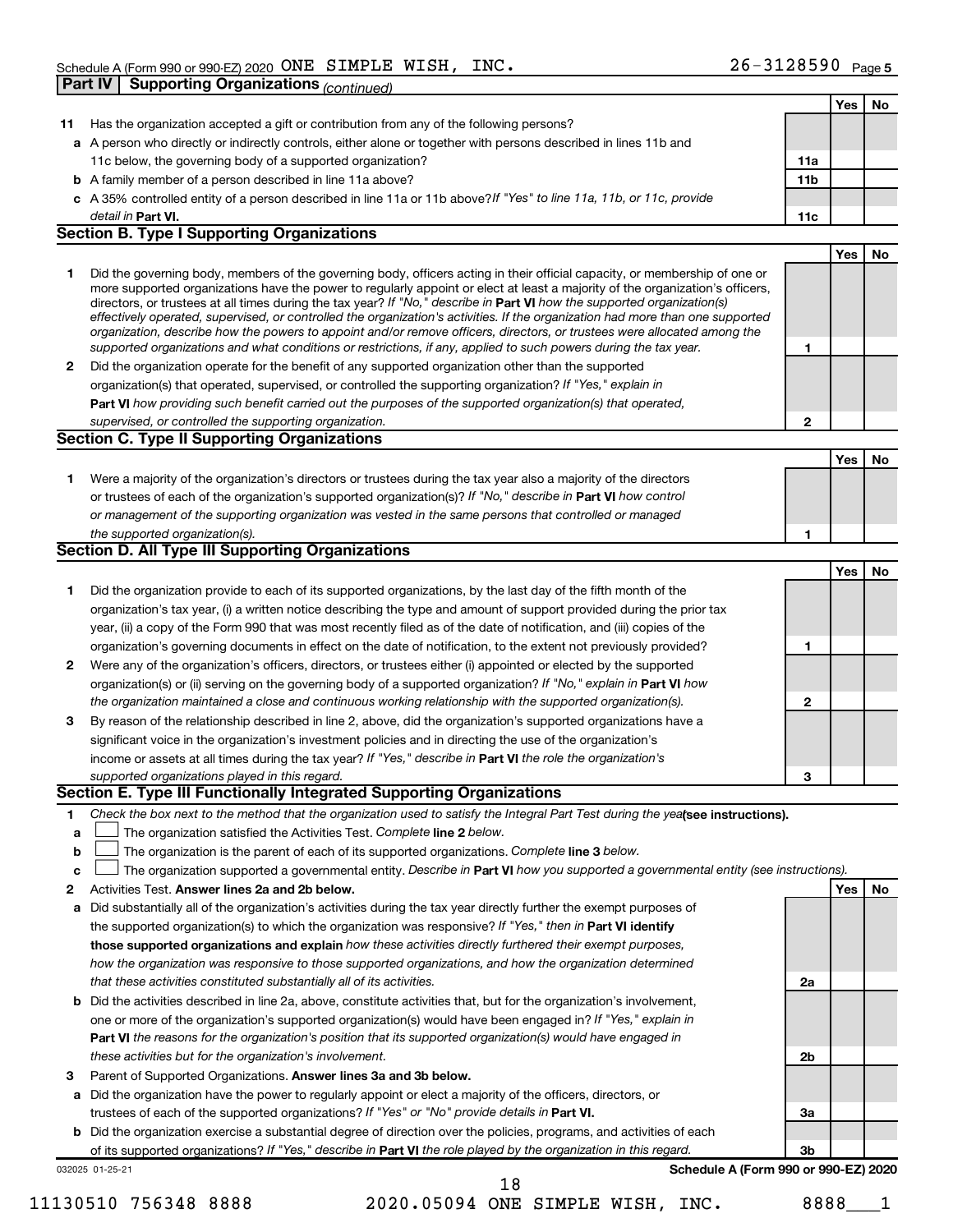#### Schedule A (Form 990 or 990-EZ) 2020 Page ONE SIMPLE WISH, INC. 26-3128590 **Part V Type III Non-Functionally Integrated 509(a)(3) Supporting Organizations**

1 **Letter See instructions.** Check here if the organization satisfied the Integral Part Test as a qualifying trust on Nov. 20, 1970 (*explain in* Part **VI**). See instructions. All other Type III non-functionally integrated supporting organizations must complete Sections A through E.

|   | Section A - Adjusted Net Income                                                                                                   |                | (A) Prior Year | (B) Current Year<br>(optional) |
|---|-----------------------------------------------------------------------------------------------------------------------------------|----------------|----------------|--------------------------------|
| 1 | Net short-term capital gain                                                                                                       | 1              |                |                                |
| 2 | Recoveries of prior-year distributions                                                                                            | $\mathbf{2}$   |                |                                |
| 3 | Other gross income (see instructions)                                                                                             | 3              |                |                                |
| 4 | Add lines 1 through 3.                                                                                                            | 4              |                |                                |
| 5 | Depreciation and depletion                                                                                                        | 5              |                |                                |
| 6 | Portion of operating expenses paid or incurred for production or                                                                  |                |                |                                |
|   | collection of gross income or for management, conservation, or                                                                    |                |                |                                |
|   | maintenance of property held for production of income (see instructions)                                                          | 6              |                |                                |
| 7 | Other expenses (see instructions)                                                                                                 | $\overline{7}$ |                |                                |
| 8 | Adjusted Net Income (subtract lines 5, 6, and 7 from line 4)                                                                      | 8              |                |                                |
|   | <b>Section B - Minimum Asset Amount</b>                                                                                           |                | (A) Prior Year | (B) Current Year<br>(optional) |
| 1 | Aggregate fair market value of all non-exempt-use assets (see                                                                     |                |                |                                |
|   | instructions for short tax year or assets held for part of year):                                                                 |                |                |                                |
|   | a Average monthly value of securities                                                                                             | 1a             |                |                                |
|   | <b>b</b> Average monthly cash balances                                                                                            | 1 <sub>b</sub> |                |                                |
|   | c Fair market value of other non-exempt-use assets                                                                                | 1 <sub>c</sub> |                |                                |
|   | d Total (add lines 1a, 1b, and 1c)                                                                                                | 1 <sub>d</sub> |                |                                |
|   | e Discount claimed for blockage or other factors                                                                                  |                |                |                                |
|   | (explain in detail in <b>Part VI</b> ):                                                                                           |                |                |                                |
| 2 | Acquisition indebtedness applicable to non-exempt-use assets                                                                      | $\mathbf{2}$   |                |                                |
| 3 | Subtract line 2 from line 1d.                                                                                                     | 3              |                |                                |
| 4 | Cash deemed held for exempt use. Enter 0.015 of line 3 (for greater amount,                                                       |                |                |                                |
|   | see instructions).                                                                                                                | 4              |                |                                |
| 5 | Net value of non-exempt-use assets (subtract line 4 from line 3)                                                                  | 5              |                |                                |
| 6 | Multiply line 5 by 0.035.                                                                                                         | 6              |                |                                |
| 7 | Recoveries of prior-year distributions                                                                                            | $\overline{7}$ |                |                                |
| 8 | Minimum Asset Amount (add line 7 to line 6)                                                                                       | 8              |                |                                |
|   | <b>Section C - Distributable Amount</b>                                                                                           |                |                | <b>Current Year</b>            |
| 1 | Adjusted net income for prior year (from Section A, line 8, column A)                                                             | $\mathbf{1}$   |                |                                |
| 2 | Enter 0.85 of line 1.                                                                                                             | $\mathbf{2}$   |                |                                |
| 3 | Minimum asset amount for prior year (from Section B, line 8, column A)                                                            | 3              |                |                                |
| 4 | Enter greater of line 2 or line 3.                                                                                                | 4              |                |                                |
| 5 | Income tax imposed in prior year                                                                                                  | 5              |                |                                |
| 6 | <b>Distributable Amount.</b> Subtract line 5 from line 4, unless subject to                                                       |                |                |                                |
|   | emergency temporary reduction (see instructions).                                                                                 | 6              |                |                                |
| 7 | Check here if the current year is the organization's first as a non-functionally integrated Type III supporting organization (see |                |                |                                |

instructions).

**Schedule A (Form 990 or 990-EZ) 2020**

032026 01-25-21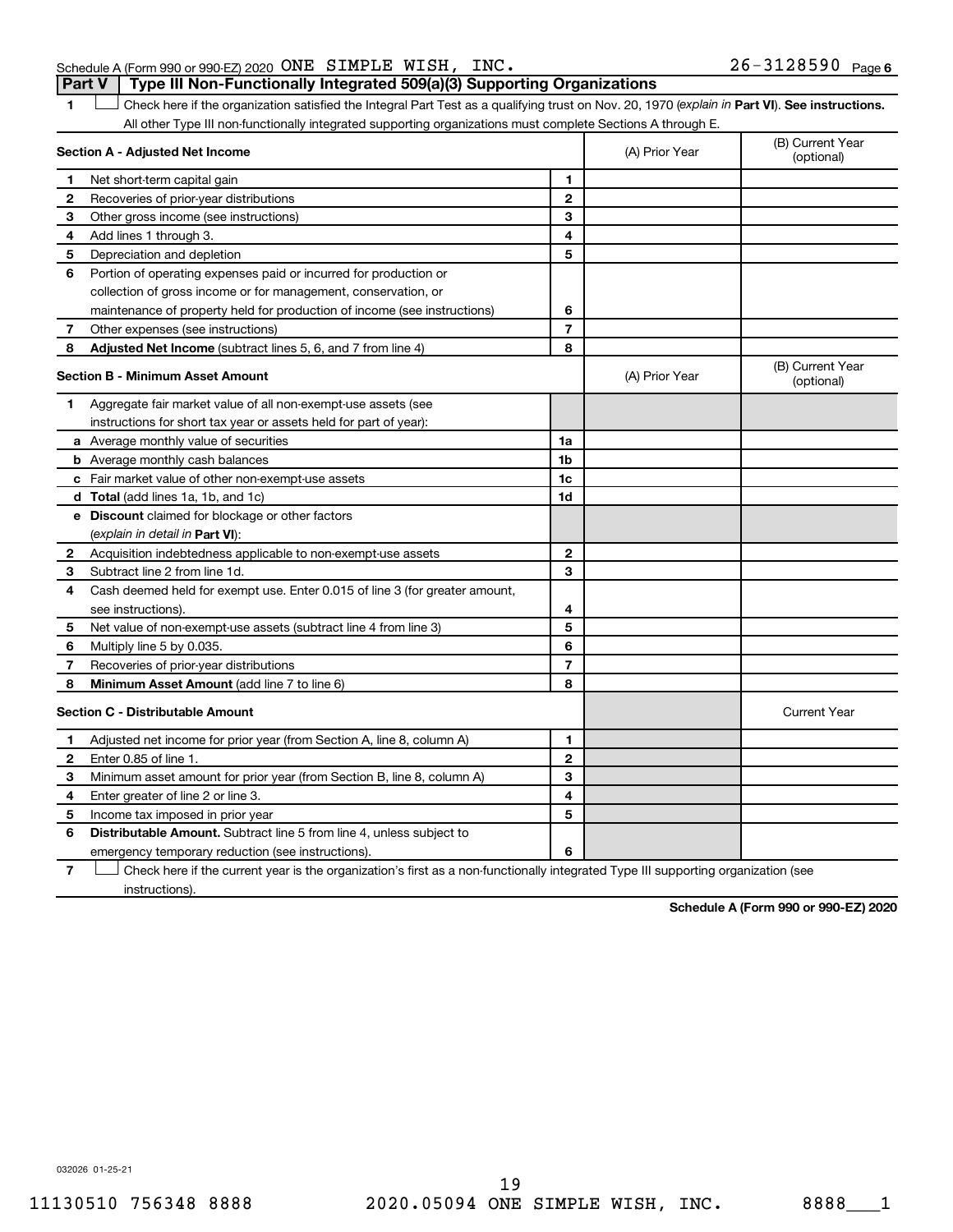| <b>Part V</b> | Type III Non-Functionally Integrated 509(a)(3) Supporting Organizations (continued)        |                                    |                                               |    |                                                  |
|---------------|--------------------------------------------------------------------------------------------|------------------------------------|-----------------------------------------------|----|--------------------------------------------------|
|               | <b>Section D - Distributions</b>                                                           |                                    |                                               |    | <b>Current Year</b>                              |
| 1             | Amounts paid to supported organizations to accomplish exempt purposes                      |                                    | 1                                             |    |                                                  |
| 2             | Amounts paid to perform activity that directly furthers exempt purposes of supported       |                                    |                                               |    |                                                  |
|               | organizations, in excess of income from activity                                           |                                    | 2                                             |    |                                                  |
| 3             | Administrative expenses paid to accomplish exempt purposes of supported organizations      |                                    | 3                                             |    |                                                  |
| 4             | Amounts paid to acquire exempt-use assets                                                  |                                    |                                               | 4  |                                                  |
| 5             | Qualified set-aside amounts (prior IRS approval required - provide details in Part VI)     |                                    |                                               | 5  |                                                  |
| 6             | Other distributions ( <i>describe in Part VI</i> ). See instructions.                      |                                    |                                               | 6  |                                                  |
| 7             | Total annual distributions. Add lines 1 through 6.                                         |                                    |                                               | 7  |                                                  |
| 8             | Distributions to attentive supported organizations to which the organization is responsive |                                    |                                               |    |                                                  |
|               | (provide details in Part VI). See instructions.                                            |                                    |                                               | 8  |                                                  |
| 9             | Distributable amount for 2020 from Section C, line 6                                       |                                    |                                               | 9  |                                                  |
| 10            | Line 8 amount divided by line 9 amount                                                     |                                    |                                               | 10 |                                                  |
|               | <b>Section E - Distribution Allocations (see instructions)</b>                             | (i)<br><b>Excess Distributions</b> | (ii)<br><b>Underdistributions</b><br>Pre-2020 |    | (iii)<br><b>Distributable</b><br>Amount for 2020 |
| 1             | Distributable amount for 2020 from Section C, line 6                                       |                                    |                                               |    |                                                  |
| 2             | Underdistributions, if any, for years prior to 2020 (reason-                               |                                    |                                               |    |                                                  |
|               | able cause required - explain in Part VI). See instructions.                               |                                    |                                               |    |                                                  |
| 3             | Excess distributions carryover, if any, to 2020                                            |                                    |                                               |    |                                                  |
|               | a From 2015                                                                                |                                    |                                               |    |                                                  |
|               | <b>b</b> From 2016                                                                         |                                    |                                               |    |                                                  |
|               | c From 2017                                                                                |                                    |                                               |    |                                                  |
|               | d From 2018                                                                                |                                    |                                               |    |                                                  |
|               | e From 2019                                                                                |                                    |                                               |    |                                                  |
|               | f Total of lines 3a through 3e                                                             |                                    |                                               |    |                                                  |
|               | g Applied to underdistributions of prior years                                             |                                    |                                               |    |                                                  |
|               | <b>h</b> Applied to 2020 distributable amount                                              |                                    |                                               |    |                                                  |
| Ť.            | Carryover from 2015 not applied (see instructions)                                         |                                    |                                               |    |                                                  |
|               | Remainder. Subtract lines 3g, 3h, and 3i from line 3f.                                     |                                    |                                               |    |                                                  |
| 4             | Distributions for 2020 from Section D,                                                     |                                    |                                               |    |                                                  |
|               | line $7:$                                                                                  |                                    |                                               |    |                                                  |
|               | a Applied to underdistributions of prior years                                             |                                    |                                               |    |                                                  |
|               | <b>b</b> Applied to 2020 distributable amount                                              |                                    |                                               |    |                                                  |
|               | c Remainder. Subtract lines 4a and 4b from line 4.                                         |                                    |                                               |    |                                                  |
| 5             | Remaining underdistributions for years prior to 2020, if                                   |                                    |                                               |    |                                                  |
|               | any. Subtract lines 3g and 4a from line 2. For result greater                              |                                    |                                               |    |                                                  |
|               | than zero, explain in Part VI. See instructions.                                           |                                    |                                               |    |                                                  |
| 6             | Remaining underdistributions for 2020. Subtract lines 3h                                   |                                    |                                               |    |                                                  |
|               | and 4b from line 1. For result greater than zero, explain in                               |                                    |                                               |    |                                                  |
|               | <b>Part VI.</b> See instructions.                                                          |                                    |                                               |    |                                                  |
| 7             | Excess distributions carryover to 2021. Add lines 3j                                       |                                    |                                               |    |                                                  |
|               | and 4c.                                                                                    |                                    |                                               |    |                                                  |
| 8             | Breakdown of line 7:                                                                       |                                    |                                               |    |                                                  |
|               | a Excess from 2016                                                                         |                                    |                                               |    |                                                  |
|               | <b>b</b> Excess from 2017                                                                  |                                    |                                               |    |                                                  |
|               | c Excess from 2018                                                                         |                                    |                                               |    |                                                  |
|               | d Excess from 2019                                                                         |                                    |                                               |    |                                                  |
|               | e Excess from 2020                                                                         |                                    |                                               |    |                                                  |

**Schedule A (Form 990 or 990-EZ) 2020**

032027 01-25-21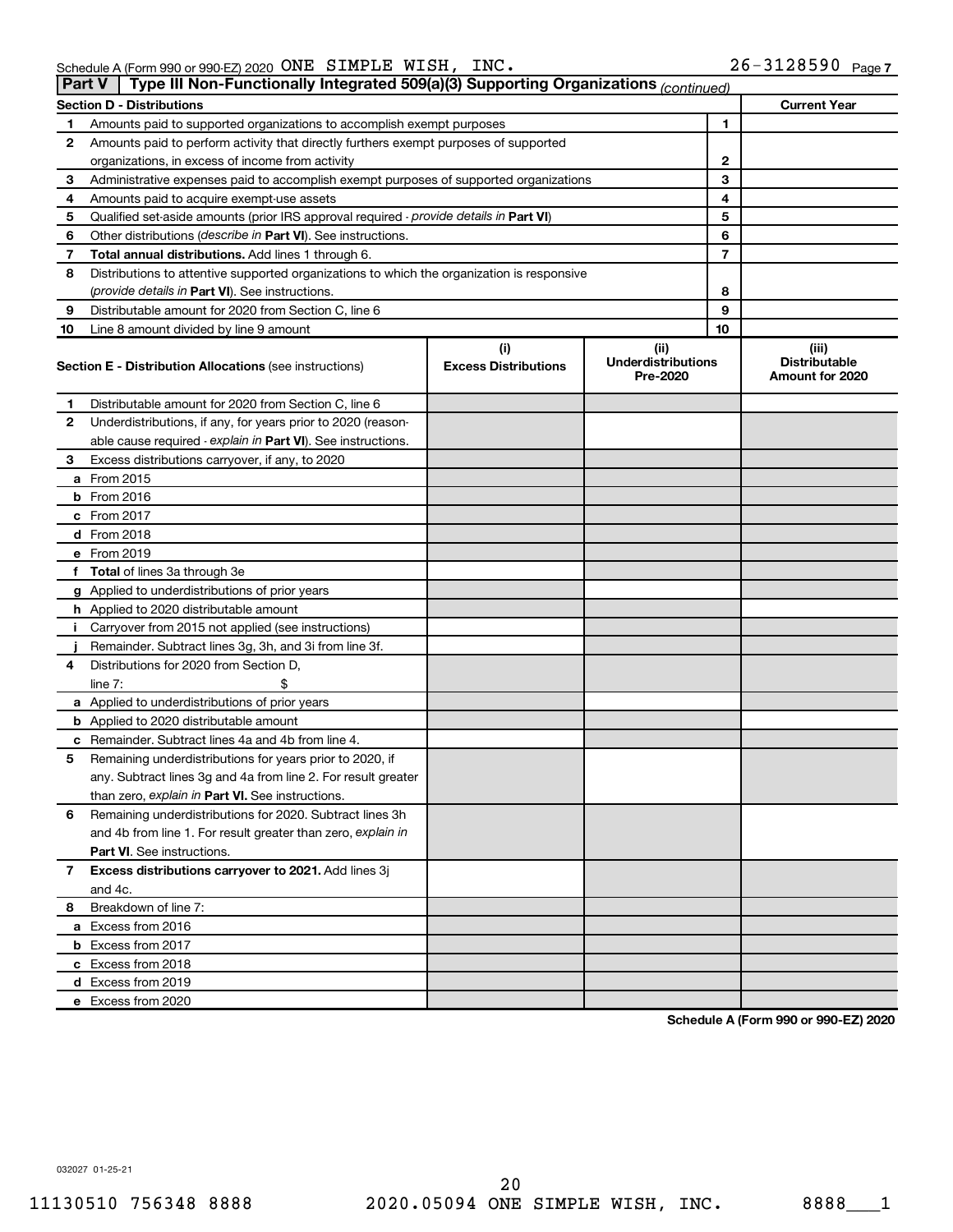26-3128590 Page 8

Part VI | Supplemental Information. Provide the explanations required by Part II, line 10; Part II, line 17a or 17b; Part III, line 12; Part IV, Section A, lines 1, 2, 3b, 3c, 4b, 4c, 5a, 6, 9a, 9b, 9c, 11a, 11b, and 11c; Part IV, Section B, lines 1 and 2; Part IV, Section C, line 1; Part IV, Section D, lines 2 and 3; Part IV, Section E, lines 1c, 2a, 2b, 3a, and 3b; Part V, line 1; Part V, Section B, line 1e; Part V, Section D, lines 5, 6, and 8; and Part V, Section E, lines 2, 5, and 6. Also complete this part for any additional information. (See instructions.)

### Schedule A, Part II, Line 10, Explanation for Other Income:

#### MISCELLANEOUS

2020 Amount: \$ 21,069.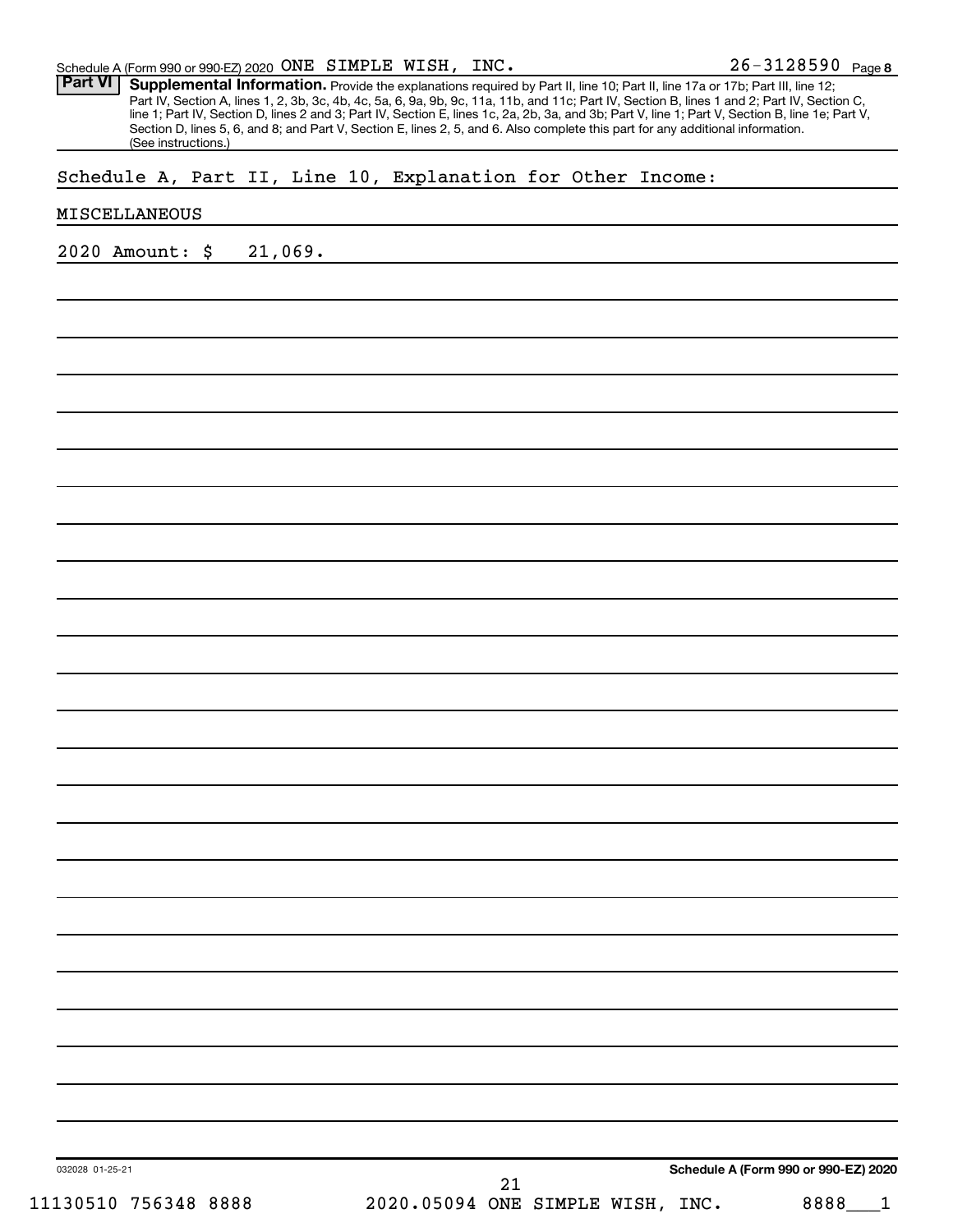Name of the organization

Department of the Treasury Internal Revenue Service

# **Schedule B Schedule of Contributors**

**or 990-PF) | Attach to Form 990, Form 990-EZ, or Form 990-PF. | Go to www.irs.gov/Form990 for the latest information.** OMB No. 1545-0047

**2020**

**Employer identification number**

| $6 - 3128590$ |  |  |
|---------------|--|--|
|               |  |  |

| ONE SIMPLE WISH, | INC. |  |
|------------------|------|--|

| <b>Organization type (check one):</b> |                                                                           |  |  |  |  |  |
|---------------------------------------|---------------------------------------------------------------------------|--|--|--|--|--|
| Filers of:                            | Section:                                                                  |  |  |  |  |  |
| Form 990 or 990-EZ                    | $\lfloor x \rfloor$ 501(c)( 3) (enter number) organization                |  |  |  |  |  |
|                                       | 4947(a)(1) nonexempt charitable trust not treated as a private foundation |  |  |  |  |  |
|                                       | 527 political organization                                                |  |  |  |  |  |
| Form 990-PF                           | 501(c)(3) exempt private foundation                                       |  |  |  |  |  |
|                                       | 4947(a)(1) nonexempt charitable trust treated as a private foundation     |  |  |  |  |  |
|                                       | 501(c)(3) taxable private foundation                                      |  |  |  |  |  |

Check if your organization is covered by the General Rule or a Special Rule.

**Note:**  Only a section 501(c)(7), (8), or (10) organization can check boxes for both the General Rule and a Special Rule. See instructions.

#### **General Rule**

 $\Box$ 

For an organization filing Form 990, 990-EZ, or 990-PF that received, during the year, contributions totaling \$5,000 or more (in money or property) from any one contributor. Complete Parts I and II. See instructions for determining a contributor's total contributions.

#### **Special Rules**

- any one contributor, during the year, total contributions of the greater of (1) \$5,000; or (2) 2% of the amount on (i) Form 990, Part VIII, line 1h;  $\boxed{\text{X}}$  For an organization described in section 501(c)(3) filing Form 990 or 990-EZ that met the 33 1/3% support test of the regulations under sections 509(a)(1) and 170(b)(1)(A)(vi), that checked Schedule A (Form 990 or 990-EZ), Part II, line 13, 16a, or 16b, and that received from or (ii) Form 990-EZ, line 1. Complete Parts I and II.
- For an organization described in section 501(c)(7), (8), or (10) filing Form 990 or 990-EZ that received from any one contributor, during the year, total contributions of more than \$1,000 exclusively for religious, charitable, scientific, literary, or educational purposes, or for the prevention of cruelty to children or animals. Complete Parts I (entering "N/A" in column (b) instead of the contributor name and address), II, and III.  $\Box$

purpose. Don't complete any of the parts unless the General Rule applies to this organization because it received nonexclusively year, contributions exclusively for religious, charitable, etc., purposes, but no such contributions totaled more than \$1,000. If this box is checked, enter here the total contributions that were received during the year for an exclusively religious, charitable, etc., For an organization described in section 501(c)(7), (8), or (10) filing Form 990 or 990-EZ that received from any one contributor, during the religious, charitable, etc., contributions totaling \$5,000 or more during the year  $~\ldots\ldots\ldots\ldots\ldots\ldots\ldots\ldots\blacktriangleright~$ \$  $\Box$ 

**Caution:**  An organization that isn't covered by the General Rule and/or the Special Rules doesn't file Schedule B (Form 990, 990-EZ, or 990-PF),  **must** but it answer "No" on Part IV, line 2, of its Form 990; or check the box on line H of its Form 990-EZ or on its Form 990-PF, Part I, line 2, to certify that it doesn't meet the filing requirements of Schedule B (Form 990, 990-EZ, or 990-PF).

**For Paperwork Reduction Act Notice, see the instructions for Form 990, 990-EZ, or 990-PF. Schedule B (Form 990, 990-EZ, or 990-PF) (2020)** LHA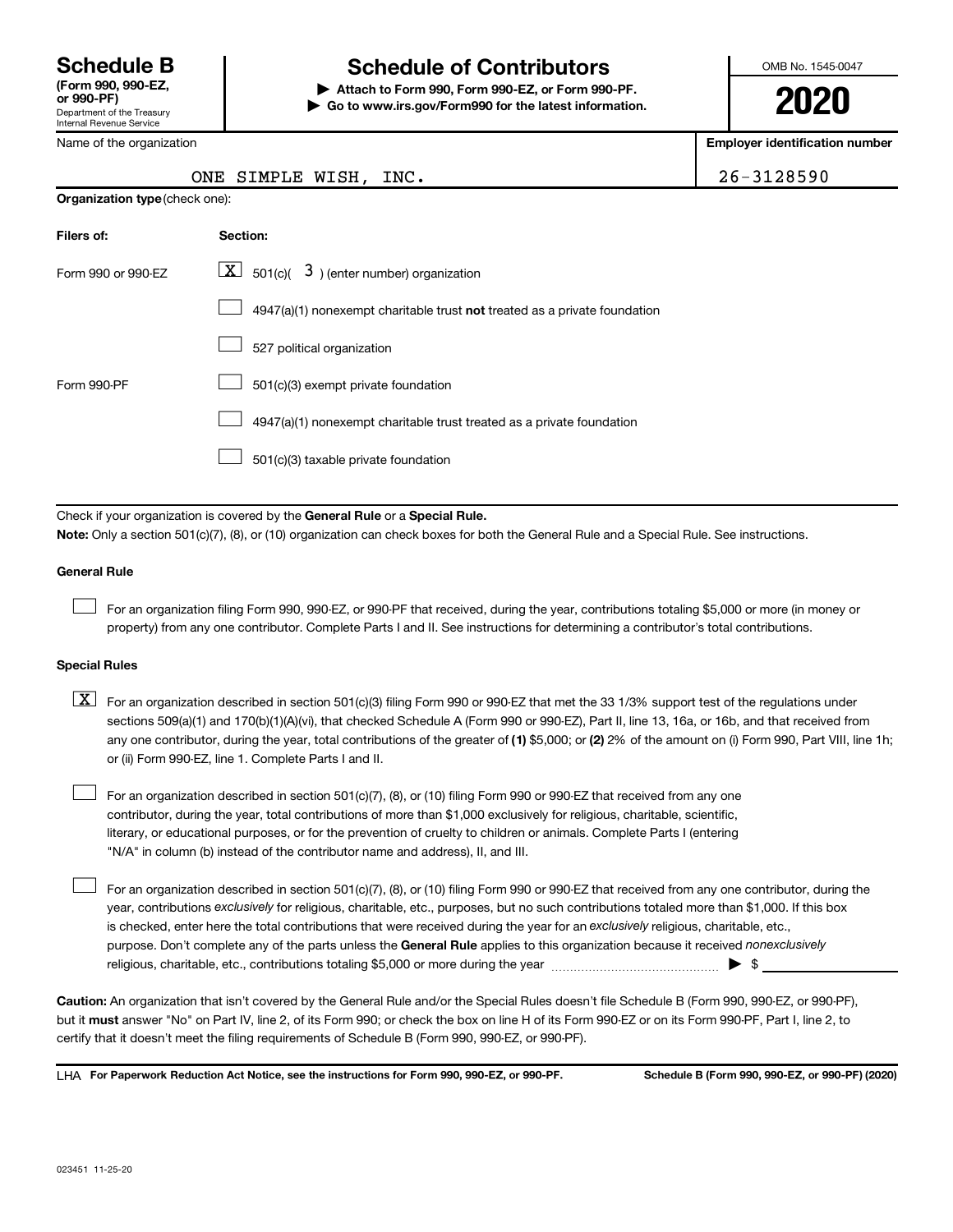Name of organization

## ONE SIMPLE WISH, INC. 26-3128590

|            | <b>Contributors</b> (see instructions). Use duplicate copies of Part I if additional space is needed. |                                   |                                                                                                             |
|------------|-------------------------------------------------------------------------------------------------------|-----------------------------------|-------------------------------------------------------------------------------------------------------------|
| (a)<br>No. | (b)<br>Name, address, and ZIP + 4                                                                     | (c)<br><b>Total contributions</b> | (d)<br>Type of contribution                                                                                 |
| 1          | DELIVERING GOOD<br>266 W. 37TH STREET<br>NEW YORK, NY 10018                                           | 55,000.<br>\$                     | Person<br>Payroll<br>$\overline{\textbf{X}}$<br>Noncash<br>(Complete Part II for<br>noncash contributions.) |
| (a)<br>No. | (b)<br>Name, address, and ZIP + 4                                                                     | (c)<br><b>Total contributions</b> | (d)<br>Type of contribution                                                                                 |
|            |                                                                                                       | \$                                | Person<br>Payroll<br>Noncash<br>(Complete Part II for<br>noncash contributions.)                            |
| (a)<br>No. | (b)<br>Name, address, and ZIP + 4                                                                     | (c)<br><b>Total contributions</b> | (d)<br>Type of contribution                                                                                 |
|            |                                                                                                       | \$                                | Person<br>Payroll<br>Noncash<br>(Complete Part II for<br>noncash contributions.)                            |
| (a)<br>No. | (b)<br>Name, address, and ZIP + 4                                                                     | (c)<br><b>Total contributions</b> | (d)<br>Type of contribution                                                                                 |
|            |                                                                                                       | \$                                | Person<br>Payroll<br><b>Noncash</b><br>(Complete Part II for<br>noncash contributions.)                     |
| (a)<br>No. | (b)<br>Name, address, and ZIP + 4                                                                     | (c)<br><b>Total contributions</b> | (d)<br>Type of contribution                                                                                 |
|            |                                                                                                       | \$                                | Person<br>Payroll<br>Noncash<br>(Complete Part II for<br>noncash contributions.)                            |
| (a)<br>No. | (b)<br>Name, address, and ZIP + 4                                                                     | (c)<br><b>Total contributions</b> | (d)<br>Type of contribution                                                                                 |
|            |                                                                                                       | \$                                | Person<br>Payroll<br>Noncash<br>(Complete Part II for                                                       |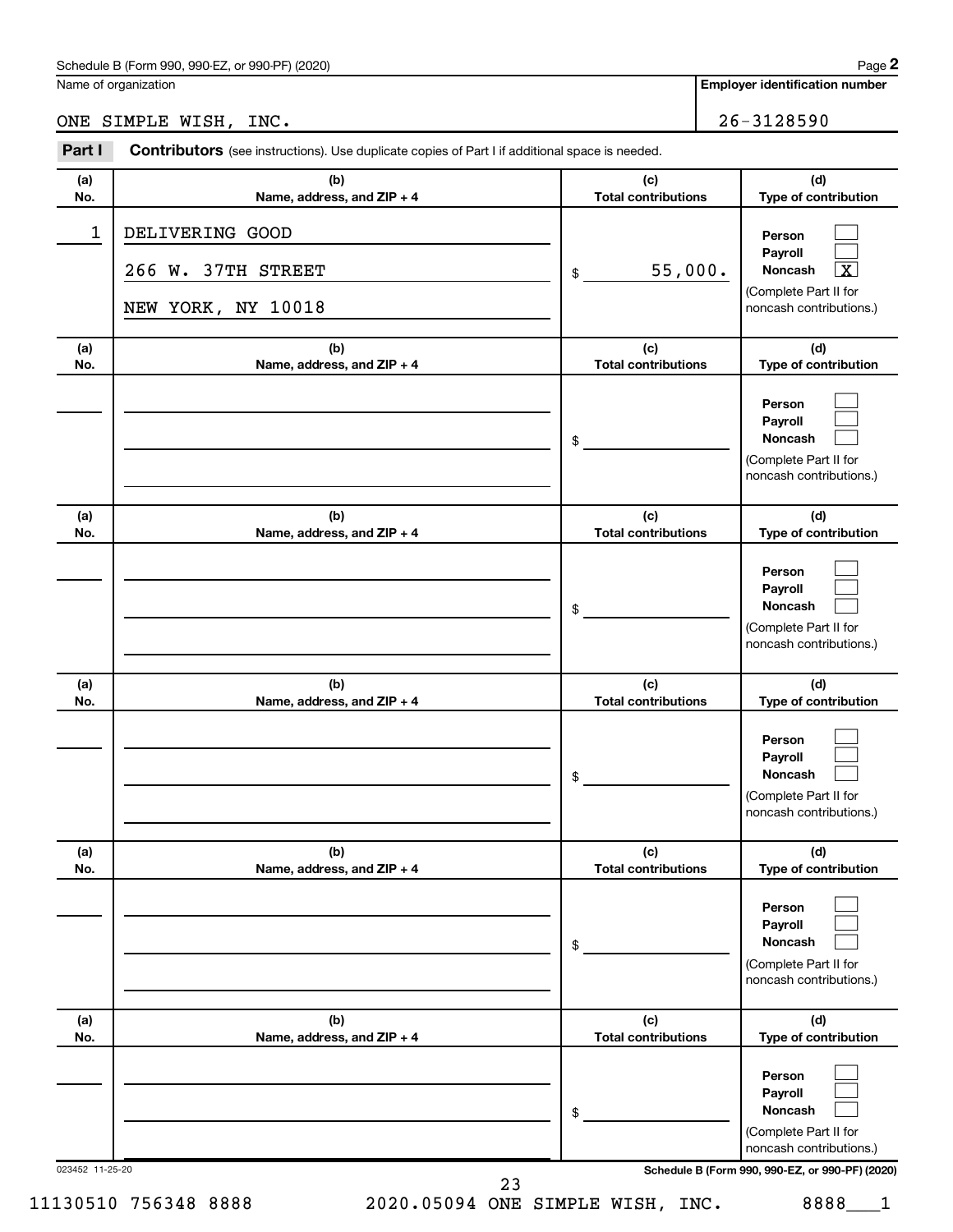**Employer identification number**

ONE SIMPLE WISH, INC. 26-3128590

Part II Noncash Property (see instructions). Use duplicate copies of Part II if additional space is needed.

| (a)<br>No.<br>from | (b)<br>Description of noncash property given | (c)<br>FMV (or estimate)<br>(See instructions.) | (d)<br>Date received                            |
|--------------------|----------------------------------------------|-------------------------------------------------|-------------------------------------------------|
| Part I             |                                              |                                                 |                                                 |
|                    | <b>CLOTHING</b>                              |                                                 |                                                 |
| 1                  |                                              |                                                 |                                                 |
|                    |                                              | 55,000.<br>\$                                   | 02/04/21                                        |
|                    |                                              |                                                 |                                                 |
| (a)                |                                              |                                                 |                                                 |
| No.                | (b)                                          | (c)                                             | (d)                                             |
| from               | Description of noncash property given        | FMV (or estimate)<br>(See instructions.)        | Date received                                   |
| Part I             |                                              |                                                 |                                                 |
|                    |                                              |                                                 |                                                 |
|                    |                                              |                                                 |                                                 |
|                    |                                              | \$                                              |                                                 |
|                    |                                              |                                                 |                                                 |
| (a)                |                                              | (c)                                             |                                                 |
| No.                | (b)                                          | FMV (or estimate)                               | (d)                                             |
| from<br>Part I     | Description of noncash property given        | (See instructions.)                             | Date received                                   |
|                    |                                              |                                                 |                                                 |
|                    |                                              |                                                 |                                                 |
|                    |                                              |                                                 |                                                 |
|                    |                                              | \$                                              |                                                 |
|                    |                                              |                                                 |                                                 |
| (a)<br>No.         |                                              | (c)                                             |                                                 |
| from               | (b)<br>Description of noncash property given | FMV (or estimate)                               | (d)<br>Date received                            |
| Part I             |                                              | (See instructions.)                             |                                                 |
|                    |                                              |                                                 |                                                 |
|                    |                                              |                                                 |                                                 |
|                    |                                              |                                                 |                                                 |
|                    |                                              | \$                                              |                                                 |
| (a)                |                                              |                                                 |                                                 |
| No.                | (b)                                          | (c)<br>FMV (or estimate)                        | (d)                                             |
| from               | Description of noncash property given        | (See instructions.)                             | Date received                                   |
| Part I             |                                              |                                                 |                                                 |
|                    |                                              |                                                 |                                                 |
|                    |                                              |                                                 |                                                 |
|                    |                                              | \$                                              |                                                 |
|                    |                                              |                                                 |                                                 |
| (a)<br>No.         | (b)                                          | (c)                                             | (d)                                             |
| from               | Description of noncash property given        | FMV (or estimate)                               | Date received                                   |
| Part I             |                                              | (See instructions.)                             |                                                 |
|                    |                                              |                                                 |                                                 |
|                    |                                              |                                                 |                                                 |
|                    |                                              | \$                                              |                                                 |
| 023453 11-25-20    |                                              |                                                 | Schedule B (Form 990, 990-EZ, or 990-PF) (2020) |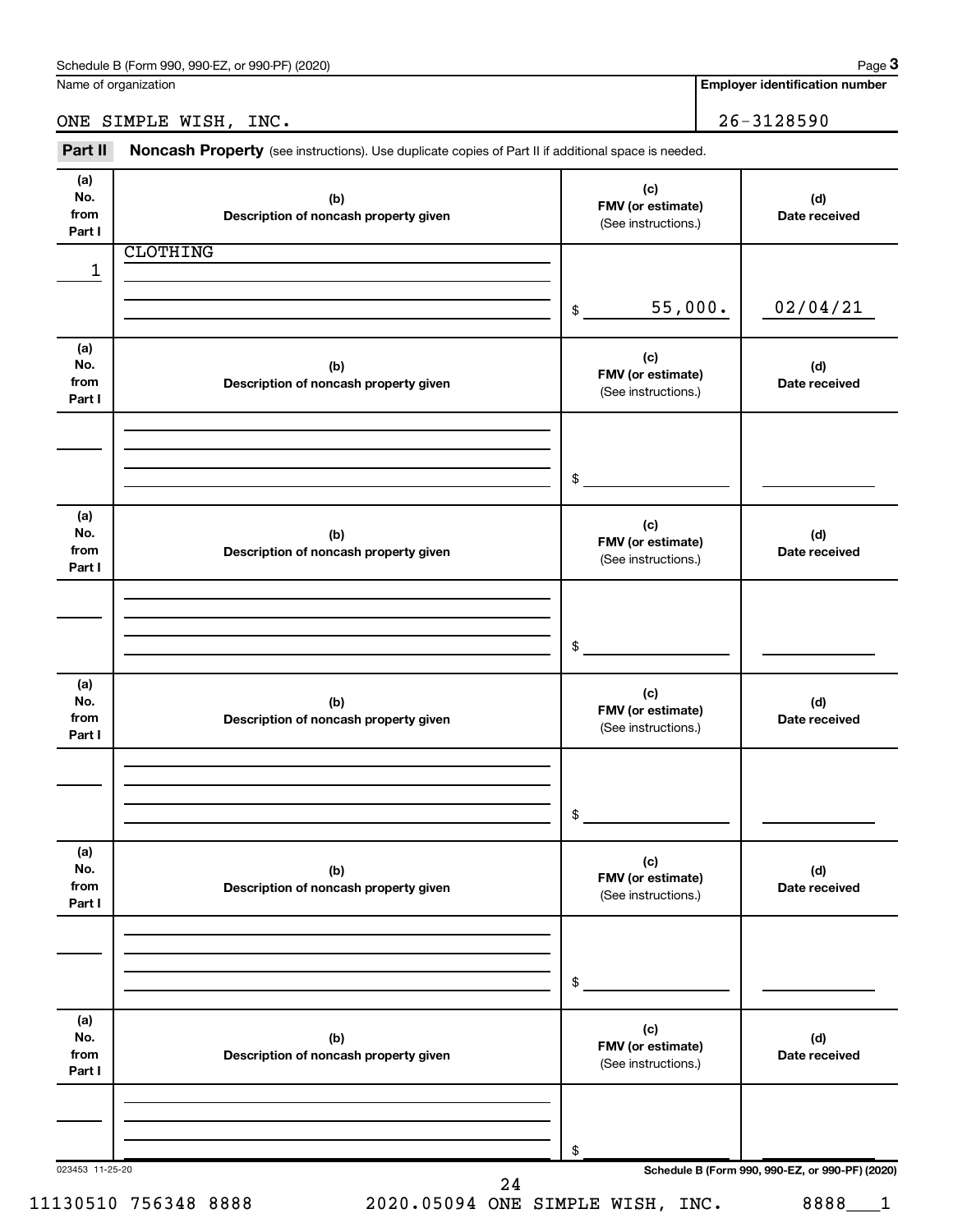**4**

| Name of organization      |                                                                                                                                                                                                                                                                                                                                                                                                                                                                                                             |                      | <b>Employer identification number</b>    |
|---------------------------|-------------------------------------------------------------------------------------------------------------------------------------------------------------------------------------------------------------------------------------------------------------------------------------------------------------------------------------------------------------------------------------------------------------------------------------------------------------------------------------------------------------|----------------------|------------------------------------------|
|                           | ONE SIMPLE WISH, INC.                                                                                                                                                                                                                                                                                                                                                                                                                                                                                       |                      | $26 - 3128590$                           |
| Part III                  | Exclusively religious, charitable, etc., contributions to organizations described in section 501(c)(7), (8), or (10) that total more than \$1,000 for the year<br>from any one contributor. Complete columns (a) through (e) and the following line entry. For organizations<br>completing Part III, enter the total of exclusively religious, charitable, etc., contributions of \$1,000 or less for the year. (Enter this info. once.)<br>Use duplicate copies of Part III if additional space is needed. |                      |                                          |
| (a) No.<br>from<br>Part I | (b) Purpose of gift                                                                                                                                                                                                                                                                                                                                                                                                                                                                                         | (c) Use of gift      | (d) Description of how gift is held      |
|                           |                                                                                                                                                                                                                                                                                                                                                                                                                                                                                                             |                      |                                          |
|                           |                                                                                                                                                                                                                                                                                                                                                                                                                                                                                                             | (e) Transfer of gift |                                          |
|                           | Transferee's name, address, and ZIP + 4                                                                                                                                                                                                                                                                                                                                                                                                                                                                     |                      | Relationship of transferor to transferee |
|                           |                                                                                                                                                                                                                                                                                                                                                                                                                                                                                                             |                      |                                          |
| (a) No.<br>from<br>Part I | (b) Purpose of gift                                                                                                                                                                                                                                                                                                                                                                                                                                                                                         | (c) Use of gift      | (d) Description of how gift is held      |
|                           |                                                                                                                                                                                                                                                                                                                                                                                                                                                                                                             |                      |                                          |
|                           |                                                                                                                                                                                                                                                                                                                                                                                                                                                                                                             | (e) Transfer of gift |                                          |
|                           | Transferee's name, address, and ZIP + 4                                                                                                                                                                                                                                                                                                                                                                                                                                                                     |                      | Relationship of transferor to transferee |
|                           |                                                                                                                                                                                                                                                                                                                                                                                                                                                                                                             |                      |                                          |
| (a) No.<br>from<br>Part I | (b) Purpose of gift                                                                                                                                                                                                                                                                                                                                                                                                                                                                                         | (c) Use of gift      | (d) Description of how gift is held      |
|                           |                                                                                                                                                                                                                                                                                                                                                                                                                                                                                                             |                      |                                          |
|                           |                                                                                                                                                                                                                                                                                                                                                                                                                                                                                                             | (e) Transfer of gift |                                          |
|                           | Transferee's name, address, and ZIP + 4                                                                                                                                                                                                                                                                                                                                                                                                                                                                     |                      | Relationship of transferor to transferee |
| (a) No.<br>from           | (b) Purpose of gift                                                                                                                                                                                                                                                                                                                                                                                                                                                                                         | (c) Use of gift      | (d) Description of how gift is held      |
| Part I                    |                                                                                                                                                                                                                                                                                                                                                                                                                                                                                                             |                      |                                          |
|                           |                                                                                                                                                                                                                                                                                                                                                                                                                                                                                                             | (e) Transfer of gift |                                          |
|                           | Transferee's name, address, and ZIP + 4                                                                                                                                                                                                                                                                                                                                                                                                                                                                     |                      | Relationship of transferor to transferee |
|                           |                                                                                                                                                                                                                                                                                                                                                                                                                                                                                                             |                      |                                          |
|                           |                                                                                                                                                                                                                                                                                                                                                                                                                                                                                                             |                      |                                          |

11130510 756348 8888 2020.05094 ONE SIMPLE WISH, INC. 8888 1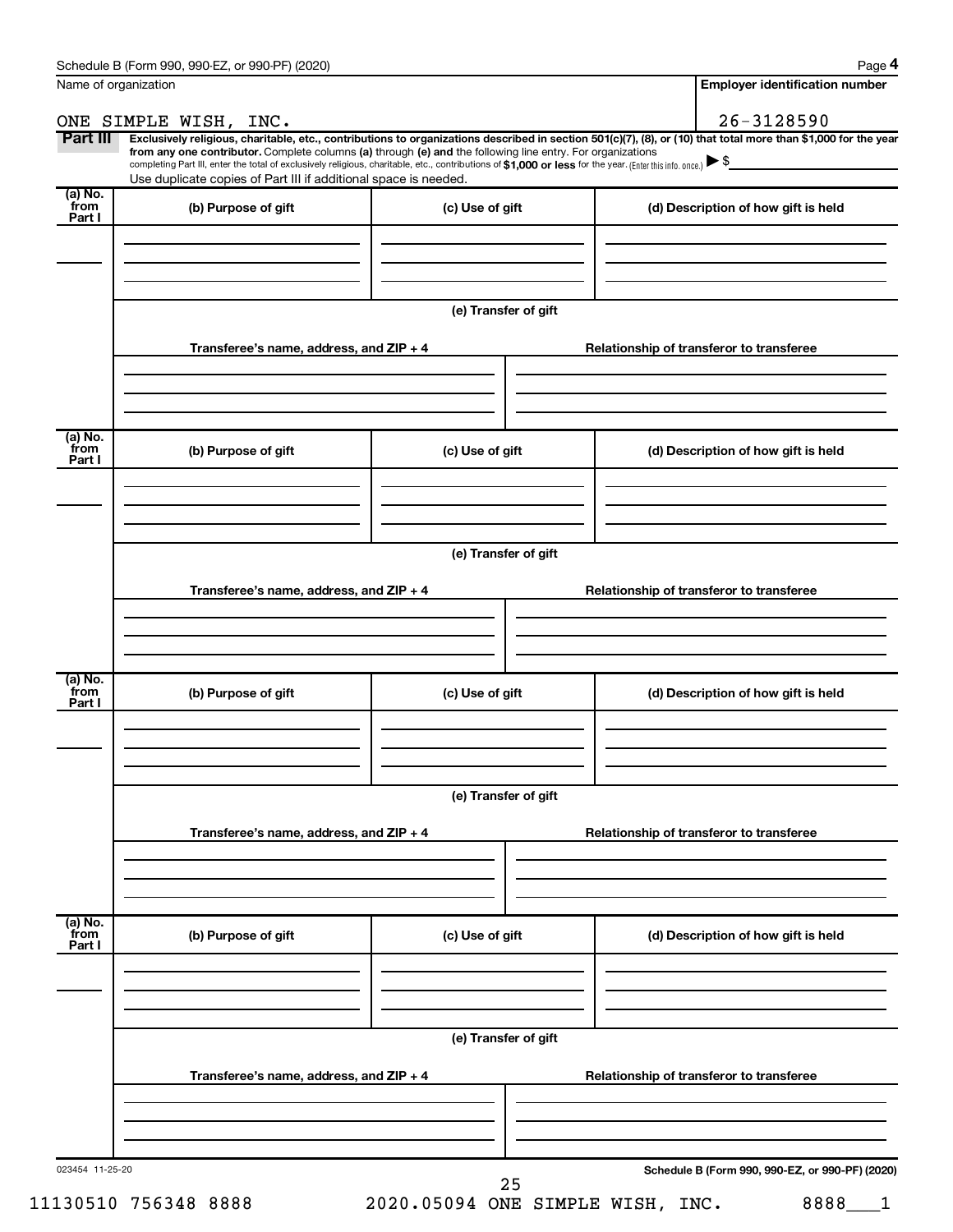|         |                                  |                                                                                                        | <b>Supplemental Financial Statements</b>                                                                                                                    |                | OMB No. 1545-0047                                   |
|---------|----------------------------------|--------------------------------------------------------------------------------------------------------|-------------------------------------------------------------------------------------------------------------------------------------------------------------|----------------|-----------------------------------------------------|
|         | <b>SCHEDULE D</b><br>(Form 990)  |                                                                                                        |                                                                                                                                                             |                |                                                     |
|         | Department of the Treasury       |                                                                                                        | Complete if the organization answered "Yes" on Form 990,<br>Part IV, line 6, 7, 8, 9, 10, 11a, 11b, 11c, 11d, 11e, 11f, 12a, or 12b.<br>Attach to Form 990. |                | <b>Open to Public</b>                               |
|         | Internal Revenue Service         |                                                                                                        | Go to www.irs.gov/Form990 for instructions and the latest information.                                                                                      |                | Inspection                                          |
|         | Name of the organization         | ONE SIMPLE WISH, INC.                                                                                  |                                                                                                                                                             |                | <b>Employer identification number</b><br>26-3128590 |
| Part I  |                                  |                                                                                                        | Organizations Maintaining Donor Advised Funds or Other Similar Funds or Accounts. Complete if the                                                           |                |                                                     |
|         |                                  | organization answered "Yes" on Form 990, Part IV, line 6.                                              |                                                                                                                                                             |                |                                                     |
|         |                                  |                                                                                                        | (a) Donor advised funds                                                                                                                                     |                | (b) Funds and other accounts                        |
| 1       |                                  |                                                                                                        |                                                                                                                                                             |                |                                                     |
| 2       |                                  | Aggregate value of contributions to (during year)                                                      |                                                                                                                                                             |                |                                                     |
| з       |                                  | Aggregate value of grants from (during year)                                                           |                                                                                                                                                             |                |                                                     |
| 4       |                                  |                                                                                                        |                                                                                                                                                             |                |                                                     |
| 5       |                                  |                                                                                                        | Did the organization inform all donors and donor advisors in writing that the assets held in donor advised funds                                            |                | Yes<br>No                                           |
| 6       |                                  |                                                                                                        | Did the organization inform all grantees, donors, and donor advisors in writing that grant funds can be used only                                           |                |                                                     |
|         |                                  |                                                                                                        | for charitable purposes and not for the benefit of the donor or donor advisor, or for any other purpose conferring                                          |                |                                                     |
|         | impermissible private benefit?   |                                                                                                        |                                                                                                                                                             |                | Yes<br>No                                           |
| Part II |                                  |                                                                                                        | Conservation Easements. Complete if the organization answered "Yes" on Form 990, Part IV, line 7.                                                           |                |                                                     |
| 1.      |                                  | Purpose(s) of conservation easements held by the organization (check all that apply).                  |                                                                                                                                                             |                |                                                     |
|         |                                  | Preservation of land for public use (for example, recreation or education)                             | Preservation of a historically important land area                                                                                                          |                |                                                     |
|         |                                  | Protection of natural habitat                                                                          | Preservation of a certified historic structure                                                                                                              |                |                                                     |
| 2       |                                  | Preservation of open space                                                                             | Complete lines 2a through 2d if the organization held a qualified conservation contribution in the form of a conservation easement on the last              |                |                                                     |
|         | day of the tax year.             |                                                                                                        |                                                                                                                                                             |                | Held at the End of the Tax Year                     |
|         |                                  |                                                                                                        |                                                                                                                                                             | 2a             |                                                     |
| b       |                                  | Total acreage restricted by conservation easements                                                     |                                                                                                                                                             | 2 <sub>b</sub> |                                                     |
| с       |                                  |                                                                                                        | Number of conservation easements on a certified historic structure included in (a) manufacture included in (a)                                              | 2c             |                                                     |
| d       |                                  |                                                                                                        | Number of conservation easements included in (c) acquired after 7/25/06, and not on a historic structure                                                    |                |                                                     |
|         |                                  |                                                                                                        |                                                                                                                                                             | 2d             |                                                     |
| З       |                                  |                                                                                                        | Number of conservation easements modified, transferred, released, extinguished, or terminated by the organization during the tax                            |                |                                                     |
| 4       | $\vee$ ear $\blacktriangleright$ | Number of states where property subject to conservation easement is located >                          |                                                                                                                                                             |                |                                                     |
| 5       |                                  | Does the organization have a written policy regarding the periodic monitoring, inspection, handling of |                                                                                                                                                             |                |                                                     |
|         |                                  | violations, and enforcement of the conservation easements it holds?                                    |                                                                                                                                                             |                | Yes<br>No                                           |
| 6       |                                  |                                                                                                        | Staff and volunteer hours devoted to monitoring, inspecting, handling of violations, and enforcing conservation easements during the year                   |                |                                                     |
|         |                                  |                                                                                                        |                                                                                                                                                             |                |                                                     |
| 7       |                                  |                                                                                                        | Amount of expenses incurred in monitoring, inspecting, handling of violations, and enforcing conservation easements during the year                         |                |                                                     |
|         | $\blacktriangleright$ \$         |                                                                                                        |                                                                                                                                                             |                |                                                     |
| 8       |                                  |                                                                                                        | Does each conservation easement reported on line 2(d) above satisfy the requirements of section 170(h)(4)(B)(i)                                             |                | <b>No</b>                                           |
| 9       |                                  |                                                                                                        | In Part XIII, describe how the organization reports conservation easements in its revenue and expense statement and                                         |                | Yes                                                 |
|         |                                  |                                                                                                        | balance sheet, and include, if applicable, the text of the footnote to the organization's financial statements that describes the                           |                |                                                     |
|         |                                  | organization's accounting for conservation easements.                                                  |                                                                                                                                                             |                |                                                     |
|         | Part III                         |                                                                                                        | Organizations Maintaining Collections of Art, Historical Treasures, or Other Similar Assets.                                                                |                |                                                     |
|         |                                  | Complete if the organization answered "Yes" on Form 990, Part IV, line 8.                              |                                                                                                                                                             |                |                                                     |
|         |                                  |                                                                                                        | 1a If the organization elected, as permitted under FASB ASC 958, not to report in its revenue statement and balance sheet works                             |                |                                                     |
|         |                                  |                                                                                                        | of art, historical treasures, or other similar assets held for public exhibition, education, or research in furtherance of public                           |                |                                                     |
|         |                                  |                                                                                                        | service, provide in Part XIII the text of the footnote to its financial statements that describes these items.                                              |                |                                                     |
|         |                                  |                                                                                                        | <b>b</b> If the organization elected, as permitted under FASB ASC 958, to report in its revenue statement and balance sheet works of                        |                |                                                     |
|         |                                  | provide the following amounts relating to these items:                                                 | art, historical treasures, or other similar assets held for public exhibition, education, or research in furtherance of public service,                     |                |                                                     |
|         |                                  |                                                                                                        |                                                                                                                                                             |                |                                                     |
|         |                                  |                                                                                                        | (ii) Assets included in Form 990, Part X [11] [2000] [2010] Assets included in Form 990, Part X [11] [11] Assets included in Form 990, Part X               |                |                                                     |
| 2       |                                  |                                                                                                        | If the organization received or held works of art, historical treasures, or other similar assets for financial gain, provide                                |                |                                                     |
|         |                                  | the following amounts required to be reported under FASB ASC 958 relating to these items:              |                                                                                                                                                             |                |                                                     |
| а       |                                  |                                                                                                        |                                                                                                                                                             |                |                                                     |
|         |                                  |                                                                                                        |                                                                                                                                                             | -\$            |                                                     |
|         |                                  | LHA For Paperwork Reduction Act Notice, see the Instructions for Form 990.                             |                                                                                                                                                             |                | Schedule D (Form 990) 2020                          |
|         | 032051 12-01-20                  |                                                                                                        | 26                                                                                                                                                          |                |                                                     |

11130510 756348 8888 2020.05094 ONE SIMPLE WISH, INC. 8888 1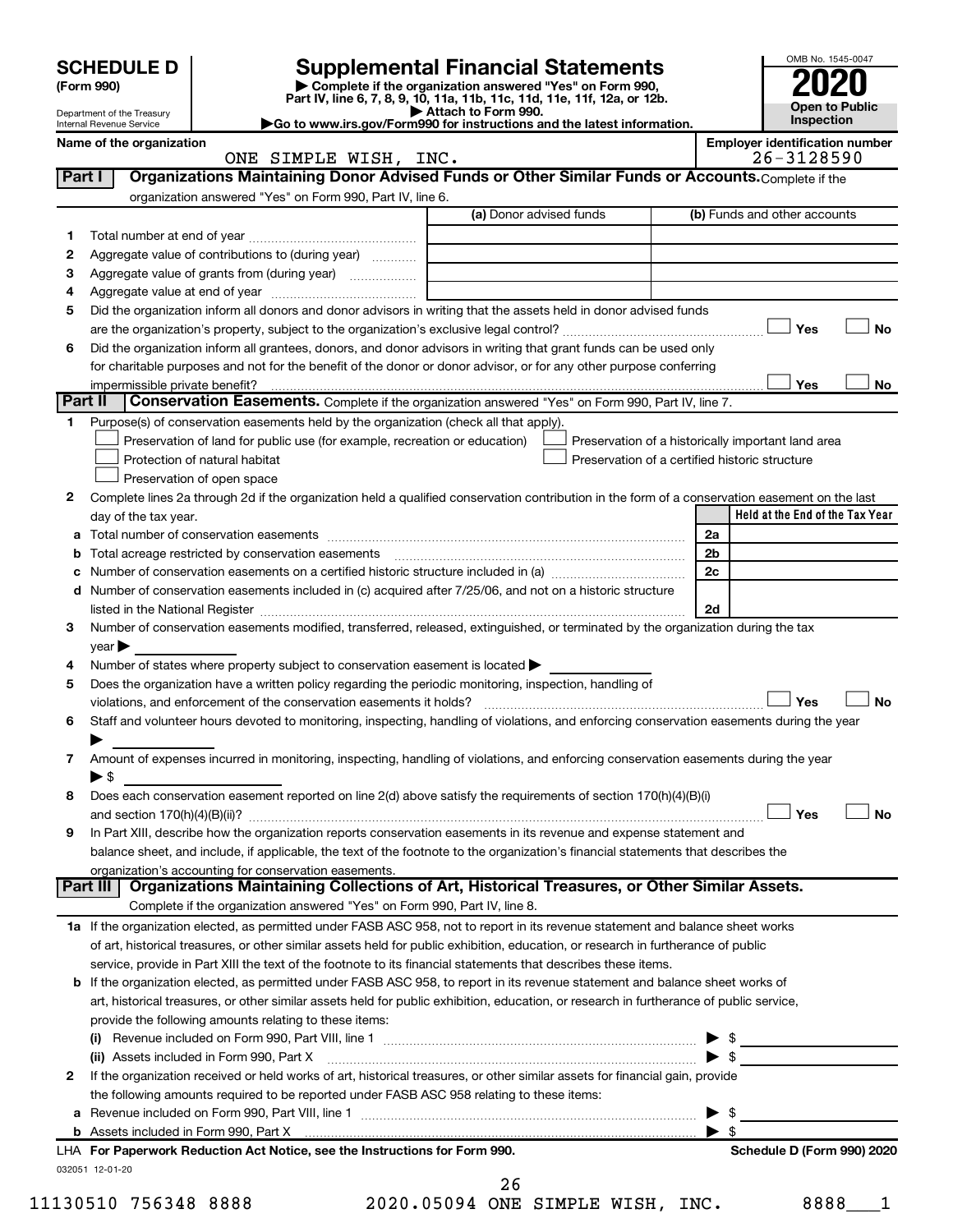|               | Schedule D (Form 990) 2020                                                                                                                                                                                                     | ONE SIMPLE WISH, INC.                   |   |                |                                                                                                                      |                                 | 26-3128590 Page 2 |                |        |    |
|---------------|--------------------------------------------------------------------------------------------------------------------------------------------------------------------------------------------------------------------------------|-----------------------------------------|---|----------------|----------------------------------------------------------------------------------------------------------------------|---------------------------------|-------------------|----------------|--------|----|
|               | Organizations Maintaining Collections of Art, Historical Treasures, or Other Similar Assets (continued)<br>Part III                                                                                                            |                                         |   |                |                                                                                                                      |                                 |                   |                |        |    |
| 3             | Using the organization's acquisition, accession, and other records, check any of the following that make significant use of its                                                                                                |                                         |   |                |                                                                                                                      |                                 |                   |                |        |    |
|               | collection items (check all that apply):                                                                                                                                                                                       |                                         |   |                |                                                                                                                      |                                 |                   |                |        |    |
| a             | Public exhibition                                                                                                                                                                                                              |                                         |   |                | Loan or exchange program                                                                                             |                                 |                   |                |        |    |
| b             | Scholarly research                                                                                                                                                                                                             |                                         |   | Other          | <u> 1980 - Jan Barbarat, prima prima prima prima prima prima prima prima prima prima prima prima prima prima pri</u> |                                 |                   |                |        |    |
| c             | Preservation for future generations                                                                                                                                                                                            |                                         |   |                |                                                                                                                      |                                 |                   |                |        |    |
| 4             | Provide a description of the organization's collections and explain how they further the organization's exempt purpose in Part XIII.                                                                                           |                                         |   |                |                                                                                                                      |                                 |                   |                |        |    |
| 5             | During the year, did the organization solicit or receive donations of art, historical treasures, or other similar assets                                                                                                       |                                         |   |                |                                                                                                                      |                                 |                   |                |        |    |
|               |                                                                                                                                                                                                                                |                                         |   |                |                                                                                                                      |                                 |                   | Yes            |        | No |
|               | Part IV<br><b>Escrow and Custodial Arrangements.</b> Complete if the organization answered "Yes" on Form 990, Part IV, line 9, or                                                                                              |                                         |   |                |                                                                                                                      |                                 |                   |                |        |    |
|               | reported an amount on Form 990, Part X, line 21.                                                                                                                                                                               |                                         |   |                |                                                                                                                      |                                 |                   |                |        |    |
|               | 1a Is the organization an agent, trustee, custodian or other intermediary for contributions or other assets not included                                                                                                       |                                         |   |                |                                                                                                                      |                                 |                   |                |        |    |
|               | on Form 990, Part X? [11] matter continuum matter contract to the contract of the contract of the contract of t                                                                                                                |                                         |   |                |                                                                                                                      |                                 |                   | Yes            |        | No |
|               | b If "Yes," explain the arrangement in Part XIII and complete the following table:                                                                                                                                             |                                         |   |                |                                                                                                                      |                                 |                   |                |        |    |
|               |                                                                                                                                                                                                                                |                                         |   |                |                                                                                                                      |                                 |                   | Amount         |        |    |
|               | c Beginning balance measurements and the contract of the contract of the contract of the contract of the contract of the contract of the contract of the contract of the contract of the contract of the contract of the contr |                                         |   |                |                                                                                                                      | 1c                              |                   |                |        |    |
|               |                                                                                                                                                                                                                                |                                         |   |                |                                                                                                                      | 1d                              |                   |                |        |    |
| е<br>f.       | Distributions during the year manufactured and an account of the year manufactured and the year manufactured and the year manufactured and the year manufactured and the year manufactured and the year manufactured and the y |                                         |   |                |                                                                                                                      | 1e<br>1f                        |                   |                |        |    |
|               | 2a Did the organization include an amount on Form 990, Part X, line 21, for escrow or custodial account liability?                                                                                                             |                                         |   |                |                                                                                                                      |                                 |                   | Yes            |        | No |
|               | <b>b</b> If "Yes," explain the arrangement in Part XIII. Check here if the explanation has been provided on Part XIII                                                                                                          |                                         |   |                |                                                                                                                      |                                 |                   |                |        |    |
| <b>Part V</b> | Endowment Funds. Complete if the organization answered "Yes" on Form 990, Part IV, line 10.                                                                                                                                    |                                         |   |                |                                                                                                                      |                                 |                   |                |        |    |
|               |                                                                                                                                                                                                                                | (a) Current year                        |   | (b) Prior year | (c) Two years back $\vert$ (d) Three years back $\vert$ (e) Four years back                                          |                                 |                   |                |        |    |
|               | 1a Beginning of year balance                                                                                                                                                                                                   |                                         |   |                |                                                                                                                      |                                 |                   |                |        |    |
| b             |                                                                                                                                                                                                                                |                                         |   |                |                                                                                                                      |                                 |                   |                |        |    |
| с             | Net investment earnings, gains, and losses                                                                                                                                                                                     |                                         |   |                |                                                                                                                      |                                 |                   |                |        |    |
| d             | Grants or scholarships                                                                                                                                                                                                         |                                         |   |                |                                                                                                                      |                                 |                   |                |        |    |
|               | e Other expenditures for facilities                                                                                                                                                                                            |                                         |   |                |                                                                                                                      |                                 |                   |                |        |    |
|               | and programs                                                                                                                                                                                                                   |                                         |   |                |                                                                                                                      |                                 |                   |                |        |    |
|               | Administrative expenses                                                                                                                                                                                                        |                                         |   |                |                                                                                                                      |                                 |                   |                |        |    |
| g             |                                                                                                                                                                                                                                |                                         |   |                |                                                                                                                      |                                 |                   |                |        |    |
| 2             | Provide the estimated percentage of the current year end balance (line 1g, column (a)) held as:                                                                                                                                |                                         |   |                |                                                                                                                      |                                 |                   |                |        |    |
| а             | Board designated or quasi-endowment $\blacktriangleright$                                                                                                                                                                      |                                         | % |                |                                                                                                                      |                                 |                   |                |        |    |
| b             | Permanent endowment                                                                                                                                                                                                            | %                                       |   |                |                                                                                                                      |                                 |                   |                |        |    |
| c             | Term endowment $\blacktriangleright$                                                                                                                                                                                           | %                                       |   |                |                                                                                                                      |                                 |                   |                |        |    |
|               | The percentages on lines 2a, 2b, and 2c should equal 100%.                                                                                                                                                                     |                                         |   |                |                                                                                                                      |                                 |                   |                |        |    |
|               | 3a Are there endowment funds not in the possession of the organization that are held and administered for the organization                                                                                                     |                                         |   |                |                                                                                                                      |                                 |                   |                |        |    |
|               | by:                                                                                                                                                                                                                            |                                         |   |                |                                                                                                                      |                                 |                   |                | Yes    | No |
|               | (i)                                                                                                                                                                                                                            |                                         |   |                |                                                                                                                      |                                 |                   | 3a(i)          |        |    |
|               |                                                                                                                                                                                                                                |                                         |   |                |                                                                                                                      |                                 |                   | 3a(ii)         |        |    |
|               |                                                                                                                                                                                                                                |                                         |   |                |                                                                                                                      |                                 |                   | 3b             |        |    |
| 4             | Describe in Part XIII the intended uses of the organization's endowment funds.                                                                                                                                                 |                                         |   |                |                                                                                                                      |                                 |                   |                |        |    |
|               | <b>Part VI</b><br>  Land, Buildings, and Equipment.                                                                                                                                                                            |                                         |   |                |                                                                                                                      |                                 |                   |                |        |    |
|               | Complete if the organization answered "Yes" on Form 990, Part IV, line 11a. See Form 990, Part X, line 10.                                                                                                                     |                                         |   |                |                                                                                                                      |                                 |                   |                |        |    |
|               | Description of property                                                                                                                                                                                                        | (a) Cost or other<br>basis (investment) |   | basis (other)  | (b) Cost or other                                                                                                    | (c) Accumulated<br>depreciation |                   | (d) Book value |        |    |
|               |                                                                                                                                                                                                                                |                                         |   |                |                                                                                                                      |                                 |                   |                |        |    |
| b             |                                                                                                                                                                                                                                |                                         |   |                |                                                                                                                      |                                 |                   |                |        |    |
| с             | Leasehold improvements                                                                                                                                                                                                         |                                         |   |                |                                                                                                                      |                                 |                   |                |        |    |
| d             |                                                                                                                                                                                                                                |                                         |   |                | 3,929.                                                                                                               | 3,929.                          |                   |                |        | 0. |
|               |                                                                                                                                                                                                                                |                                         |   |                | 207,957.                                                                                                             | 200, 874.                       |                   |                | 7,083. |    |
|               | Total. Add lines 1a through 1e. (Column (d) must equal Form 990, Part X, column (B), line 10c.)                                                                                                                                |                                         |   |                |                                                                                                                      |                                 |                   |                | 7,083. |    |

**Schedule D (Form 990) 2020**

032052 12-01-20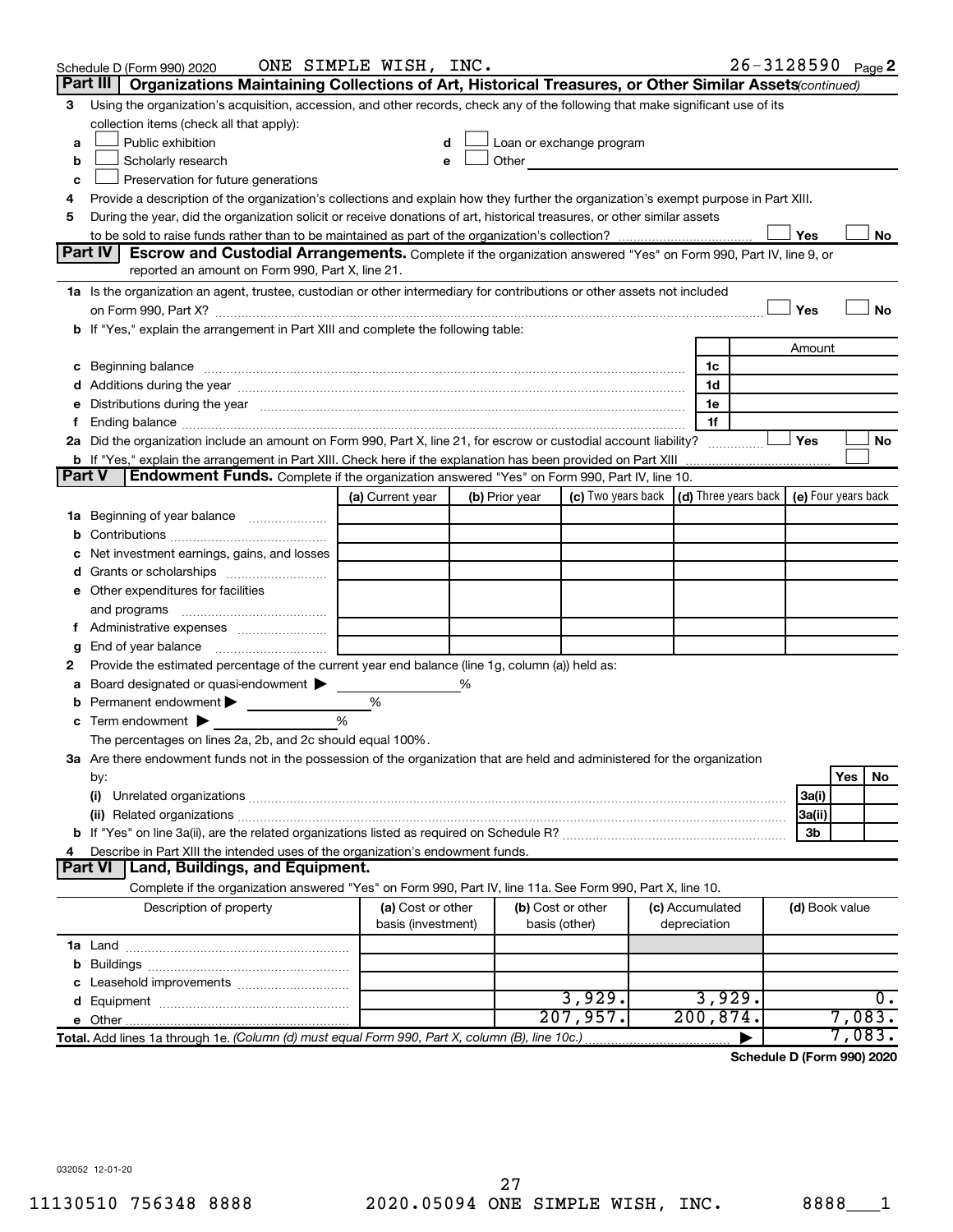|                           | Complete if the organization answered "Yes" on Form 990, Part IV, line 11b. See Form 990, Part X, line 12.<br>(a) Description of security or category (including name of security) | (b) Book value  | (c) Method of valuation: Cost or end-of-year market value |                |
|---------------------------|------------------------------------------------------------------------------------------------------------------------------------------------------------------------------------|-----------------|-----------------------------------------------------------|----------------|
| (1) Financial derivatives |                                                                                                                                                                                    |                 |                                                           |                |
|                           |                                                                                                                                                                                    |                 |                                                           |                |
| (3) Other                 |                                                                                                                                                                                    |                 |                                                           |                |
| (A)                       |                                                                                                                                                                                    |                 |                                                           |                |
| (B)                       |                                                                                                                                                                                    |                 |                                                           |                |
| (C)                       |                                                                                                                                                                                    |                 |                                                           |                |
| (D)                       |                                                                                                                                                                                    |                 |                                                           |                |
| (E)                       |                                                                                                                                                                                    |                 |                                                           |                |
| (F)                       |                                                                                                                                                                                    |                 |                                                           |                |
| (G)                       |                                                                                                                                                                                    |                 |                                                           |                |
| (H)                       |                                                                                                                                                                                    |                 |                                                           |                |
|                           | Total. (Col. (b) must equal Form 990, Part X, col. (B) line 12.)                                                                                                                   |                 |                                                           |                |
|                           | Part VIII Investments - Program Related.                                                                                                                                           |                 |                                                           |                |
|                           | Complete if the organization answered "Yes" on Form 990, Part IV, line 11c. See Form 990, Part X, line 13.                                                                         |                 |                                                           |                |
|                           | (a) Description of investment                                                                                                                                                      | (b) Book value  | (c) Method of valuation: Cost or end-of-year market value |                |
| (1)                       |                                                                                                                                                                                    |                 |                                                           |                |
| (2)                       |                                                                                                                                                                                    |                 |                                                           |                |
| (3)                       |                                                                                                                                                                                    |                 |                                                           |                |
| (4)                       |                                                                                                                                                                                    |                 |                                                           |                |
| (5)                       |                                                                                                                                                                                    |                 |                                                           |                |
| (6)                       |                                                                                                                                                                                    |                 |                                                           |                |
| (7)                       |                                                                                                                                                                                    |                 |                                                           |                |
|                           |                                                                                                                                                                                    |                 |                                                           |                |
| (8)                       |                                                                                                                                                                                    |                 |                                                           |                |
| (9)                       |                                                                                                                                                                                    |                 |                                                           |                |
| Part IX                   | Total. (Col. (b) must equal Form 990, Part X, col. (B) line $13.$ )<br><b>Other Assets.</b>                                                                                        |                 |                                                           |                |
|                           |                                                                                                                                                                                    |                 |                                                           |                |
|                           | Complete if the organization answered "Yes" on Form 990, Part IV, line 11d. See Form 990, Part X, line 15.                                                                         | (a) Description |                                                           | (b) Book value |
|                           |                                                                                                                                                                                    |                 |                                                           |                |
| (1)                       |                                                                                                                                                                                    |                 |                                                           |                |
| (2)                       |                                                                                                                                                                                    |                 |                                                           |                |
| (3)                       |                                                                                                                                                                                    |                 |                                                           |                |
| (4)                       |                                                                                                                                                                                    |                 |                                                           |                |
| (5)                       |                                                                                                                                                                                    |                 |                                                           |                |
| (6)                       |                                                                                                                                                                                    |                 |                                                           |                |
| (7)                       |                                                                                                                                                                                    |                 |                                                           |                |
| (8)                       |                                                                                                                                                                                    |                 |                                                           |                |
| (9)                       |                                                                                                                                                                                    |                 |                                                           |                |
|                           | Total. (Column (b) must equal Form 990, Part X, col. (B) line 15.)<br><b>Other Liabilities.</b>                                                                                    |                 |                                                           |                |
|                           |                                                                                                                                                                                    |                 |                                                           |                |
|                           | Complete if the organization answered "Yes" on Form 990, Part IV, line 11e or 11f. See Form 990, Part X, line 25.<br>(a) Description of liability                                  |                 |                                                           | (b) Book value |
|                           |                                                                                                                                                                                    |                 |                                                           |                |
| (1)                       | Federal income taxes                                                                                                                                                               |                 |                                                           |                |
| (2)                       |                                                                                                                                                                                    |                 |                                                           |                |
| (3)                       |                                                                                                                                                                                    |                 |                                                           |                |
| (4)                       |                                                                                                                                                                                    |                 |                                                           |                |
| (5)                       |                                                                                                                                                                                    |                 |                                                           |                |
| (6)                       |                                                                                                                                                                                    |                 |                                                           |                |
| Part X<br>1.<br>(7)       |                                                                                                                                                                                    |                 |                                                           |                |
| (8)<br>(9)                |                                                                                                                                                                                    |                 |                                                           |                |

**2.** Liability for uncertain tax positions. In Part XIII, provide the text of the footnote to the organization's financial statements that reports the organization's liability for uncertain tax positions under FASB ASC 740. Check here if the text of the footnote has been provided in Part XIII ...  $\fbox{\bf X}$ 

**Schedule D (Form 990) 2020**

032053 12-01-20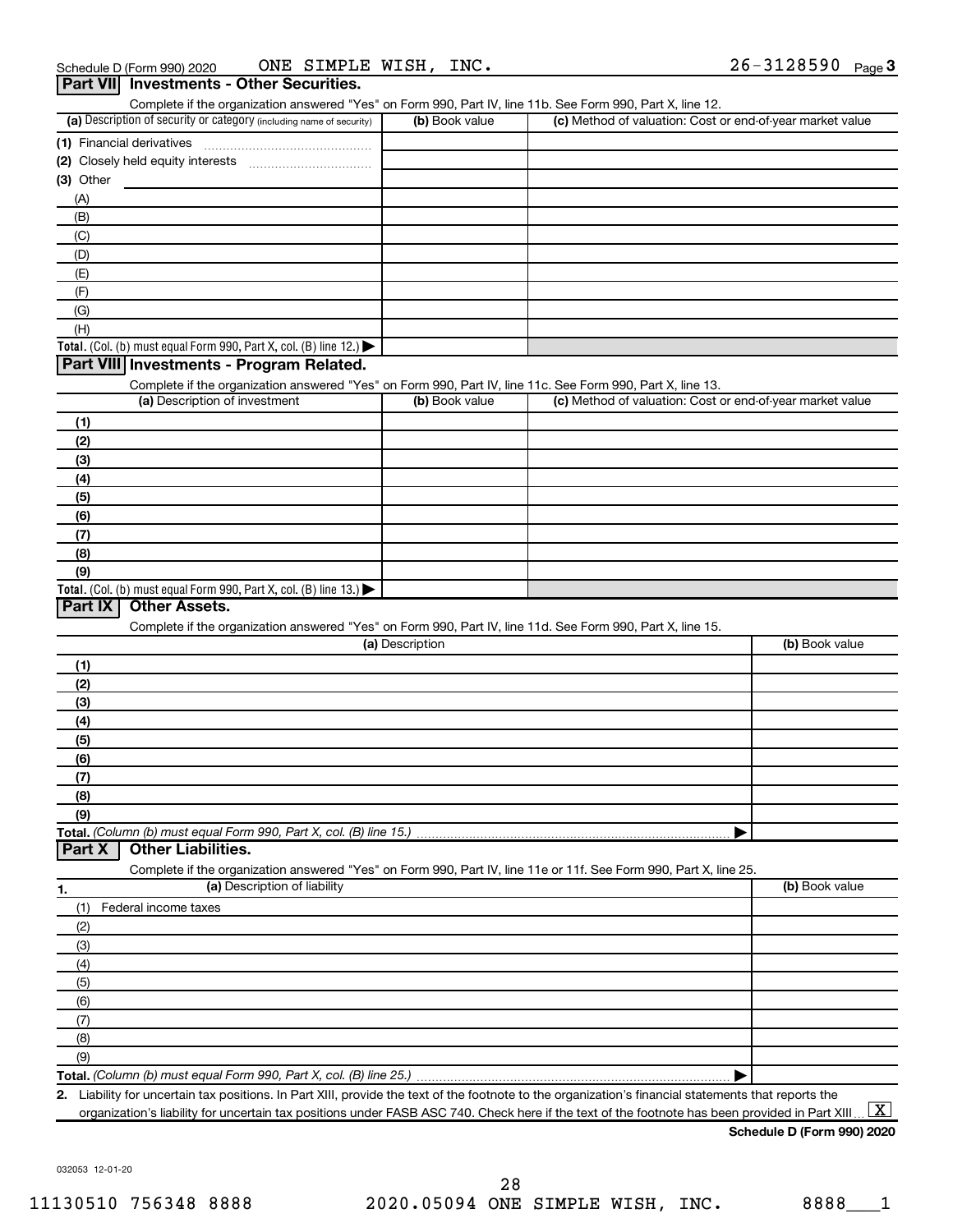|   | ONE SIMPLE WISH, INC.<br>Schedule D (Form 990) 2020                                                                                                                                                                                 |                |         |                | 26-3128590 Page 4 |
|---|-------------------------------------------------------------------------------------------------------------------------------------------------------------------------------------------------------------------------------------|----------------|---------|----------------|-------------------|
|   | Reconciliation of Revenue per Audited Financial Statements With Revenue per Return.<br><b>Part XI</b>                                                                                                                               |                |         |                |                   |
|   | Complete if the organization answered "Yes" on Form 990, Part IV, line 12a.                                                                                                                                                         |                |         |                |                   |
| 1 | Total revenue, gains, and other support per audited financial statements [[[[[[[[[[[[[[[[[[[[[[[[]]]]]]]]]]]]                                                                                                                       |                |         | $\blacksquare$ | 2,607,771.        |
| 2 | Amounts included on line 1 but not on Form 990, Part VIII, line 12:                                                                                                                                                                 |                |         |                |                   |
| a | Net unrealized gains (losses) on investments [111] [12] matter was uncontracted by the unrealized gains (losses) on investments                                                                                                     | 2a             | 41,511. |                |                   |
| b |                                                                                                                                                                                                                                     | 2 <sub>b</sub> |         |                |                   |
| c |                                                                                                                                                                                                                                     | 2c             |         |                |                   |
|   |                                                                                                                                                                                                                                     | 2d             | 1.      |                |                   |
| e | Add lines 2a through 2d <b>continuum continuum contracts</b> and an analysis of the contract of the contract of the contract of the contract of the contract of the contract of the contract of the contract of the contract of the |                |         | 2e             | 41,512.           |
| з |                                                                                                                                                                                                                                     |                |         | 3              | 2,566,259.        |
|   | Amounts included on Form 990, Part VIII, line 12, but not on line 1:                                                                                                                                                                |                |         |                |                   |
| a |                                                                                                                                                                                                                                     | 4a             |         |                |                   |
|   |                                                                                                                                                                                                                                     | 4b             |         |                |                   |
|   | Add lines 4a and 4b                                                                                                                                                                                                                 |                |         | 4c             |                   |
| 5 |                                                                                                                                                                                                                                     |                |         | $\overline{5}$ | 2,566,259.        |
|   | Part XII   Reconciliation of Expenses per Audited Financial Statements With Expenses per Return.                                                                                                                                    |                |         |                |                   |
|   |                                                                                                                                                                                                                                     |                |         |                |                   |
|   | Complete if the organization answered "Yes" on Form 990, Part IV, line 12a.                                                                                                                                                         |                |         |                |                   |
| 1 |                                                                                                                                                                                                                                     |                |         | $\blacksquare$ | 2,185,481.        |
| 2 | Amounts included on line 1 but not on Form 990, Part IX, line 25:                                                                                                                                                                   |                |         |                |                   |
| a |                                                                                                                                                                                                                                     | 2a             |         |                |                   |
| b |                                                                                                                                                                                                                                     | 2 <sub>b</sub> |         |                |                   |
|   |                                                                                                                                                                                                                                     | 2 <sub>c</sub> |         |                |                   |
|   |                                                                                                                                                                                                                                     | 2d             | 1.      |                |                   |
|   |                                                                                                                                                                                                                                     |                |         | 2e             |                   |
| 3 |                                                                                                                                                                                                                                     |                |         | 3              | 2,185,480.        |
| 4 | Amounts included on Form 990, Part IX, line 25, but not on line 1:                                                                                                                                                                  |                |         |                |                   |
|   |                                                                                                                                                                                                                                     | 4a             |         |                |                   |
|   |                                                                                                                                                                                                                                     | 4b             |         |                |                   |
|   | c Add lines 4a and 4b                                                                                                                                                                                                               |                |         | 4c             |                   |
|   | Part XIII Supplemental Information.                                                                                                                                                                                                 |                |         | 5              | 2,185,480.        |

Provide the descriptions required for Part II, lines 3, 5, and 9; Part III, lines 1a and 4; Part IV, lines 1b and 2b; Part V, line 4; Part X, line 2; Part XI, lines 2d and 4b; and Part XII, lines 2d and 4b. Also complete this part to provide any additional information.

Part X, Line 2:

| The Organization's federal exempt returns are subject to examination by  |
|--------------------------------------------------------------------------|
| the IRS, generally for three years after they were filed. The            |
| Organization's state informational returns are subject to examination up |
| to four years after they were filed. The statute of limitations does not |
| apply to unfiled returns. The Organization believes that all required    |
| returns have been filed.                                                 |
|                                                                          |
| The Organization has determined that there are no material uncertain tax |
| positions that require disclosure in the financial statements.           |
|                                                                          |
|                                                                          |

|                      |  |  |  | Part XI, Line 2d - Other Adjustments: |  |  |                            |
|----------------------|--|--|--|---------------------------------------|--|--|----------------------------|
| 032054 12-01-20      |  |  |  |                                       |  |  | Schedule D (Form 990) 2020 |
| 11130510 756348 8888 |  |  |  | 2020.05094 ONE SIMPLE WISH, INC.      |  |  | 8888                       |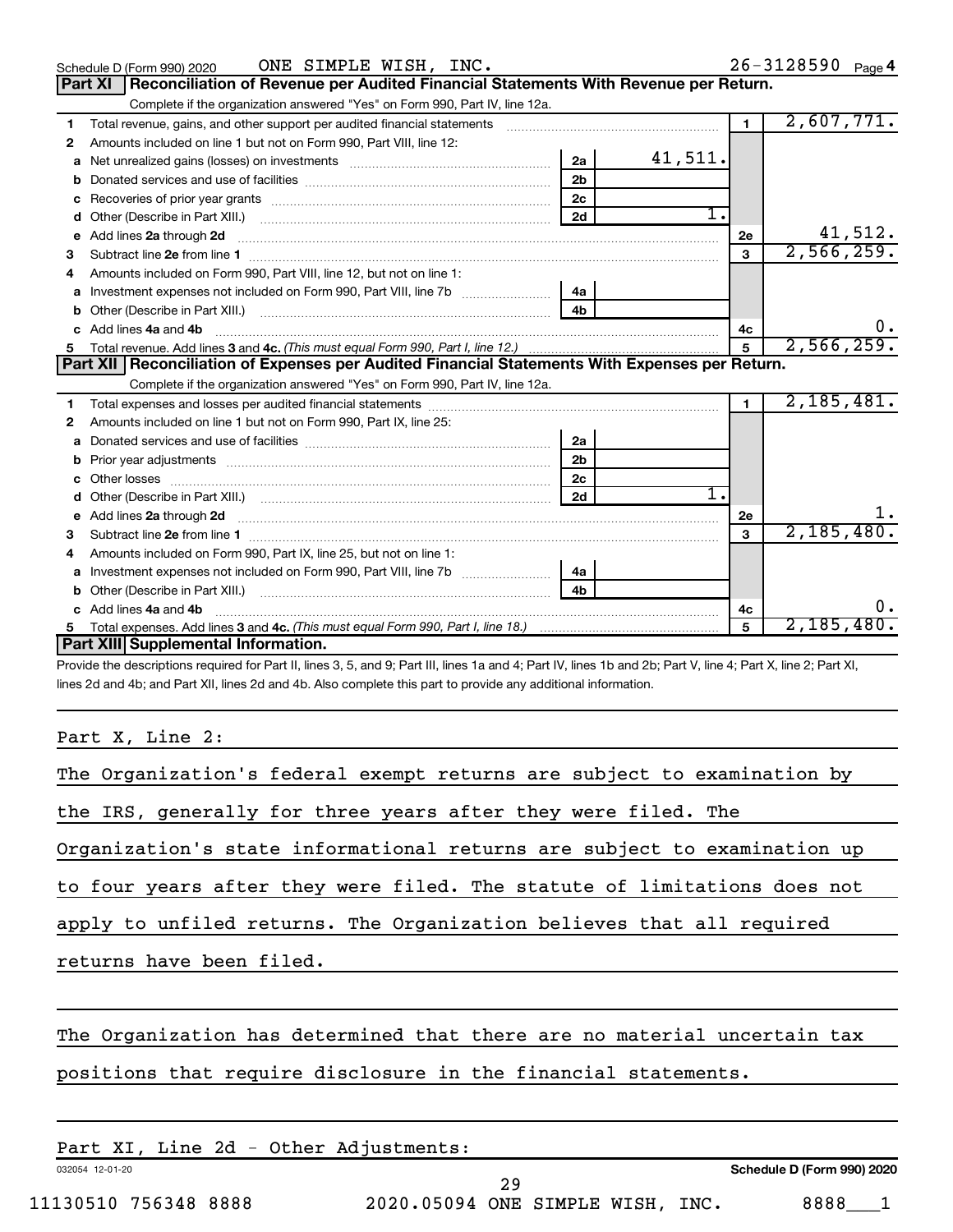Schedule D (Form 990) 2020 Page ONE SIMPLE WISH, INC. 26-3128590

ROUNDING 1.

Part XII, Line 2d - Other Adjustments:

ROUNDING 1.

**Schedule D (Form 990) 2020**

032055 12-01-20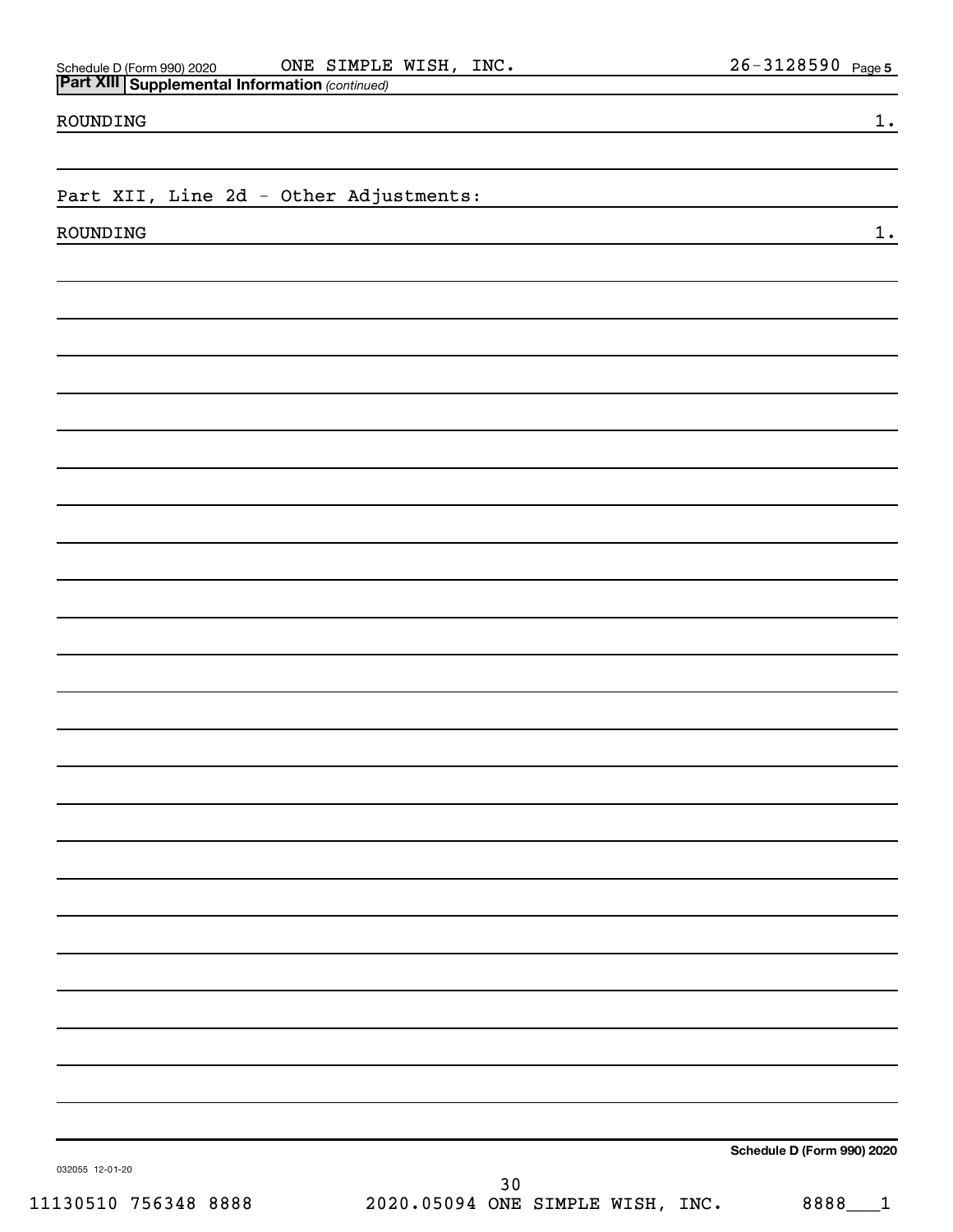| <b>SCHEDULE I</b><br>(Form 990)<br>Department of the Treasury<br>Internal Revenue Service                                                                                                                                                                                                                | <b>Grants and Other Assistance to Organizations,</b><br>Governments, and Individuals in the United States<br>Complete if the organization answered "Yes" on Form 990, Part IV, line 21 or 22.<br>Attach to Form 990.<br>Go to www.irs.gov/Form990 for the latest information. |         |                                                                                                                                                                    |                             |                                         |                                                                |                                          |                                                         |
|----------------------------------------------------------------------------------------------------------------------------------------------------------------------------------------------------------------------------------------------------------------------------------------------------------|-------------------------------------------------------------------------------------------------------------------------------------------------------------------------------------------------------------------------------------------------------------------------------|---------|--------------------------------------------------------------------------------------------------------------------------------------------------------------------|-----------------------------|-----------------------------------------|----------------------------------------------------------------|------------------------------------------|---------------------------------------------------------|
|                                                                                                                                                                                                                                                                                                          |                                                                                                                                                                                                                                                                               |         |                                                                                                                                                                    |                             |                                         |                                                                |                                          |                                                         |
| Name of the organization<br>ONE SIMPLE WISH, INC.                                                                                                                                                                                                                                                        |                                                                                                                                                                                                                                                                               |         |                                                                                                                                                                    |                             |                                         |                                                                |                                          | <b>Employer identification number</b><br>$26 - 3128590$ |
| Part I                                                                                                                                                                                                                                                                                                   | <b>General Information on Grants and Assistance</b>                                                                                                                                                                                                                           |         |                                                                                                                                                                    |                             |                                         |                                                                |                                          |                                                         |
| Does the organization maintain records to substantiate the amount of the grants or assistance, the grantees' eligibility for the grants or assistance, and the selection<br>$\mathbf 1$<br>Describe in Part IV the organization's procedures for monitoring the use of grant funds in the United States. |                                                                                                                                                                                                                                                                               |         |                                                                                                                                                                    |                             |                                         |                                                                |                                          | $\boxed{\text{X}}$ Yes<br>l No                          |
| $\mathbf{2}$<br>Part II                                                                                                                                                                                                                                                                                  |                                                                                                                                                                                                                                                                               |         | Grants and Other Assistance to Domestic Organizations and Domestic Governments. Complete if the organization answered "Yes" on Form 990, Part IV, line 21, for any |                             |                                         |                                                                |                                          |                                                         |
|                                                                                                                                                                                                                                                                                                          |                                                                                                                                                                                                                                                                               |         | recipient that received more than \$5,000. Part II can be duplicated if additional space is needed.                                                                |                             |                                         |                                                                |                                          |                                                         |
| 1 (a) Name and address of organization<br>or government                                                                                                                                                                                                                                                  |                                                                                                                                                                                                                                                                               | (b) EIN | (c) IRC section<br>(if applicable)                                                                                                                                 | (d) Amount of<br>cash grant | (e) Amount of<br>non-cash<br>assistance | (f) Method of<br>valuation (book,<br>FMV, appraisal,<br>other) | (g) Description of<br>noncash assistance | (h) Purpose of grant<br>or assistance                   |
|                                                                                                                                                                                                                                                                                                          |                                                                                                                                                                                                                                                                               |         |                                                                                                                                                                    |                             |                                         |                                                                |                                          |                                                         |
| $\mathbf{2}$<br>3                                                                                                                                                                                                                                                                                        |                                                                                                                                                                                                                                                                               |         |                                                                                                                                                                    |                             |                                         |                                                                |                                          | ▶                                                       |

**For Paperwork Reduction Act Notice, see the Instructions for Form 990. Schedule I (Form 990) 2020** LHA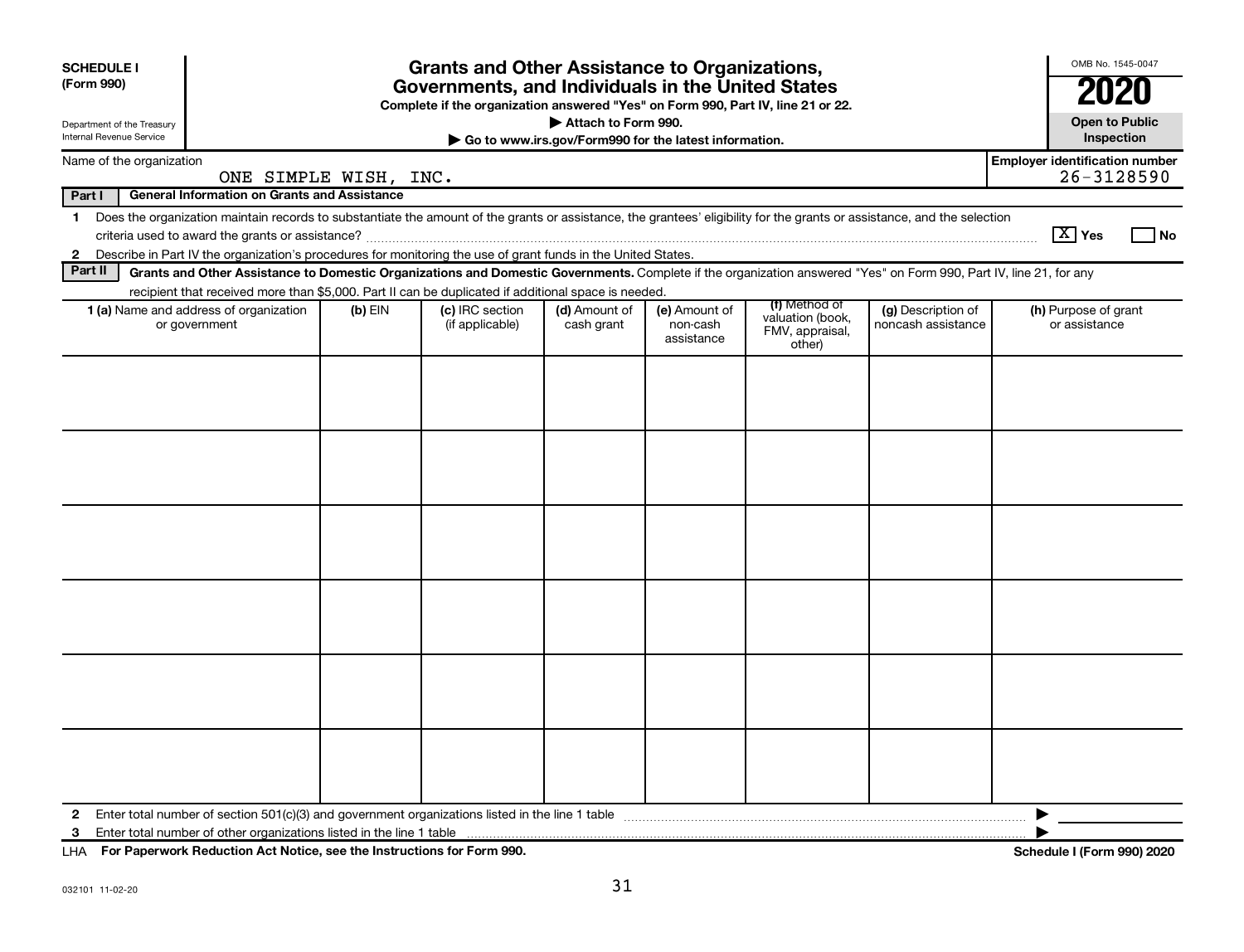Part III | Grants and Other Assistance to Domestic Individuals. Complete if the organization answered "Yes" on Form 990, Part IV, line 22. Part III can be duplicated if additional space is needed.

| (a) Type of grant or assistance                                                                                                                      | (b) Number of<br>recipients | (c) Amount of<br>cash grant | (d) Amount of non-<br>cash assistance | (e) Method of valuation<br>(book, FMV, appraisal, other) | (f) Description of noncash assistance |  |
|------------------------------------------------------------------------------------------------------------------------------------------------------|-----------------------------|-----------------------------|---------------------------------------|----------------------------------------------------------|---------------------------------------|--|
| Wishes Granted                                                                                                                                       | 14478                       | 1,446,292.                  | 55,000.FMV                            |                                                          | Toys, Clothing, and other<br>wishes   |  |
|                                                                                                                                                      |                             |                             |                                       |                                                          |                                       |  |
| Scholarships                                                                                                                                         | 45                          | 135,550.                    |                                       | $0.$ $FMV$                                               | N/A                                   |  |
| Youth Advisory Grants                                                                                                                                | 10                          | 10,393.                     |                                       | $0.$ $FMV$                                               | N/A                                   |  |
|                                                                                                                                                      |                             |                             |                                       |                                                          |                                       |  |
|                                                                                                                                                      |                             |                             |                                       |                                                          |                                       |  |
| Part IV<br>Supplemental Information. Provide the information required in Part I, line 2; Part III, column (b); and any other additional information. |                             |                             |                                       |                                                          |                                       |  |
| Part I, Line 2:                                                                                                                                      |                             |                             |                                       |                                                          |                                       |  |
| Grants and other assistance to individuals represents simple wishes to                                                                               |                             |                             |                                       |                                                          |                                       |  |
| foster children and vulnerable families. Wishes are submitted by the                                                                                 |                             |                             |                                       |                                                          |                                       |  |
| Organization's network of community partners (nonprofit and governmental                                                                             |                             |                             |                                       |                                                          |                                       |  |
| agencies that serve children and families in need).                                                                                                  |                             |                             | These partners go                     |                                                          |                                       |  |
| through an application process with the Organization and once approved they                                                                          |                             |                             |                                       |                                                          |                                       |  |
| may submit wishes using an online form. Wishes must be submitted for                                                                                 |                             |                             |                                       |                                                          |                                       |  |
| actual children or families the partner is serving. The One Simple Wish                                                                              |                             |                             |                                       |                                                          |                                       |  |
| program manager reviews and approves each wish prior to it becoming                                                                                  |                             |                             |                                       |                                                          |                                       |  |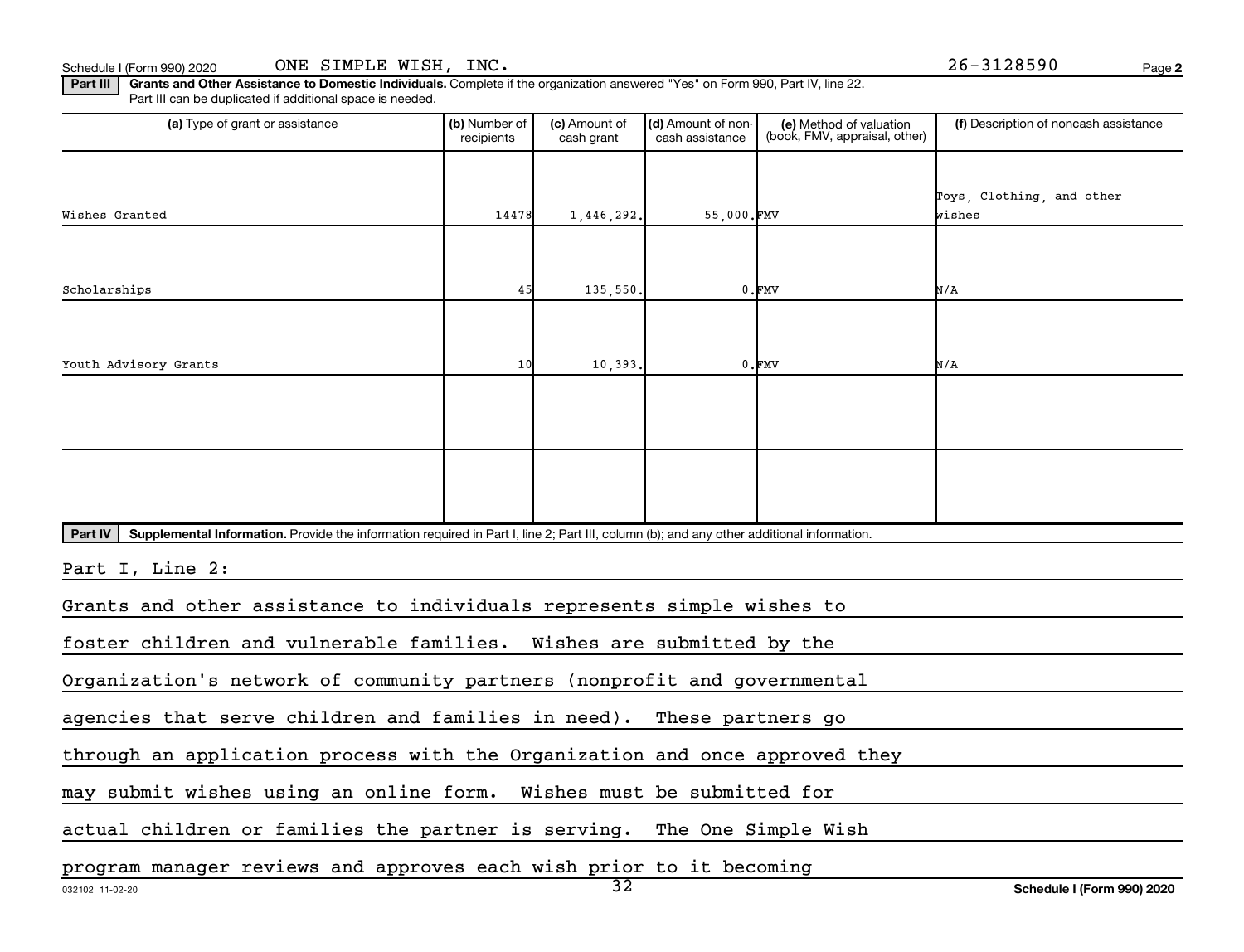| ONE SIMPLE WISH, INC.<br>Schedule I (Form 990)<br><b>Supplemental Information</b><br><b>Part IV</b> | 26-3128590 Page 2     |
|-----------------------------------------------------------------------------------------------------|-----------------------|
|                                                                                                     |                       |
| viewable by a donor on the Organization's website. A donor can browse                               |                       |
| wishes by value, age of the wish recipient, or type of wish and can grant                           |                       |
| the wish by a simple click on the website. All wishes are assigned a                                |                       |
| number for tracking purposes.                                                                       |                       |
|                                                                                                     |                       |
|                                                                                                     |                       |
|                                                                                                     |                       |
|                                                                                                     |                       |
|                                                                                                     |                       |
|                                                                                                     |                       |
|                                                                                                     |                       |
|                                                                                                     |                       |
|                                                                                                     |                       |
|                                                                                                     |                       |
|                                                                                                     |                       |
|                                                                                                     |                       |
|                                                                                                     |                       |
|                                                                                                     |                       |
|                                                                                                     |                       |
|                                                                                                     |                       |
|                                                                                                     |                       |
|                                                                                                     |                       |
|                                                                                                     |                       |
|                                                                                                     |                       |
|                                                                                                     |                       |
|                                                                                                     |                       |
|                                                                                                     |                       |
|                                                                                                     |                       |
|                                                                                                     |                       |
|                                                                                                     |                       |
|                                                                                                     |                       |
|                                                                                                     |                       |
| 032291<br>04-01-20                                                                                  | Schedule I (Form 990) |
| 33                                                                                                  |                       |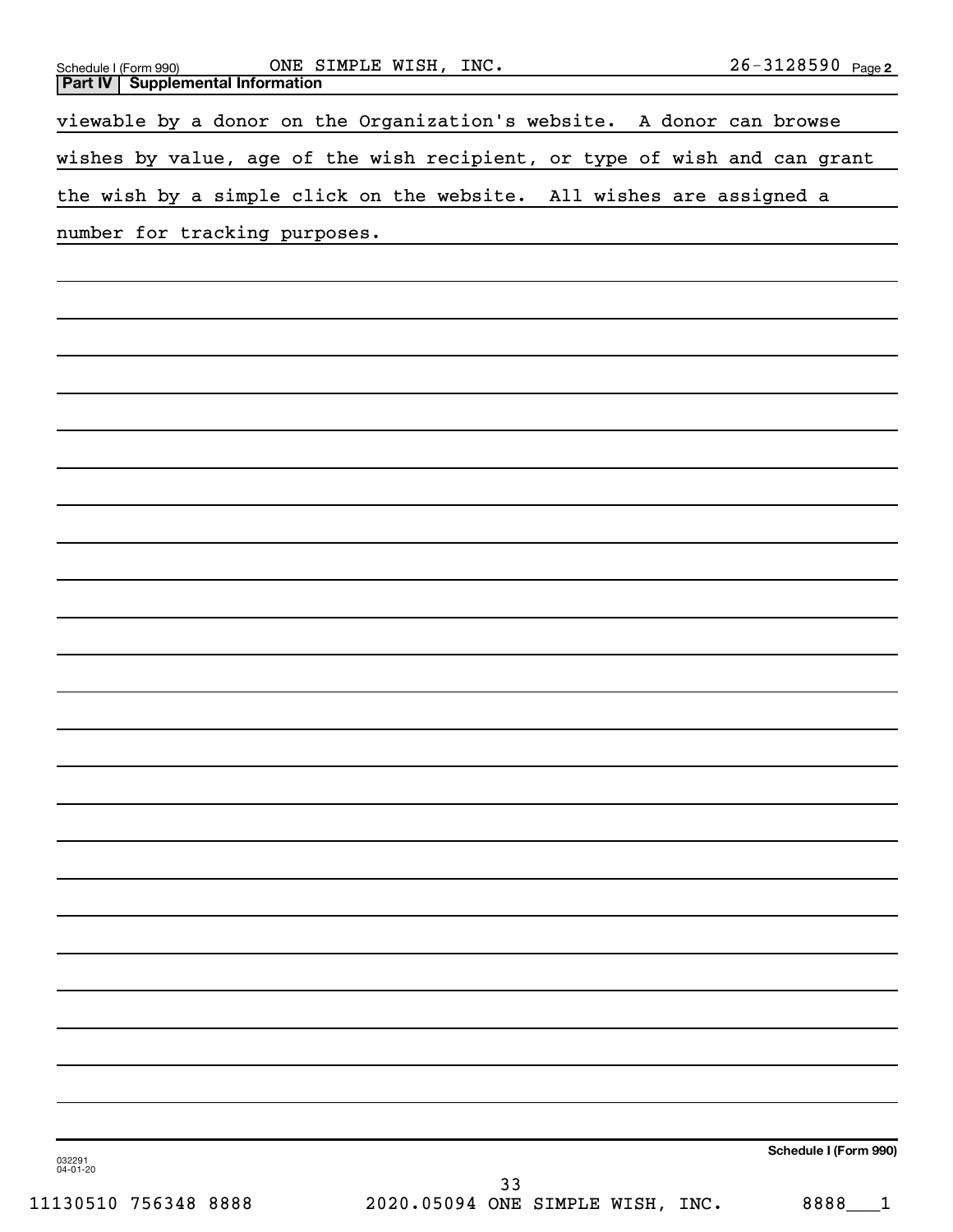### **SCHEDULE M (Form 990)**

# **Noncash Contributions**

OMB No. 1545-0047

| Department of the Treasury |  |
|----------------------------|--|
| Internal Revenue Service   |  |

◆ Complete if the organizations answered "Yes" on Form 990, Part IV, lines 29 or 30.<br>● Complete if the organizations answered "Yes" on Form 990, Part IV, lines 29 or 30. **Attach to Form 990.** J

**Open to Public Inspection**

|  | Name of the organization |
|--|--------------------------|
|  |                          |

 $\blacksquare$ 

 **Go to www.irs.gov/Form990 for instructions and the latest information.**

|    | Name of the organization<br>ONE SIMPLE WISH, INC.                                                                                                                                                                                                       |                               |                                      |                                                                                                      | <b>Emplover identification number</b><br>26-3128590          |            |     |    |
|----|---------------------------------------------------------------------------------------------------------------------------------------------------------------------------------------------------------------------------------------------------------|-------------------------------|--------------------------------------|------------------------------------------------------------------------------------------------------|--------------------------------------------------------------|------------|-----|----|
|    | <b>Types of Property</b><br>Part I                                                                                                                                                                                                                      |                               |                                      |                                                                                                      |                                                              |            |     |    |
|    |                                                                                                                                                                                                                                                         | (a)<br>Check if<br>applicable | (b)<br>Number of<br>contributions or | (c)<br>Noncash contribution<br>amounts reported on<br>items contributed Form 990, Part VIII, line 1g | (d)<br>Method of determining<br>noncash contribution amounts |            |     |    |
| 1. |                                                                                                                                                                                                                                                         |                               |                                      |                                                                                                      |                                                              |            |     |    |
| 2  |                                                                                                                                                                                                                                                         |                               |                                      |                                                                                                      |                                                              |            |     |    |
| 3  | Art - Fractional interests                                                                                                                                                                                                                              |                               |                                      |                                                                                                      |                                                              |            |     |    |
| 4  |                                                                                                                                                                                                                                                         |                               |                                      |                                                                                                      |                                                              |            |     |    |
| 5  | Clothing and household goods                                                                                                                                                                                                                            | $\overline{\text{x}}$         |                                      |                                                                                                      | 55,000. FAIR MARKET VALUE                                    |            |     |    |
| 6  |                                                                                                                                                                                                                                                         |                               |                                      |                                                                                                      |                                                              |            |     |    |
| 7  |                                                                                                                                                                                                                                                         |                               |                                      |                                                                                                      |                                                              |            |     |    |
| 8  |                                                                                                                                                                                                                                                         |                               |                                      |                                                                                                      |                                                              |            |     |    |
| 9  | Securities - Publicly traded                                                                                                                                                                                                                            |                               |                                      |                                                                                                      |                                                              |            |     |    |
| 10 | Securities - Closely held stock                                                                                                                                                                                                                         |                               |                                      |                                                                                                      |                                                              |            |     |    |
| 11 | Securities - Partnership, LLC, or<br>trust interests                                                                                                                                                                                                    |                               |                                      |                                                                                                      |                                                              |            |     |    |
| 12 | Securities - Miscellaneous                                                                                                                                                                                                                              |                               |                                      |                                                                                                      |                                                              |            |     |    |
| 13 | Qualified conservation contribution -                                                                                                                                                                                                                   |                               |                                      |                                                                                                      |                                                              |            |     |    |
| 14 | Qualified conservation contribution - Other                                                                                                                                                                                                             |                               |                                      |                                                                                                      |                                                              |            |     |    |
| 15 | Real estate - Residential                                                                                                                                                                                                                               |                               |                                      |                                                                                                      |                                                              |            |     |    |
| 16 | Real estate - Commercial                                                                                                                                                                                                                                |                               |                                      |                                                                                                      |                                                              |            |     |    |
| 17 |                                                                                                                                                                                                                                                         |                               |                                      |                                                                                                      |                                                              |            |     |    |
| 18 |                                                                                                                                                                                                                                                         |                               |                                      |                                                                                                      |                                                              |            |     |    |
| 19 |                                                                                                                                                                                                                                                         |                               |                                      |                                                                                                      |                                                              |            |     |    |
| 20 | Drugs and medical supplies                                                                                                                                                                                                                              |                               |                                      |                                                                                                      |                                                              |            |     |    |
| 21 |                                                                                                                                                                                                                                                         |                               |                                      |                                                                                                      |                                                              |            |     |    |
| 22 |                                                                                                                                                                                                                                                         |                               |                                      |                                                                                                      |                                                              |            |     |    |
| 23 |                                                                                                                                                                                                                                                         |                               |                                      |                                                                                                      |                                                              |            |     |    |
| 24 |                                                                                                                                                                                                                                                         |                               |                                      |                                                                                                      |                                                              |            |     |    |
| 25 | Other $\blacktriangleright$<br>$\overline{\phantom{a}}$ )                                                                                                                                                                                               |                               |                                      |                                                                                                      |                                                              |            |     |    |
| 26 | Other $\blacktriangleright$<br>$\overline{\phantom{a}}$ )                                                                                                                                                                                               |                               |                                      |                                                                                                      |                                                              |            |     |    |
| 27 | Other $\blacktriangleright$<br><u> 1980 - Jan Barbara Barbara, mandat a shekara 1980 - An tsa a tsa a tsa a tsa a tsa a tsa a tsa a tsa a tsa a</u>                                                                                                     |                               |                                      |                                                                                                      |                                                              |            |     |    |
| 28 | Other                                                                                                                                                                                                                                                   |                               |                                      |                                                                                                      |                                                              |            |     |    |
| 29 | Number of Forms 8283 received by the organization during the tax year for contributions                                                                                                                                                                 |                               |                                      |                                                                                                      |                                                              |            |     |    |
|    | for which the organization completed Form 8283, Part V, Donee Acknowledgement                                                                                                                                                                           |                               |                                      | 29                                                                                                   |                                                              |            |     |    |
|    |                                                                                                                                                                                                                                                         |                               |                                      |                                                                                                      |                                                              |            | Yes | No |
|    | 30a During the year, did the organization receive by contribution any property reported in Part I, lines 1 through 28, that it<br>must hold for at least three years from the date of the initial contribution, and which isn't required to be used for |                               |                                      |                                                                                                      |                                                              |            |     |    |
|    |                                                                                                                                                                                                                                                         |                               |                                      |                                                                                                      |                                                              | 30a        |     | x  |
|    | <b>b</b> If "Yes," describe the arrangement in Part II.                                                                                                                                                                                                 |                               |                                      |                                                                                                      |                                                              |            |     |    |
| 31 | Does the organization have a gift acceptance policy that requires the review of any nonstandard contributions?                                                                                                                                          |                               |                                      |                                                                                                      |                                                              | 31         |     | х  |
|    | 32a Does the organization hire or use third parties or related organizations to solicit, process, or sell noncash                                                                                                                                       |                               |                                      |                                                                                                      |                                                              |            |     |    |
|    |                                                                                                                                                                                                                                                         |                               |                                      |                                                                                                      |                                                              | <b>32a</b> |     | х  |
|    | <b>b</b> If "Yes," describe in Part II.<br>If the organization didn't report an amount in column (c) for a type of property for which column (a) is checked,                                                                                            |                               |                                      |                                                                                                      |                                                              |            |     |    |
| 33 |                                                                                                                                                                                                                                                         |                               |                                      |                                                                                                      |                                                              |            |     |    |

**For Paperwork Reduction Act Notice, see the Instructions for Form 990. Schedule M (Form 990) 2020** LHA

032141 11-23-20

describe in Part II.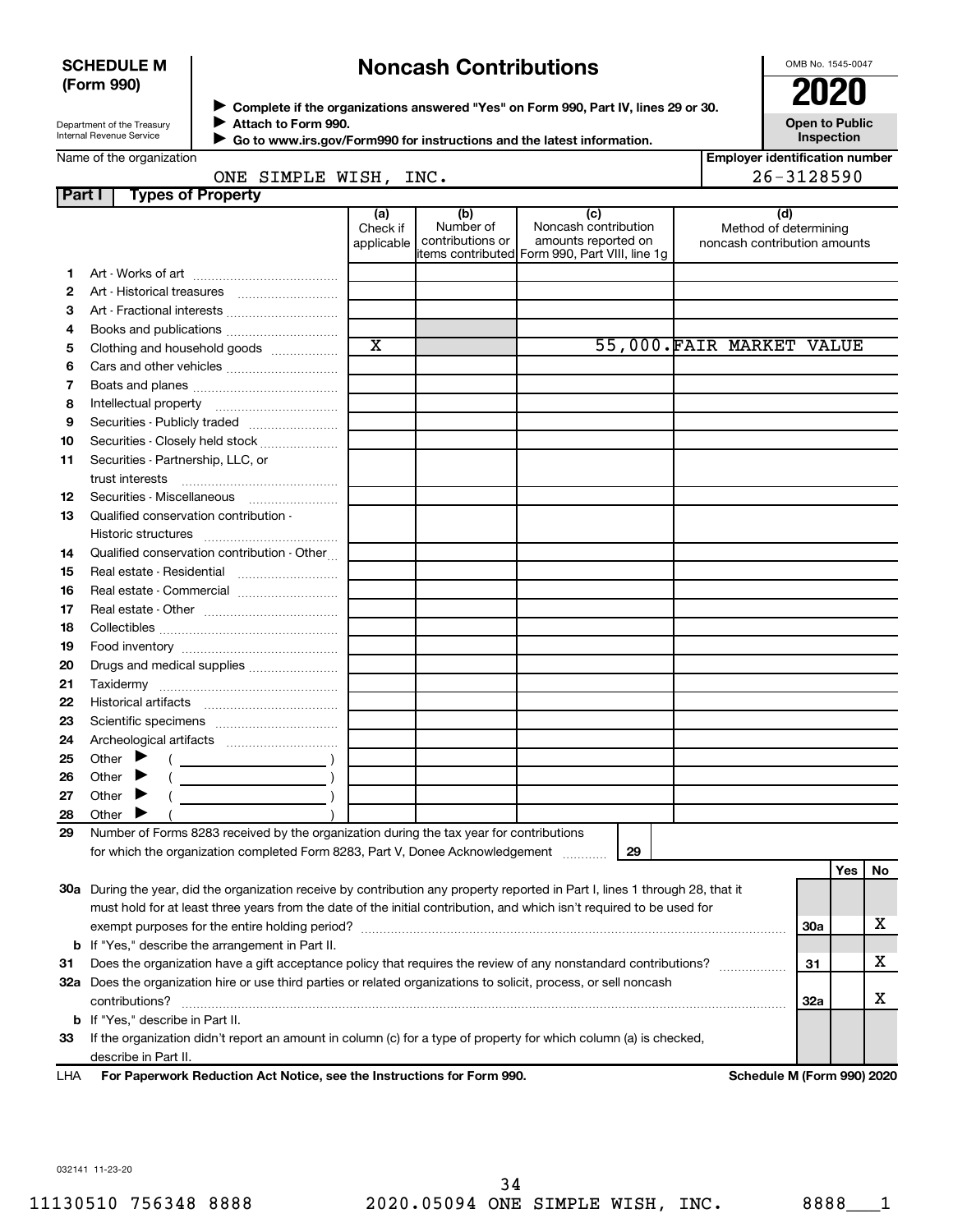Provide the information required by Part I, lines 30b, 32b, and 33, and whether the organization is reporting in Part I, column (b), the number of contributions, the number of items received, or a combination of both. Also complete this part for any additional information. **Part II Supplemental Information.** 

|                 | Schedule M (Form 990) 2020 |
|-----------------|----------------------------|
| 032142 11-23-20 |                            |
| $35\,$          |                            |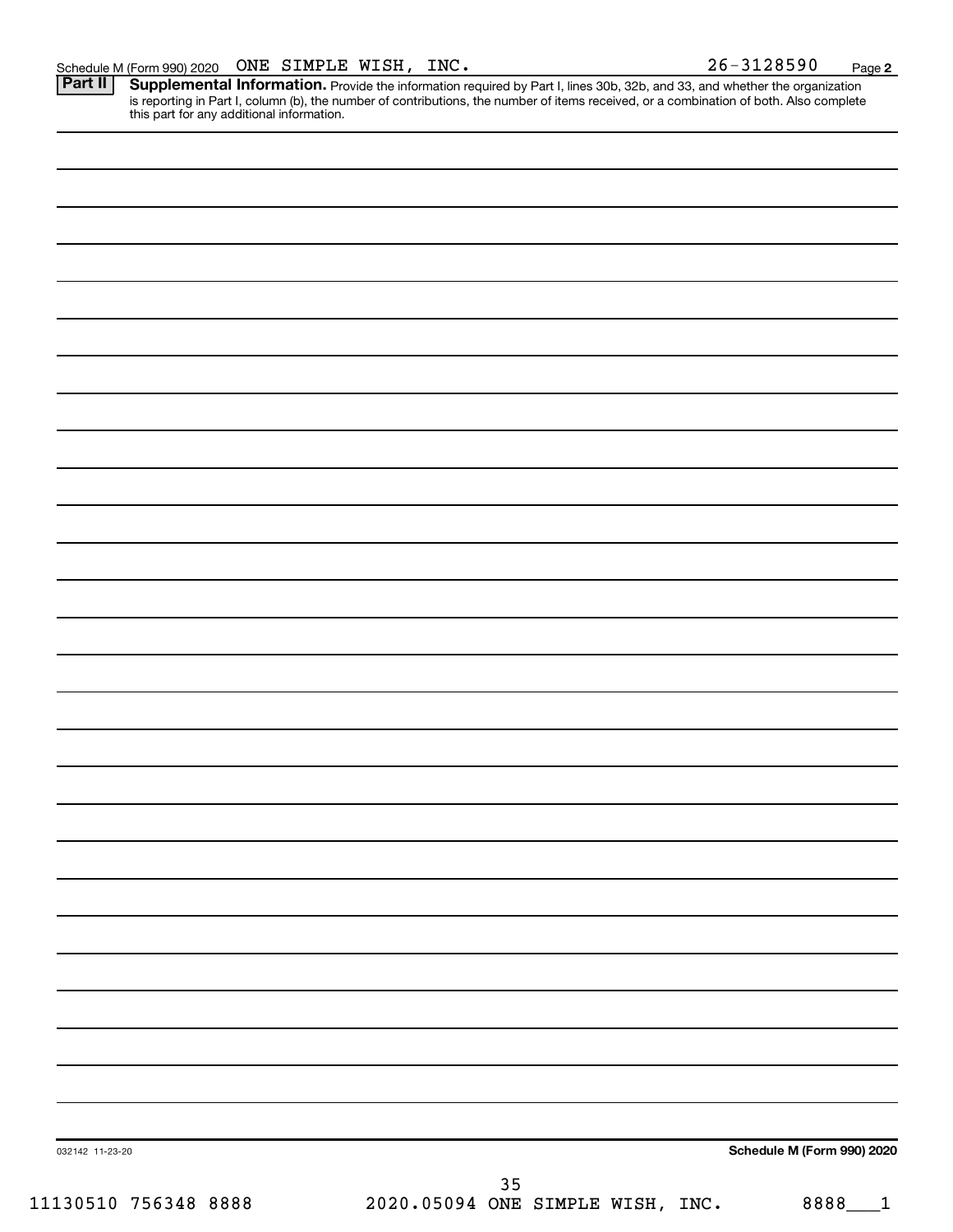**(Form 990 or 990-EZ)**

Department of the Treasury

Name of the organization

Internal Revenue Service

**Complete to provide information for responses to specific questions on Form 990 or 990-EZ or to provide any additional information. | Attach to Form 990 or 990-EZ. | Go to www.irs.gov/Form990 for the latest information. SCHEDULE O Supplemental Information to Form 990 or 990-EZ 2020** 



ONE SIMPLE WISH, INC. 26-3128590

Form 990, Part I, Line 1, Description of Organization Mission:

abuse and neglect.

Form 990, Part VI, Section A, line 8b:

There are no committees with the authority to act on behalf of the

governing board. Therefore there is no documentation of any such meetings.

Form 990, Part VI, Section B, line 11b:

One Simple Wish handles most communication via email. The Form 990 is uploaded to a secure Dropbox file with a password and distributed to Board members. They have 3 business days to review it and provide feedback, in writing. If no feedback, they are asked to respond to the email that they have read and reviewed the Form 990.

Form 990, Part VI, Section B, Line 12c:

| The Organization regularly and consistently monitors and enforces           |  |  |  |  |
|-----------------------------------------------------------------------------|--|--|--|--|
| compliance with the conflict of interest policy by requiring each director, |  |  |  |  |
| principal officer and member of a committee with governing board delegated  |  |  |  |  |
| powers to annually sign a statement. This statement affirms such person:    |  |  |  |  |
| has received a copy of the conflict of interest policy, has read and        |  |  |  |  |
| understands the policy, has agreed to comply with the policy, and           |  |  |  |  |
| understands the Organization is charitable and in order to maintain its     |  |  |  |  |
| federal tax exemption it must engage primarily in activities which          |  |  |  |  |
| accomplish one or more of its tax-exempted purposes.                        |  |  |  |  |

| Form 990, Part VI, Section B, Line 15a: |                                                                                      |                                      |
|-----------------------------------------|--------------------------------------------------------------------------------------|--------------------------------------|
|                                         | LHA For Paperwork Reduction Act Notice, see the Instructions for Form 990 or 990-EZ. | Schedule O (Form 990 or 990-EZ) 2020 |
| 032211 11-20-20                         |                                                                                      |                                      |
|                                         | 36                                                                                   |                                      |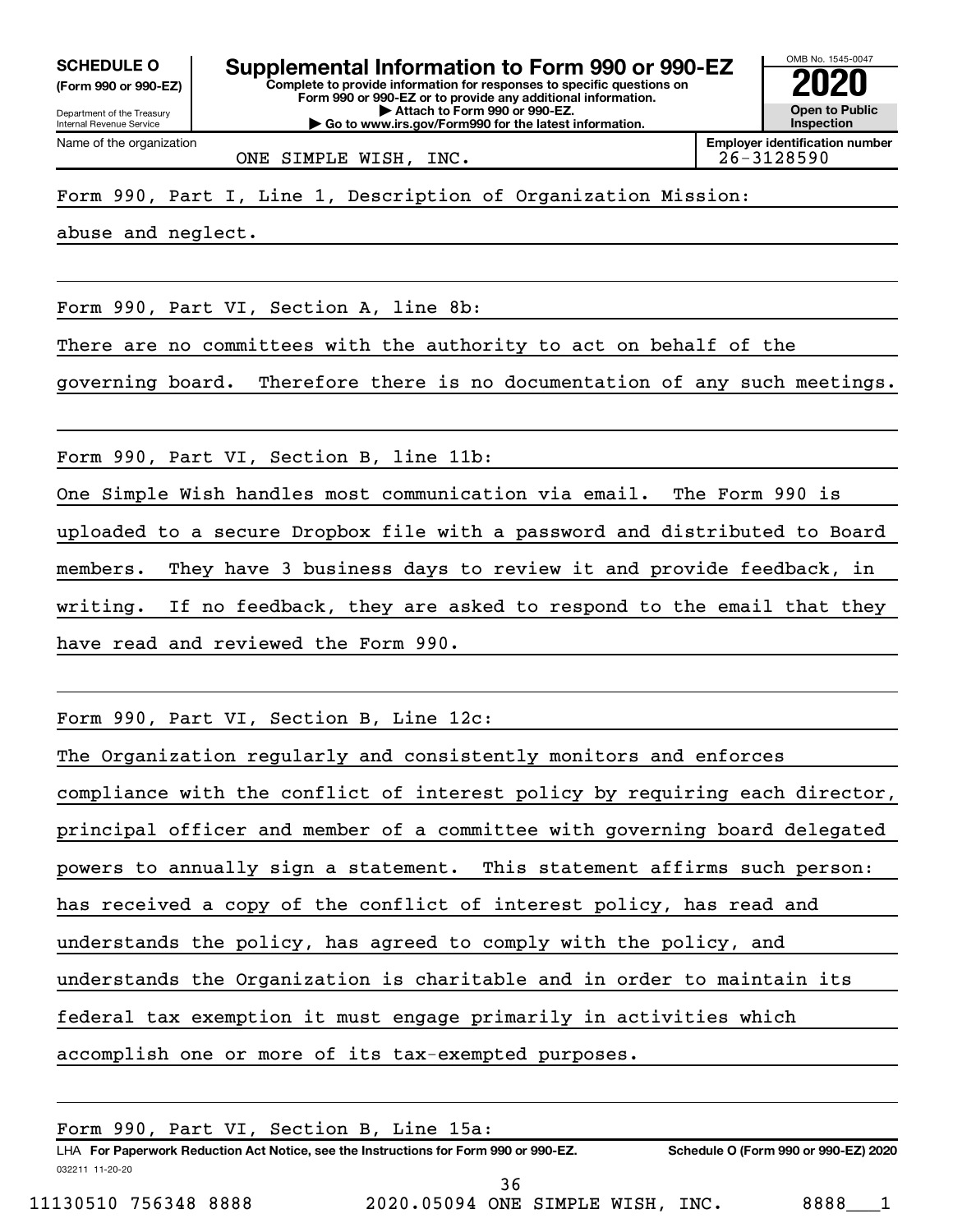| Schedule O (Form 990 or 990-EZ) 2020                                      | Page 2                                              |
|---------------------------------------------------------------------------|-----------------------------------------------------|
| Name of the organization<br>ONE SIMPLE WISH, INC.                         | <b>Employer identification number</b><br>26-3128590 |
| The executive director's salary was based on a review and approval by the |                                                     |
| board of directors and included an assessment of other similar            |                                                     |
| organizations in the Mercer County area as well as an expectation of      |                                                     |
| The decision was documented in the organization's minutes.<br>growth.     | No                                                  |
| other officers receive compensation therefore there is no process for     |                                                     |
| determining other officers' compensation.                                 |                                                     |
|                                                                           |                                                     |
| Form 990, Part VI, Section C, Line 19:                                    |                                                     |
| The Organization makes its governing documents, conflict of interest      |                                                     |
| policy, and financial statements available to the public upon request.    |                                                     |
| Form 990, Part XII, line 2c                                               |                                                     |
| There was no change in the process of overseeing or selecting the         |                                                     |
| independent certified public accountants who performed the audit.         |                                                     |
|                                                                           |                                                     |
|                                                                           |                                                     |
|                                                                           |                                                     |
|                                                                           |                                                     |
|                                                                           |                                                     |
|                                                                           |                                                     |
|                                                                           |                                                     |
|                                                                           |                                                     |
|                                                                           |                                                     |
|                                                                           |                                                     |
|                                                                           |                                                     |
|                                                                           |                                                     |

032212 11-20-20

**Schedule O (Form 990 or 990-EZ) 2020**

37